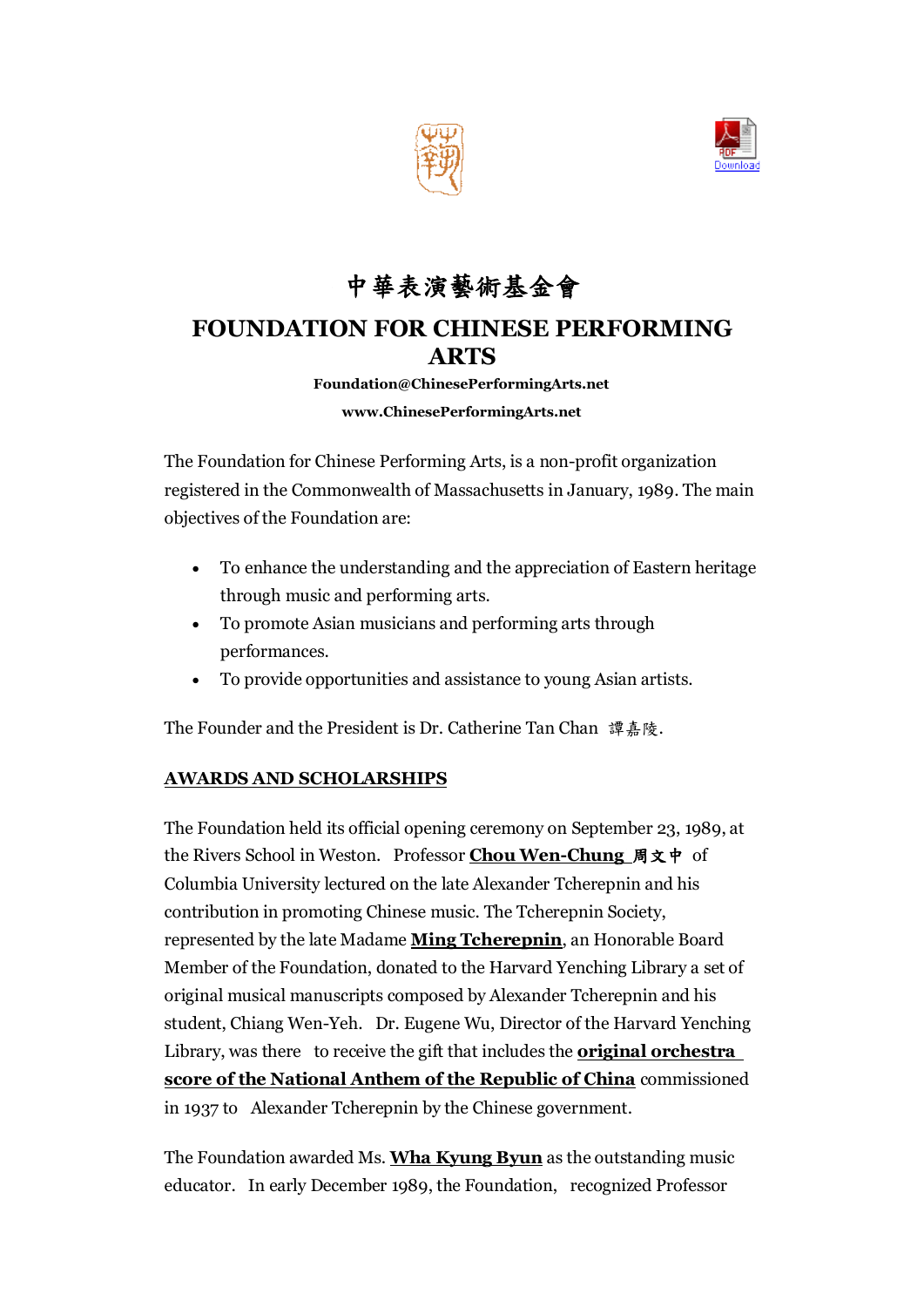**Sylvia Shue-Tee Lee** 李淑德 for her contribution in educating young violinists.

The recipients of the Foundation's artist scholarship award were: 1989 **Jindong Cai** 蔡金冬, MM conductor , New England Conservatory, NEC (conductor and Associate Professor of Music, Stanford University, and currently the director of the US-China Music Institute and professor of music and arts at Bard College.). 1990: (late) **Pei-Kun Xi**, MM, conductor, NEC; 1991: pianists **John Park** and **J.G. Park**; 1991:pianist Ilia Itin for the 9th Robert Casadesus International Piano competition where he won the first prize; 1992: **Lan Shui** 水藍, Affiliated Conductor of the Baltimore Symphony Orchestra, currently the conductor of the Singapore Symphony Orchestra; 1994: soprano **Guiping Deng** 鄧桂萍 of Boston University under Phylis Curtain; (currently Director of Vocal Department, Beijing Central Conservatory Attached High School,) 1999: cellist **Xu Xiao-Jan** under Laurence Lesser, NEC; 2005: pianist **Larry Weng** at Juilliard and Columbia University; 2006: violinist **Ying Xue** under Donald Weilerstein at NEC. 2007 and 2008: violinists **Ying Xue**, **Jing Zhang**, and **Quan Yuan** 袁泉 under Donald Weilerstein at NEC. 2009, 2012 and 2013: violinists **Li Lao** under Donald Weilerstein at NEC and pianist **Qi Kong** under Wha Kyun Byun and Russell Sherman at NEC Prep Walnut Hill School. 2010 and 2011: pianists **Lu Shen** and **SiCong Liu** under Alexander Korsantia at NEC. Musician Sponsorship for Boston Philharmonic Orchestra with Benjamin Zander: 2009 **Ying Xue**, and 2010, 2011 **Quan Yuan** 袁泉. 2011: pianist **XiXi Zhou** under Hung-Kuan Chen at NEC, 2011-2012: violinist **Angelo Xiang Yu** 于翔 under Donald Weilerstein at NEC. 2011-2012: cellist **Zhou Yi** under Laurance Lesser at NEC. 2012 soprano **WanZhe Zhang** 张婉哲 at NEC. 2012-2013: cellist **Taeguk Mun** under Laurance Lesser at NEC. 2013: flutist **Bi-Le Zhang** under Paula Robison at NEC. 2014: violist **Jing Peng** under Kim Kashkahiam at NEC. 2014, 2015: saxophone **Kangyi Liu** under Kenneth Radnofsky at Boston University. 2014: cellist **Ana Kim** under Laurance Lesser at NEC. 2015,2016,2017: cellist **Jiyoung Lee** under Laurance Lesser at NEC. Composer **Delong Wang** at NEC and Juilliard. 2017: saxophone **Gary Tsz Kit Lau** under Kenneth Radnofsky at NEC, pianist **Ziang Xu** under Victor Rosenbaum at NEC. Cellist Annette Jakovcic under Laurance Lesser. 2018, 2019, 2020: pianist **Sean Yu** under Meng-Chieh Liu at NEC. 2020: violinist Dorson Sung Chi Chang 張頌奇 under Paul Biss at NEC.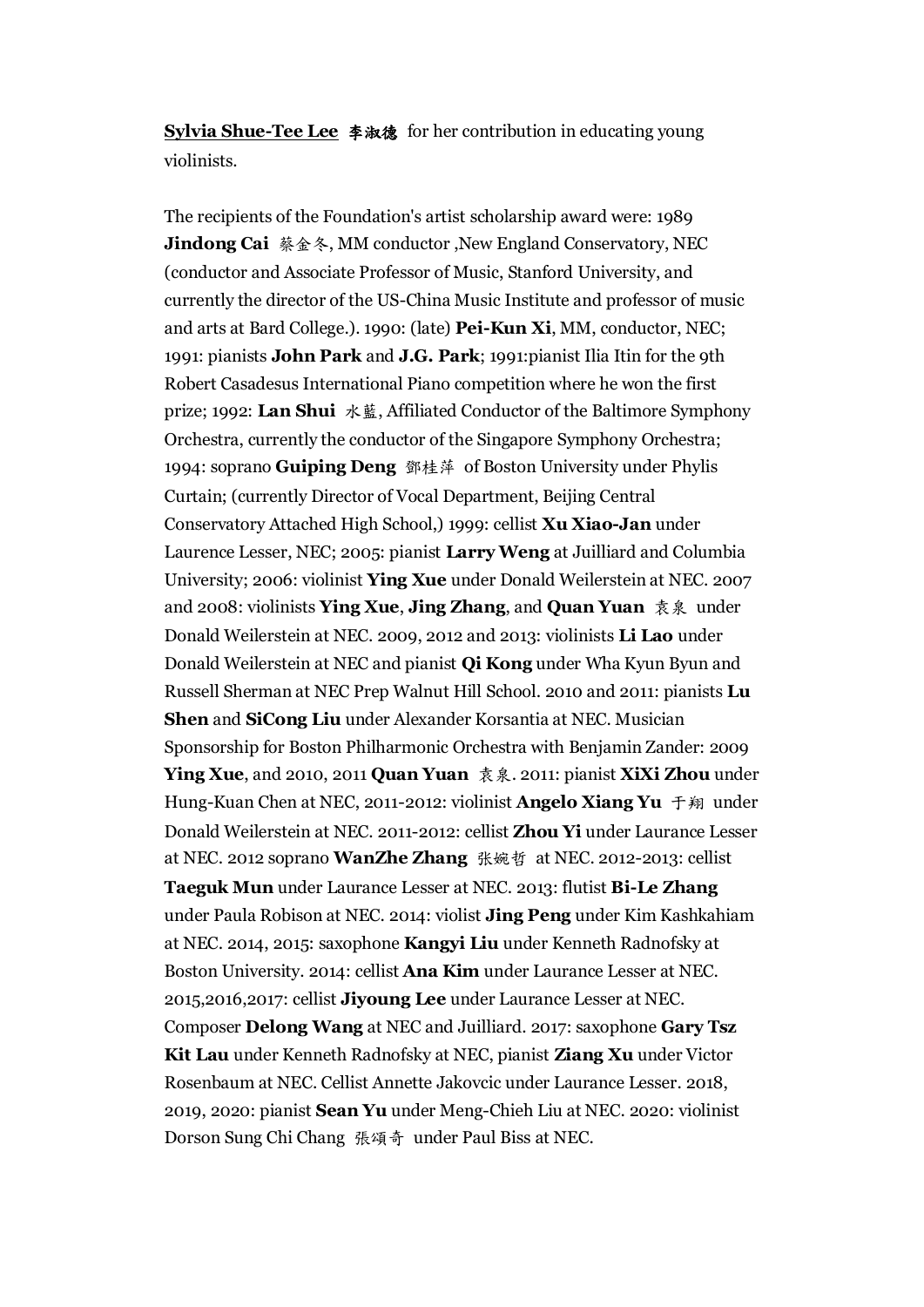The Foundation awards about \$35,000 annually till 2018 in scholarships to young musicians attending our Music Festival at Walnut Hill.

#### **GRANTS**

**1989**: New England Conservatory Youth Philharmonic Orchestra's (YPO) concert tour to Taiwan and Korea; **1990**: "A Ma Sitson Retrospective" concert; and Boston Musica Viva "Asian and Asian-American Composers Concert"; the ALEA III International Composition Competition, 1990, and **1993-1996**; the Jin-Jin Lin Dancing Company; **1992** and **1993**: International Young Artist Piano Competitions; **1999**: composer **Shih**-**Hui Chen** 陳士惠 Showcase at Carnegie Hall; **2006**: New World Trio featuring **Kurt Stallmann**'s new work; **2007**: New England Conservatory YPO concert tour to China; **2012**: BMOP recording of **Chen Yi 's** 陳怡 new works; **2012**: **Wu Man'**s 吳蠻 Return to China "Discovering a Musical Heartland" recording; **2012**: **Bion Tsang** 章雨亭 recording. **2015**: Sponsored the **2015** China Education Symposium Annual Conference Closing Performance at Harvard University Graduate School of Education on May 3, **2015**. Program included works by composer **Delong Wang**, performed by violinist **InMo Yang**, cellist **Taeguk Mun**, and suona player **Yazhi Guo** 郭雅志. **2016, 2017, and 2018:**  sponsor **New Asia Chamber Music Society** 新亞室內樂協會 Gala concerts in New York. **2017, 2018 and 2019: VivaViola** Festival in Taiwan by **Hsin-Yun Huang** 黃心芸**. 2017, 2018 and 2019:** cellist **Bion Tsang** 章雨亭 **RNSO** recording projects. **2017**: **Wesley Chu** "Zenkora The Seven Eras" project. Sponsored October 8, **2017 and** December 16**, 2018** "**Music for Food**" concerts at NEC's Brown Hall. **2018** and **2019**: **BMOP** recording of **Chen Yi 's** 陳怡 new works "Concertos for String Instruments". **2018: Han Chen** recording project: An Album of Solo Piano Music by Thomas Adès, which will be released under the Naxos Records.

#### **COMMISSIONED WORKS**

- 1. **"The Stream Flows"** for solo violin 小河淌水, **Bright Sheng** 盛宗亮, 1990. World premiere: October 20, 1990 by violinist **Nai-Yuan Hu** 胡 乃元 at NEC's Jordan Hall.
- 2. **"Westwinds"** for Soprano and Chamber Ensemble, **Theodore Antoniou,** 1991. World premiere: May 4, 1991 by ALEA III Chamber Orchestra at Marsh Chapel, Boston University.
- 3. "**Autumn Air**" for flute and doublebass, **Yong Yang** 楊勇, 1992. World premiere: Spring, 1993, London.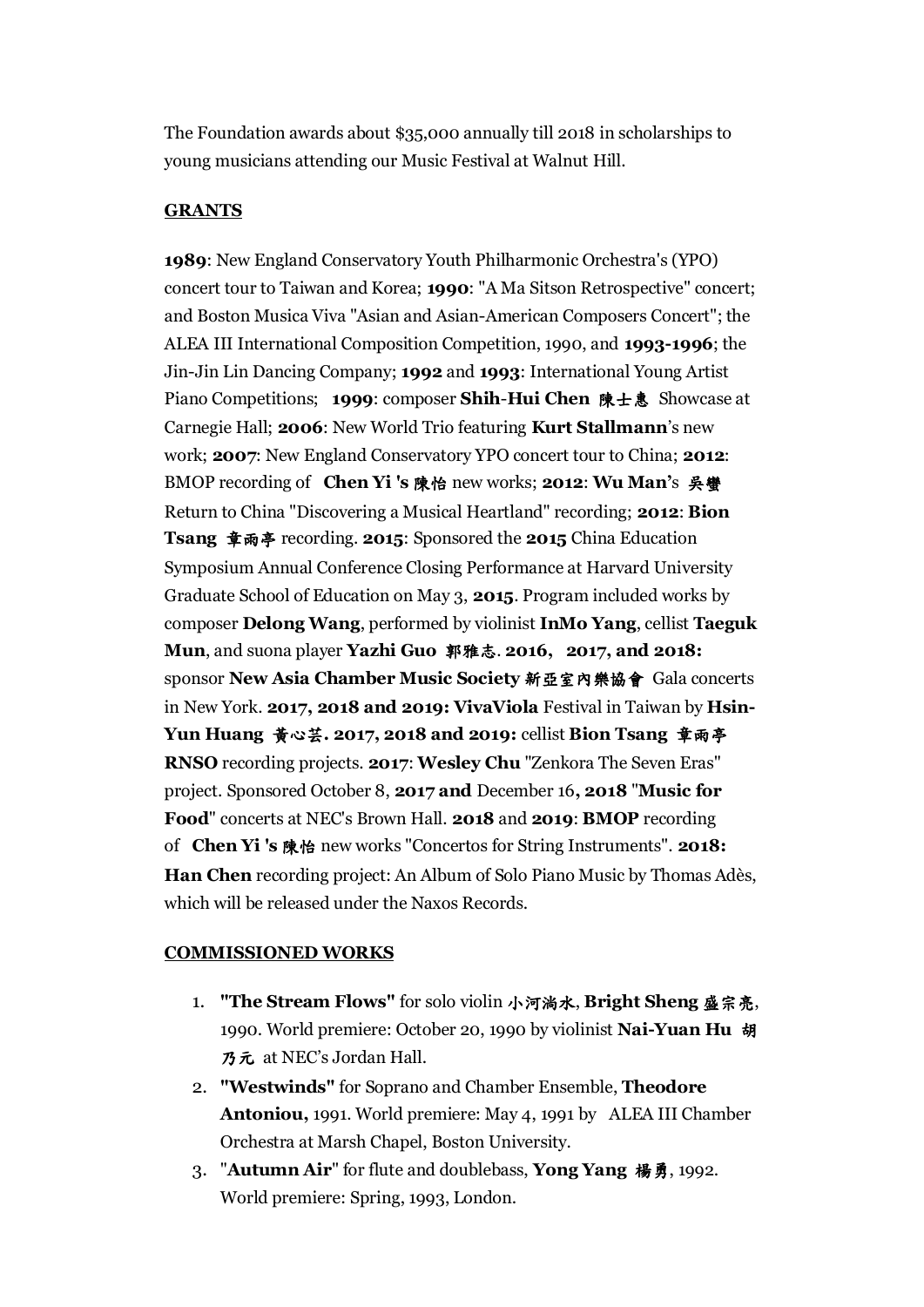- 4. "**East-West for Chamber Orchestra**", **Theodore Antoniou**, 1993. World premiere: May 1, 1993. ALEA III Chamber Orchestra at Boston University.
- 5. "**Run**" for flute, clarinet, harp, piano, and string quartet. **Theodore Antoniou**, 1996. World premiere: May 4, 1996. ALEA III Chamber Orchestra at Boston University.
- 6. "**River Songs**" for erhu and cello,**Yong Yang** 楊勇, 2001. World premiere: January 18,2002, by Xu Ke ,erhu at NEC's Jordan Hall.
- 7. "**Distant Rhythm** 新十六版" for erhu, pipa, violin, viola, and cello. **Yong Yang** 楊勇, 2005. World premiere: January 8, 2005 at NEC's Jordan Hall.
- 8. "**Shu Shong Key** 思想起 (Remembrance)." For viola and chamber ensemble by **Shih-Hui Chen** 陳士惠 2006. Boston premiere: January 6, 2007 at NEC's Jordan Hall.
- 9. "**The Echo in the Sky** 天際鴻音"for violin by **Ke Xu** 徐可**,**  2014.World premiere January 17, 2015 by violinists **Angelo Xiang Yu**  于翔 at NEC's Jordan Hall.
- 10. "*æther***" for solo violin by Andrew Hsu** 徐鴻**, 2018.** World premiere March 31, 2018 by **Angelo Xiang Yu** 于翔 at NEC's Jordan Hall.
- 11. "*title to be announced*" Co-Commission a new piece by **Lei Liang**  梁雷 for Viola and Pipa to be performed at NEC's Jordan Hall on March 20, 2021 by **Hsin-Yun Huang** 黃心芸 viola and **Wu Man** 吳 **蠻 pipa. (Postponed due to Covid-19 pandemic.)**

### **CONCERTS**

.

- 1. October 21, 1989: **Pianist Yin Cheng-Zong** 殷承宗. Boston debut at Harvard's Sanders Theater. The concert was favorably reviewed by the *Boston Glob***e** and other newspapers
- 2. February 27, 1990: The Foundation, together with the Enchanted Circle Series of the New England Conservatory, presented "Winds from China, New Music by Chinese Composers" at Jordan Hall. Works by **Ma Shui-Long, Chen Yi** 陳怡**, Tan Dun** 譚盾**, Bright Sheng** 盛宗亮**, Zhou Long** 周龍**, Yong Yang** 楊勇 **and Qu Xiao-Song**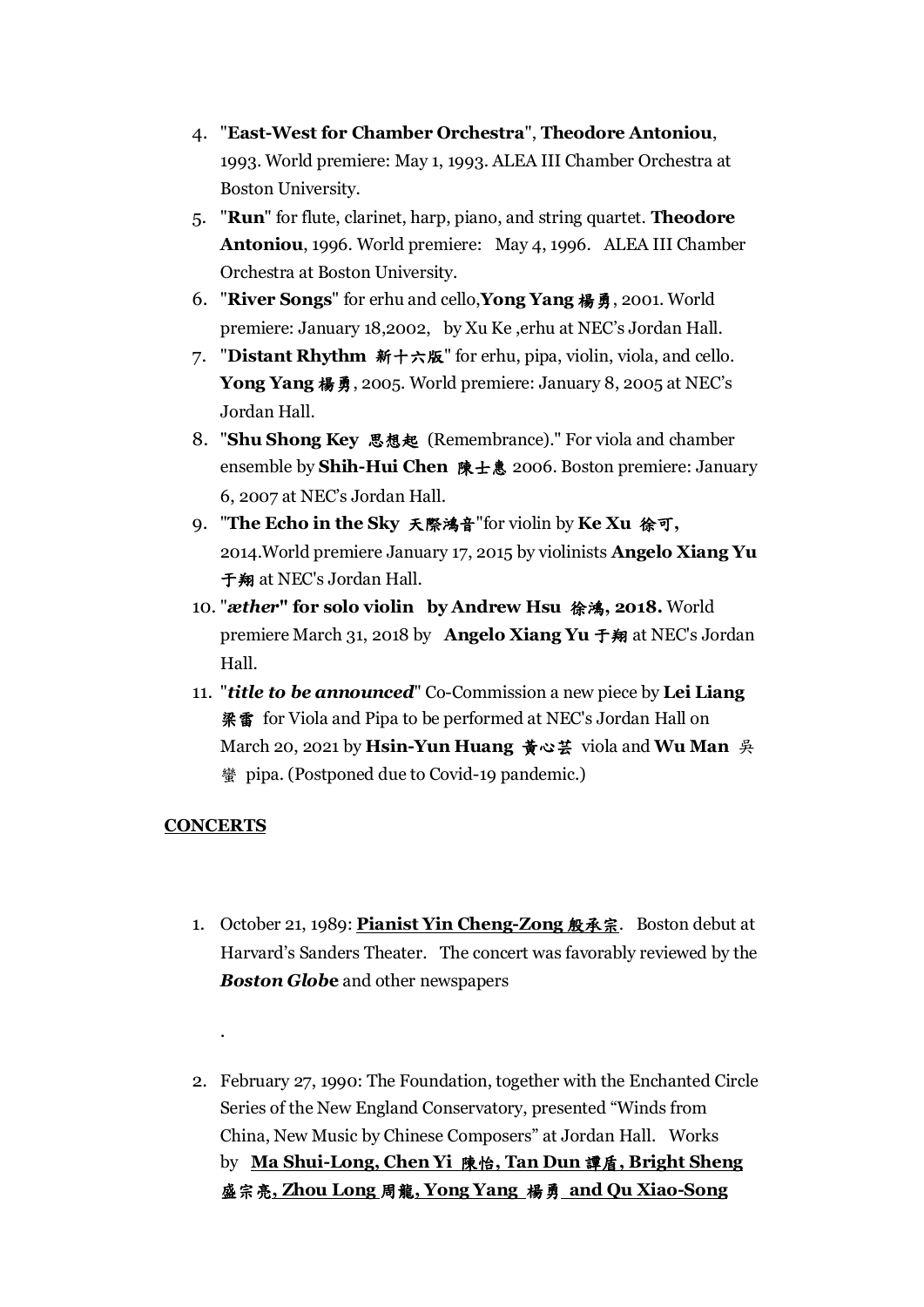were performed by the **ALEA III** Chamber Orchestra conducted by conductor/composer **Theodore Antoniou**. Richard Dyer of the **Boston Globe** said "...the city's first concert by the young Chinese composers... It is only a matter of time before Chinese composers begin to take their places in the international pantheon."

- 3. October 20, 1990: **Violinist Nai-Yuan Hu** 胡乃元. Boston recital debut, at New England Conservatory's Jordan Hall. Richard Buell of the *Boston Globe* praised the outstanding performance by the 1985 first prize winner of Queen Elisabeth Competition of Belgium Nai-Yuan Hu 胡乃元 and his accompanist **Dr. Ick Choo Moon**, and the composer **Bright Sheng** 盛宗亮 , whose solo violin piece "**The Stream Flows**" was commissioned by the Foundation and was premiered at the concert.
- 4. April 6, 1991: **A benefit concert for Boston's South Cove Manor Nursing Home** at Jordan Hall. Featured artists included **pianist Yin Cheng-Zong** 殷承宗 and the **Pro Arte Chamber Orchestra** of Boston, under the baton of conductor/composer **Theodore Antoniou**. The program included: **Yellow River Concerto, Mozart piano concerto No. 21, and Rachmaninoff piano concerto No. 2.** A sum of \$5,000 was presented to the Nursing Home by Professor Susan Weld (Mrs. Governor Weld of Massachusetts) on behalf of the Foundation. Richard Dyer of the *Boston Globe* gave this concert a fine review. The Foundation also held an international competition to search for the best Chinese translation for the "Pro Arte" 博雅 Orchestra. The winner from over 100 entries, Miss Chia-Yu Tu, a senior at National Taiwan University, received certificate and cash award. Prof. Rulan Pian (Harvard), Dr. Eugene Wu (Harvard Yenching Library), and Mr. Ton Wu (Museum of Fine Arts Boston) served as the judges.
- 5. May 4 and 5, 1991: **The First International Conference on Chinese Music** at Boston University. The objective is to stimulate discussions of East-West cross cultural influences on music compositions. Keynote speakers were: **Lukas Foss, Earl Kim, Robert Morris, George Rochberg and Chinary Ung**. Ten junior composers of Chinese-American background (including **Chen Yi** 陳 怡 **, Zhou Long** 周龍**, Bright Sheng** 盛宗亮**, Yang Yong** 楊勇) also presented their works. Selected works by the keynote speakers were presented in a concert on May 4. "Westwinds," composed specifically for this conference by **Theodore Antoniou**, was premiered. Richard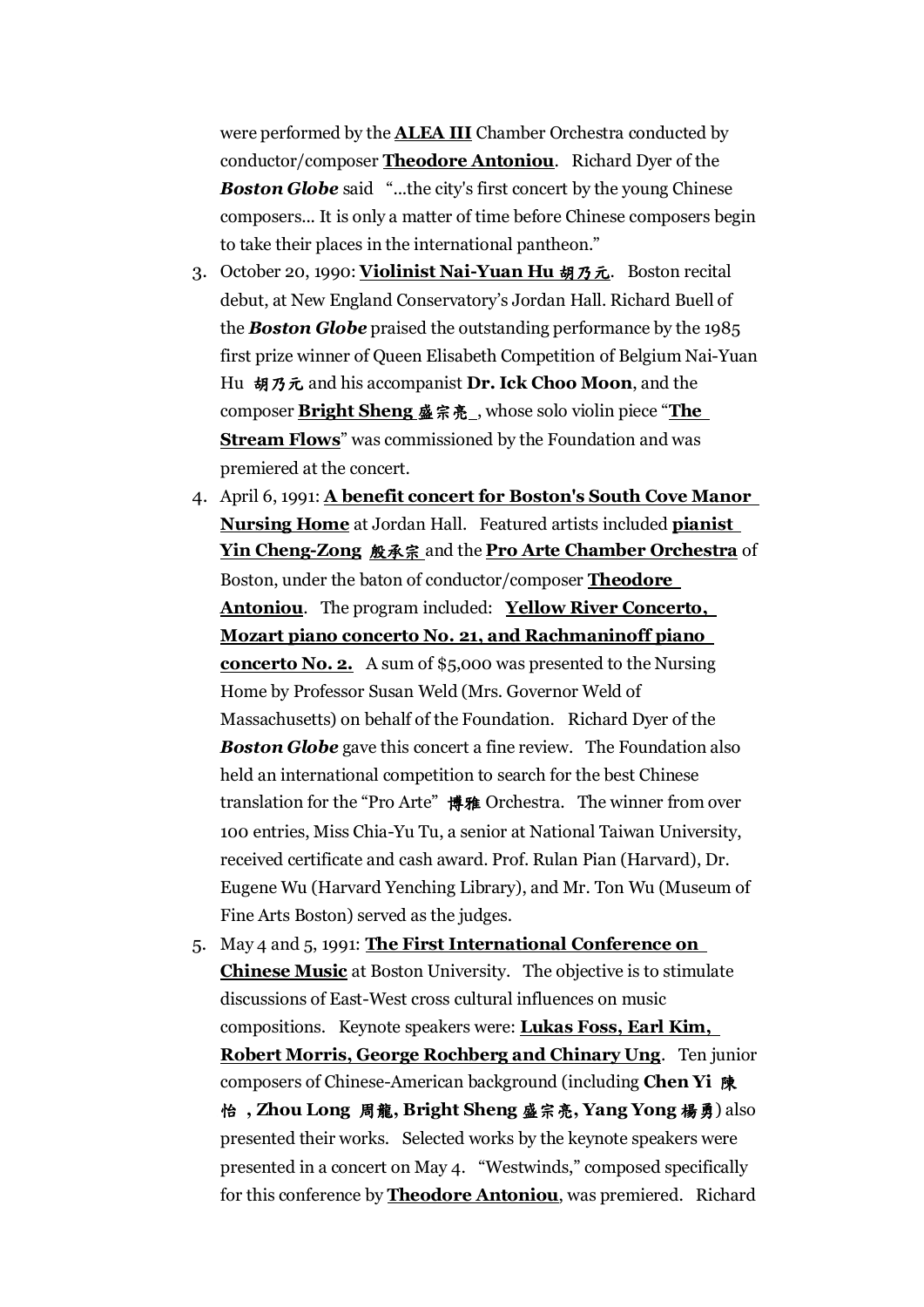Buell of the *Boston Globe* reviewed this concert with remarkable comments.

- 6. April 24, 1992: **Pianist Pi-Hsien Chen**. 陳必先 Boston Debut, at Jordan Hall. Richard Buell of the *Boston Globe* wrote: "... Chen a first-rate, penetrating musical intelligence. "
- 7. November 30, 1992: A special memorial concert for **Alexander and Ming Tcherepnin** for their contribution to Chinese music at Harvard University's Sander's Theatre. In this concert, **Yo-Yo Ma** played Tcherepnin's Suite for Solo Cello and joined **violinist Lynn Chang** 張萬鈞 in the Duo Fantasia. **Pianists Luise Vosgerchian, Judith Gordon, Lily Tong Chou and cellist Rhonda Rider** also performed works of Tcherepnin. The second half of the concert was devoted to Alexander Tcherepnin's opera "**The Nymph and the Farmer**," in a semi-staged production overseen by Ivan Tcherepnin and narrated by **June Lewin**. The singers were **Cindy Wang and Bo Song**, both eminent artists from China. The **Pro Arte Orchestra of Boston** were directed by **Lan Shui**, the Affiliated Conductor of the Baltimore Symphony Orchestra. The *Boston Globe* called it, "An elegant tribute to the Tcherepnin family!" Even though it was a long concert, Richard Dyer indicated that he was "hungry for more!" Josiah Fisk of the *Boston Herald* called it "a fitting memorial," and that "the performers were numerous and superb."
- 8. January 29, 1993: **Pianist Fou Ts'ong** 傳聰 at Jordan Hall. Richard Buell from the *Boston Globe:* "...his reputation as a Chopin player is of a kind that no amount of glossy ads and record-store display can buy...Whose quality is evident from the first few notes."
- 9. May 1 and 2, 1993: The **Second International Conference on Chinese Music** at Boston University. Keynote speakers were **Lawrence Moss, Jonathan Kramer, Earl Kim, Chinary Ung and Leon Kirchner.** Fourteen Chinese-American composers (including **Chen Yi** 陳怡**, Zhou Long** 周龍**, Bright Sheng** 盛宗亮 **, Yang Yong** 楊勇**)** also presented their works. Selected works by the keynote speakers and of **Shui-Long Ma** and the late **Daylee Lee-Huei Wu** were performed by **ALEA III** on May 1. "East-West for Chamber Orchestra" by **Theodore Antoniou** was premiered at the concert and received fine review by Anthony Tommasini of The *Boston Globe*.
- 10. July 24, 1993: "An Evening of Beethoven" at Boston University Tsai Performance Center. Featured soloists **Lynn Chang** 張萬鈞**, Mihae**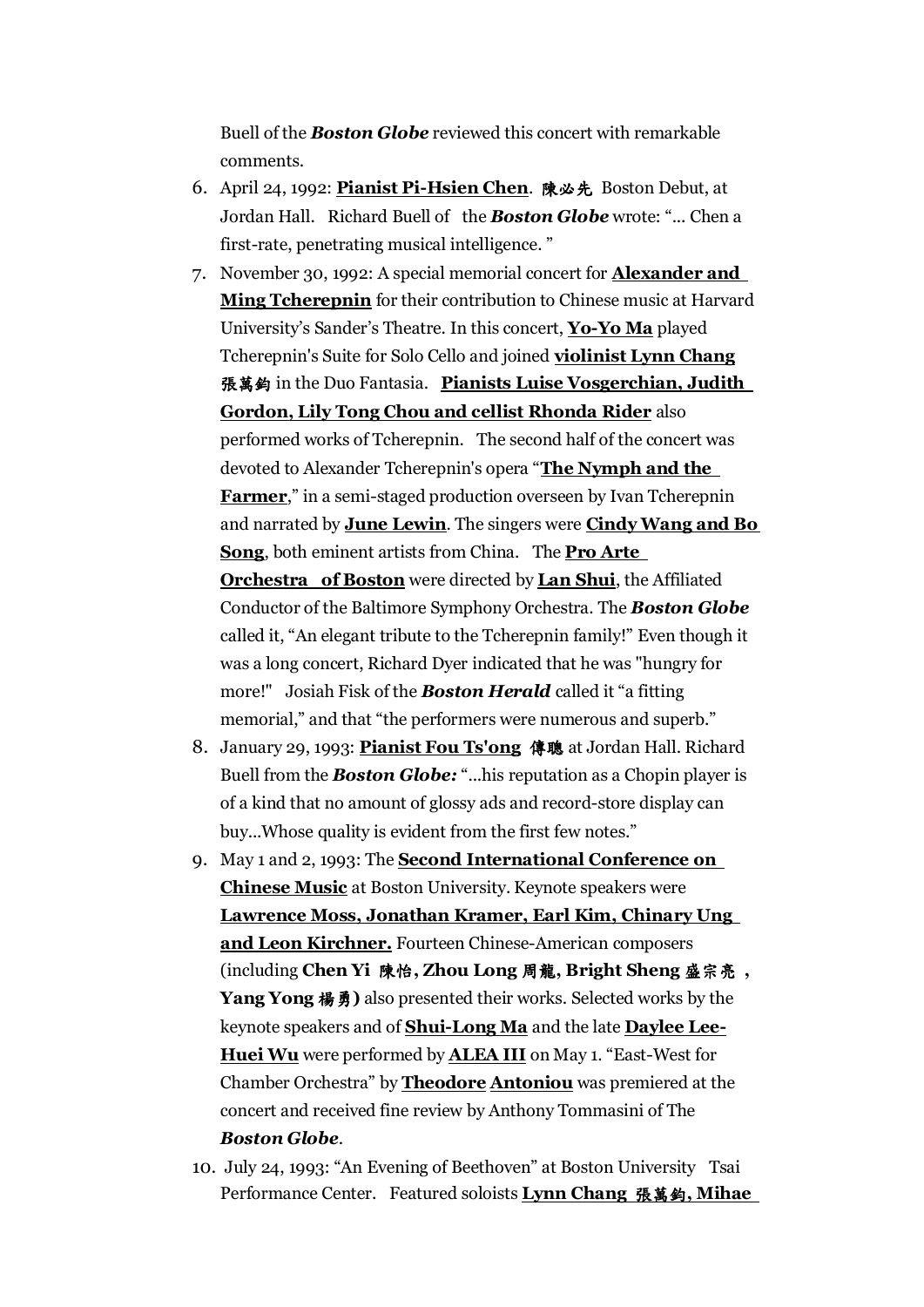**Lee, and Bion Tsang** 章雨亭 performed Beethoven's Triple Concerto in C under the direction of **Ronald Knudsen** with members from the Longwood and Newton Symphony Orchestras. Richard Buell of the *Boston Globe* wrote: "...real music-making did get done."

- 11. October 31, 1993: P**ianist Yin Cheng-Zong** 殷承宗 in celebrating the 10th anniversary of his debut at **Carnegie Hall**, New York. Bernard Holland of The *New York Times* wrote: "Mr. Yin's absolutely beautiful command of piano color" had made his concert a pleasure one to attend.
- 12. November 14, 1993: **Pianist Gwendolyn Mok**. Boston debut at Jordan Hall. Richard Buell of the *Boston Globe:* "The initial good impression made by Samuel Barber's 'Excursions' was sustained by a self-possessed, unflashy, but peculiarly spot-on account of the Ravel 'Miroirs."
- 13. May 23, 1994: *The Peacock Princess***, dancer Yang LiPing** Boston debut at John Hancock Hall. An sold-out event.
- 14. October 8, 1995: **Taipei Sinfonietta Orchestra** debut performance at **Boston's Symphony Hall**. Music Director **Henry Mazer** along with **pianist Hung-Kuan Chen** 陳宏寬 **and trumpet Timothy Morrison** presented works by Mozart, Shostakovich, Schoenberg and Fou-Tong Huang to the more than 2000 music lovers at Symphony Hall. Richard Dyer of the *Boston Globe* called the Taipei Sinfonietta "a great string orchestra… The sound was electrifying..."
- 15. February 3, 1996: **Pianist Yin Cheng-Zong** 殷承宗 at New York **Carnegie Hall** (the Main Hall.) About two thousand attended.
- 16. March 30, 1996: The first joint concert by **Pianists Pi-Hsien Chen**  陳必先 **and her brother Hung-Kuan Chen** 陳宏寬 at Jordan Hall. Michael Manning of *Boston Globe* wrote: "It was clear from the outset that both are highly accomplished musicians, very skilled pianists ... "
- 17. May 3 and 4, 1996: The **Third International Conference on Chinese Music**. Keynote speakers were **Lukas Foss, Jonathan Kramer, Lawrence Moss, Rulan Chao Pian, Bernard Rands, Kay Kaufman Shelemay, David Stock, and Ivan Tcherepnin.** Thirteen Chinese-American composers also presented their works. Selected works by the keynote speakers and that of **Tzyy-Sheng Lee, Lei Liang, Yang Yong, Po-Yun Hsu, May-Tchi Chen, Joyce Bee Tuan Koh, and Shing-Kwei Tzeng** were performed by **ALEA III** in two concerts on May 3 and 4. "Run" by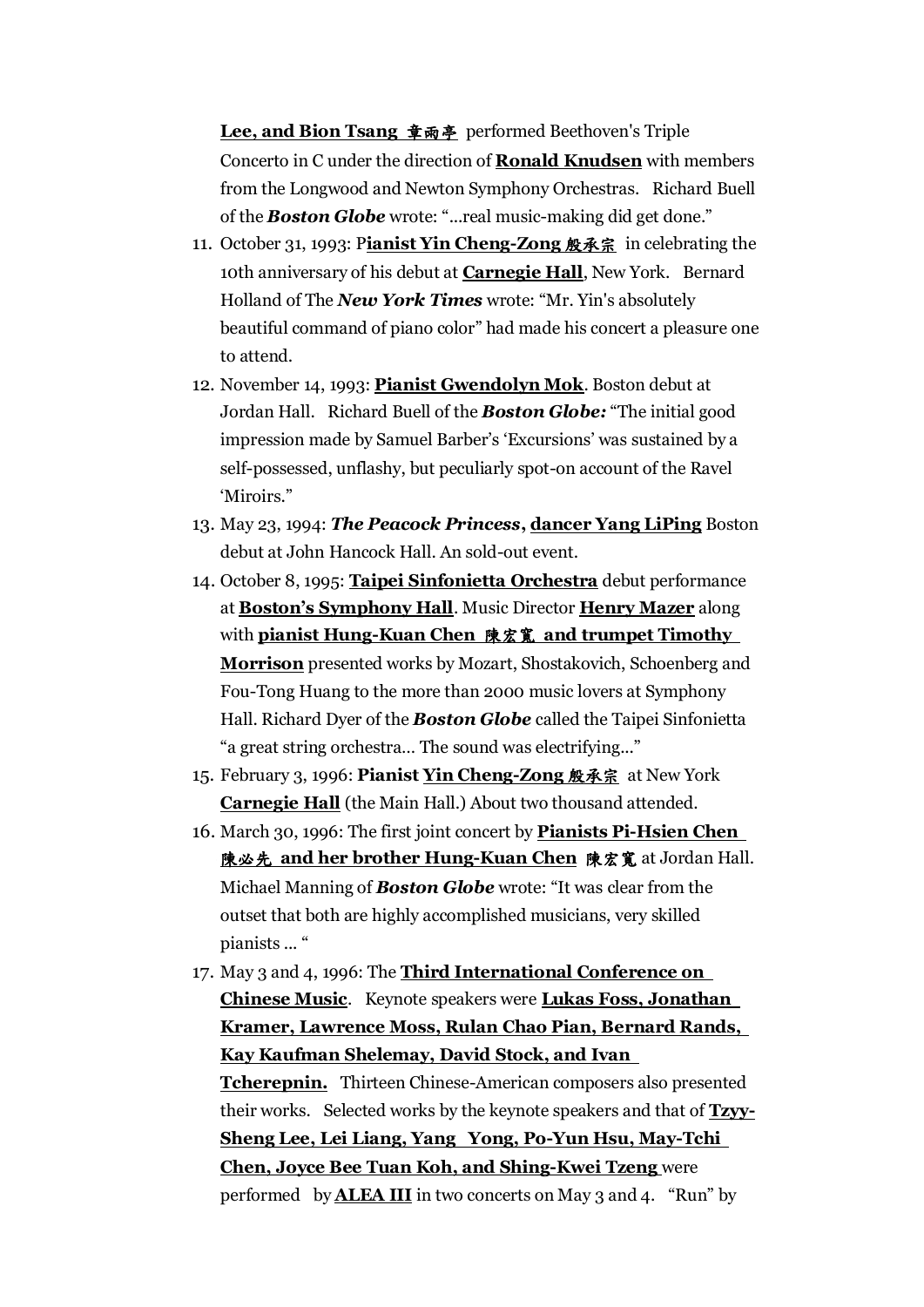**Theodore Antoniou** was commissioned by the Foundation and premiered at the concert and received favorable review by the *Boston Globe*.

- 18. October 5, 1996: "Songs from the World" with **soprano Ree-Ven Wang, mezzo soprano Ji-Young Lee**, and pianist Michael Beattie at Jordan Hall.
- 19. March 29, 1997: Pianist **Fou Ts'ong** 傳聰 gave an All-Schubert program in celebration of Schubert's 200th birthday, at Jordan Hall. It was a sold-out event. Michael Manning of The *Boston Globe* said: "...The Chinese virtuoso Fou Ts'ong 傳聰 is a legendary Chopin Mazurka interpreter who hewed the trail now well trod by Asian musicians."
- 20.September 27, 1997: Pianist **Tian Ying** 應天峰 at Jordan Hall. Richard Dyer of The *Boston Globe* called it "Ying is at pinnacle of pianism", and started his article by saying "In the first major piano recital of the season, **Tian Ying** set the bar unimaginably high. "
- 21. March 27, 1998: **Peking Opera** at Harvard University's Sander's Theatre. Presented jointly with the "World Music," this sold-out event led the enthusiastic audience through a breath-taking journey. The 57 member Peking Opera Group received top rated reviews from both The *Boston Globe* and the *Boston Herald*.
- 22.April 2, 1998: Traditional Silk and Bamboo Music by **"The China Found Music Workshop"** from Taiwan at Boston University Concert Hall. Program included traditional Chinese music and new works by **Pan Hwang-Long, Lee Tzyy-Sheng**, and a world premier piece by **Hsu Ya-Ming**.
- 23. April 10, 1998: **Violinist Cho-Liang Lin** 林昭亮**, pianist Li Jian, and cellist Hai-Ye Ni** at Jordan Hall. Richard Buell of the *Boston Globe* called it "high-powered trio of instrumentalists for a program that ventured enterprisingly beyond safe and standard."
- 24.September 25, 1998: **Violinist Lynn Chang** 張萬鈞**, pianist Hung-Kuan Chen** 陳宏寬**, and cellist Bion Tsang** 章雨亭 at Jordan Hall. Barbara Sealock of the *Middlesex News* called it : "A spellbing evening… the performers, together and individually, will undoubtedly garnering further international acknowledge..."

25.

26.February 20 and 26, 1999: **Pianist Fou Ts'ong** 傳聰 at Jordan Hall and Carnegie Hall (Main Hall) for an All-Chopin program. Richard Buell of the *Boston Globe* praised Fou Ts'ong 傳聰 in this 2 sold-out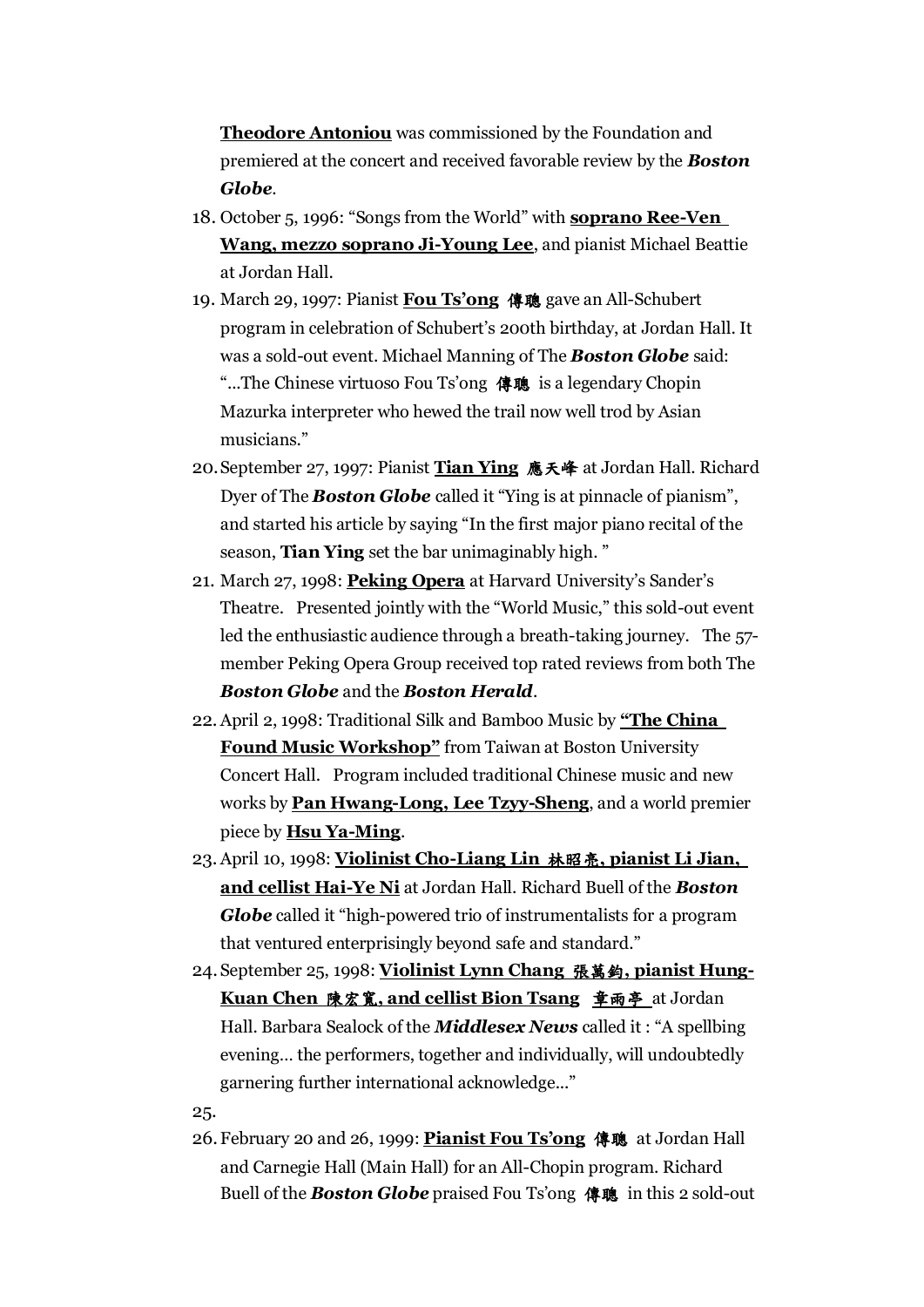performancse: " ..the lofty position Fou Ts'ong occupies among the pianistic elite is something you'll get no arguments about from those in the know....This recital documented the pianist's lifelong devotion to Chopin in the most beautiful and moving of ways...."

- 27. April 20, 1999: **Contemporary Chamber Orchestra Taipei**, Chun-Fung Lee, Music Director, at the First and Second Church in Boston. Richard Buell of *Boston Globe* praised the works by Ma Shui-Ling, Earl Kim, and Ivan Tcherepnin.
- 28.September 25, 1999: **Alexander Tcherepnin Centennial Concert at Boston Symphony Hall**. A special memorial concert dedicated to Alexander, Ming, and Ivan Tcherepnin for their contribution to Chinese Music. More than 2600 people filled the Symphony Hall to its capacity to hear **Yo-Yo Ma, Lynn Chang** 張萬鈞**, Hung-Kuan Chen** 陳宏寬 **, and the Pro Arte Chamber Orchestra directed by Lan Shui.** Both *Boston Globe* and *Boston Herald* announced this event three weeks prior the concert and followed with several other reports and very favorable reviews. Richard Dyer of *Boston Globe* called this concert "An eloquent tribute to Tcherepnins, the father and son who lived for music" Mr. Lloyd Schwartz of *Boston Phoenix* said "...What we now need is to hear more of his (Alexander) music more music by all the Tcherepnins." The program book with more then 180 pages of special collection of photos, biographies and tributes to Alexander, Ming and Ivan written by famous musicians has served as a reference document for sure.
- 29. January 28, and Saturday, January 29, 2000: **Beijing Kunju Opera** at Harvard University's Sanders Theatre. Presented jointly with the "World Music," this two sold-out evenings led the enthusiastic audience through a breath-taking journey. The 60-member group performed "Borrowing the fan", "Zhong Kui marries off his sister", "The crossroads" and "In the garden from the Peony Pavilion." The performances received top rated reviews from both The *Boston Globe* and the *Boston Herald*. Richard Dyer of the *Boston Globe* called it "...dazzling show..." "(the) happy audience experienced one of the world's most spectacular theatrical forms.."
- 30.February 18, 2000: **Pianist Pi-Hsien Chen** 陳必先 at Jordan Hall. Richard Buell of the *Boston Globe* praised her talent and feistiness: " It was hardly a surprise that Chen's playing showed an unexceptionable sylistic ease."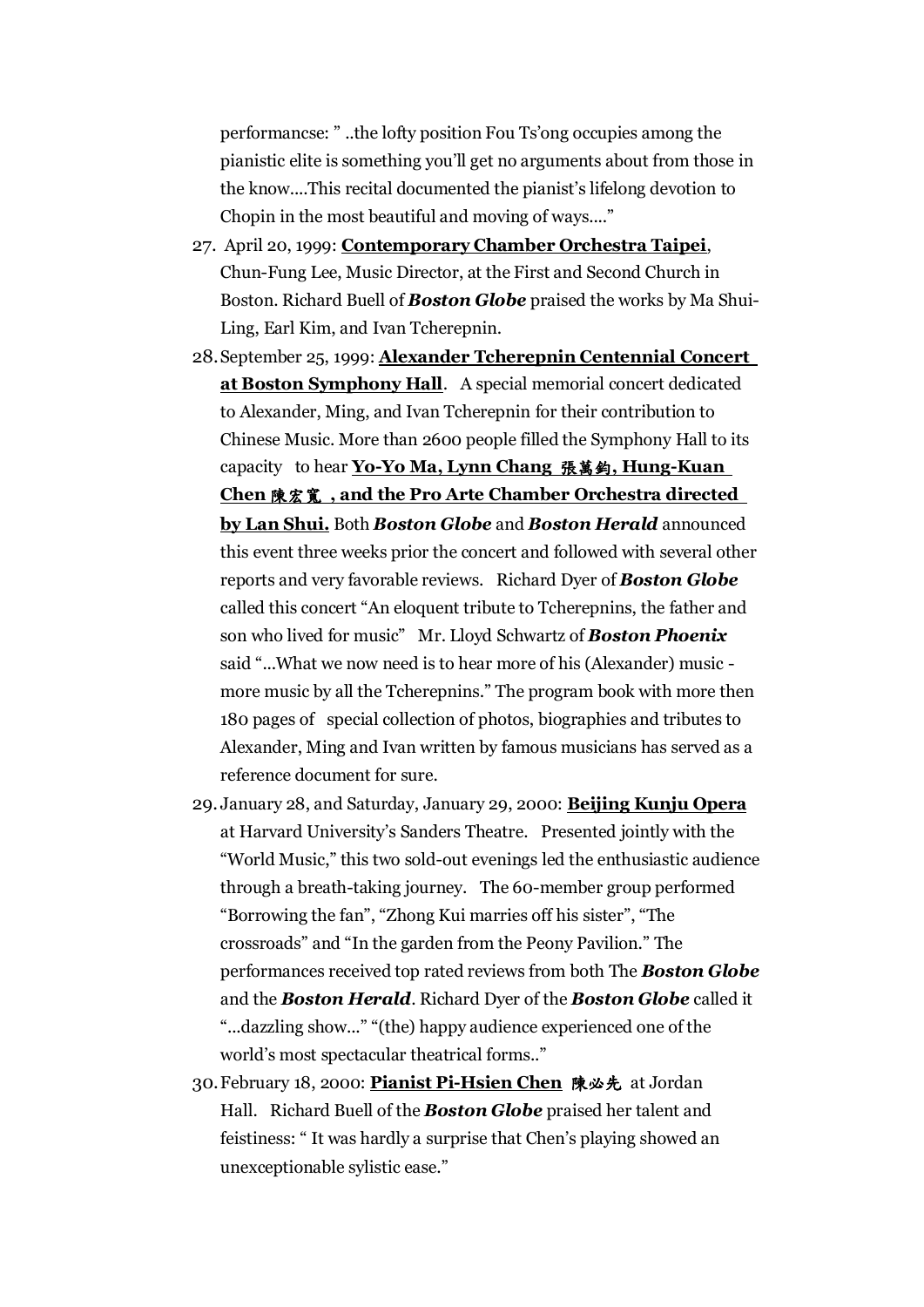- 31. April 8, 2000: **New Music from China**, Concert and Seminar, at Longy School of Music. Composers (alphabetically) **Shih-Hui Chen**  陳士惠**, Chen Yi** 陳怡**, Sarana Tzu-Ling Chou, Bun-Ching Lam, Hwang-Long Pan, Bright Sheng, Yang Yong** 楊勇 **, and Zhou Long** 周龍 represent three generations of Chinese composers from China, Taiwan, and Hong Kong, and their works are performed by **Boston Modern Orchestra Project with Gil Rose conducting and Wu Man** 吳蠻 **as the pipa soloist**. More than 400 people, including Pulitzer winner Professor Bernard Rands and Richard Buell of *Boston Globe*, filled the concert hall to its capacity.
- 32. May 12, 2000: **Duo Asiatica (Song Tu, clarinet and Pi-Hsun Shih, piano) and pianist Elaine Chew** at Jordan Hall. Principal clarinetist of both Shanghai Symphony Orchestra and Shanghai Broadcasting Symphony Orchestra, Song Tu and pianist Pi-Hsun Shih performed Weber's Grand Duo among other works in "…total homony…"
- 33. September 22, 2000: **Violinist Nai-Yuan Hu** 胡乃元, and pianist Nelson Padgett, at Jordan Hall. Program included works by Mozart, Bach, and Strauss.
- 34.October 7, 2000. **Pianist Fou Ts'ong** 傳聰 at Jordan Hall. Michael Manning of The *Boston Globe* gave Mr. Fou a rave review for his triumphant return to another sold out concert: "Fou is acknowledged as one of the great performers by many of his most esteemed colleagues, as one of the greatest living interpreters of Chopin."
- 35. February 2, 2001. **Pianist Dang Thai-Son** 鄧泰山 at Boston Debut at Jordan Hall. Richard Dyer of The *Boston Globe* praised Dang: " a pianist of superb discipline and undeniable distinction." Mr. Dyer also recognized the tireless effort of the **Foundation for Chinese Performing Arts**, he said **"…their series has been a valuable addition to our cultural landscape,** and over the years it has built a substantial and enthusiastic audience for Asian artists of all kinds."
- 36.March 17, 2001. **Pianist Hung-Kuan Chen** 陳宏寬 at Jordan Hall. Richard Dyer of The *Boston Globe* wrote: "Never will I forget his encore after a blazing performance in 1987-- Brahms's 'Paganini' Variations!" Ms. Ellen Pfeifer of The *Boston Globe* titled her review: "Chen takes command at Jordan Hall" marking Mr. Chen's triumphant return to the stage after his severe hand injury in 1992. She described the performance as "Spectacular!"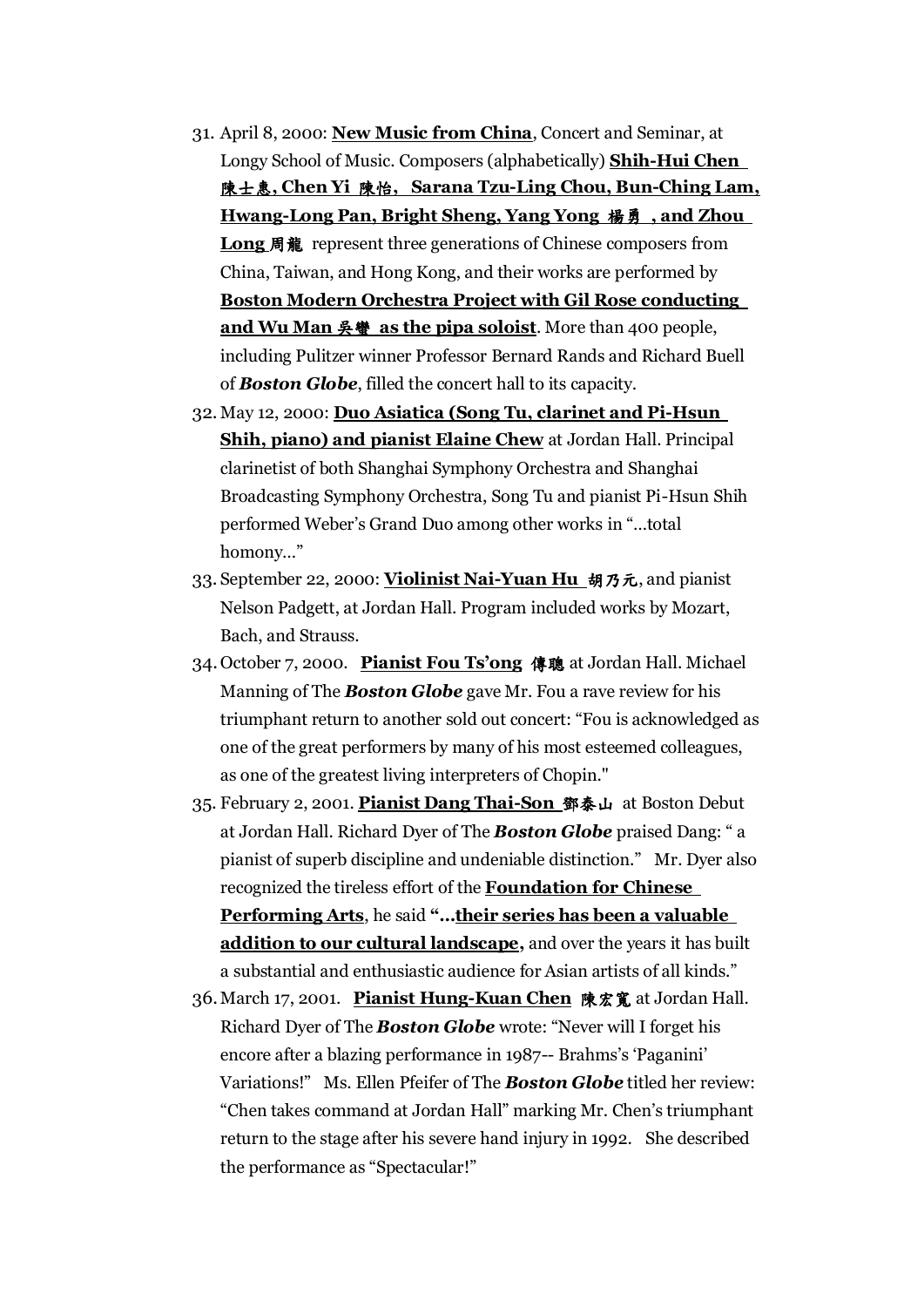- 37. April 7, 2001. **Pianist Tian Ying** 應天峰 at Jordan Hall. Michael Minning of the *Boston Globe* titled his review as: "Pianist Tian Ying shows stunning artistry at Jordan Hall" "Ying's program was a memorable entry on this year's concert calendar... There was not a moment that one could call ordinary, nor a single musical impulse that qualified as mundane..."
- 38.April 27, 2001. **A Traditional Chinese Music Concert** by **Ping Li** 李平**, dulcimer, Jun Qin** 秦君**, GuZhang, and Zhan-Tao Lin** 林戰 濤**, Erhu** at The Tsai Performance Center at Boston University. The excellent performances charmed the sold-out American and Chinese audiences.
- 39.May 13, 2001: **Taiwan Heritage Concert 2001** at Harvard's Paine Hall. Pianist **Hung-Kuan Chen** 陳宏寬 and his sister violinist **Pi-Chao Chen** performed music by Taiwanese composers: **Wen-Yeh Chiang, Shih-Hui Chen** 陳士惠**, Hwang-Long Pan, and Gordon Chin.**
- 40.October 19, 2001. **The Ju Tzong-Ching** 朱宗慶 **Percussion Group** Boston Debut at Longy school of Music. The Group charmed a full house, bringing the enthusiastic audience to their feet, cheering nonstop. Upon the request of the Foundation for Chinese Performing Arts, the Group added a special arrangement of Irving Berlin's "God Bless America" as a tribute to the tragedy of September 11.
- 41. January 18, 2002. **Xu Ke** 許可 **Erhu Recital Music from the Silk Road** at Jordan Hall. Accompanists are pianist Wang Li, cellist Edward Arron, and dulcimer player Zhang Zhen-Tian. Program included Erhu classics, Silk Road music, and world premieres of works by **Yang Yong** 楊勇 and Wang Yanquao. The enthusiastic audience was stunned by Xu Ke's superb technique and amazed by the flexibility, speed, dynamism, and hall-filling tone of this ancient, two-stringed Chinese instrument.
- 42.April 13, 2002. **Pianist Fou Ts'ong** 傳聰 at Jordan Hall. Over one thousand enthusiastic audience members packed Jordan Hall in this special concert dedicated to the memory of **pianist Fei-Ping Hsu** 許 **裴平** (1952-2001), who was scheduled to appear originally but passed away in a tragic automobile accident in China. The fruits of a lifelong devotion to music were displayed in Fou Ts'ong's Performance. Despite of the tendentious in his hands, Fou Ts'ong's penetrating notes reached out to everyone in the concert hall. In his master class the next day, Fou Ts'ong explained his ideas to three advanced young pianists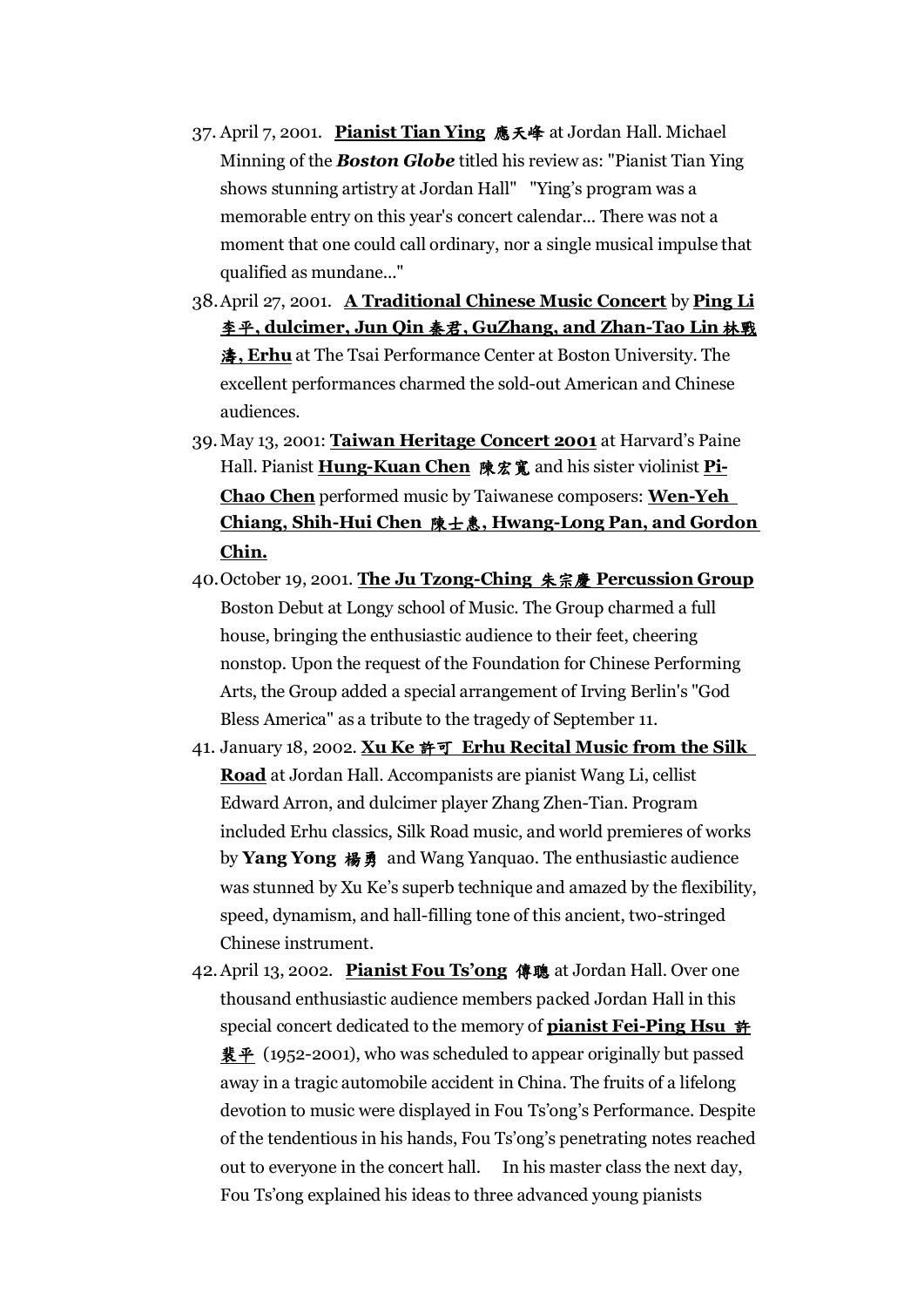including **Ning An** 安寧, winner of the Chopin and Rachmoninoff competitions, as well as nearly one hundred musicians and students.

- 43.October 5, 2002. "Triple Visions" A Gala Concert with **violinist Lynn Chang** 張萬鈞**, pianist Hung-Kuan Chen** 陳宏寬**, cellist Bion Tsang** 章雨亭**,** and the **New England String Ensemble Festival Orchestra** led by **Susan Davenny Wyne**r, at Jordan Hall. Program included Beethoven's Trio No. 6 in Bb major ("Archduke"), and Beethoven's Concerto for violin, cello, piano and orchestra in C major. The three soloists, each the recipient of individual international acclaim, were united as one in the trio performances. The concert also featured the Boston debut of **Bright Sheng**'s "Post Cards" for Orchestra, a love letter from China describing the nature, the people, and the culture.
- 44.October 11, 2002: "**Chinese in America**" at Jordan Hall. In collaboration with Boston Modern Orchestra Project, Gill Rose conductor. Works by **Tan Dun, Bright Sheng, Chen Yi** 陳怡**, Yang Yong** 楊勇 **, and Shih-Hui Chen** 陳士惠 were presented, with featuring soloists **Wu Man** 吳蠻 on pipa and **Xu Ke** on Erhu. Richard Dyer of the *Boston Globe* noted the effort of the Foundation in promoting the Chinese composers: "…it was amazing to think back to the first such local program a dozen years ago - it featured four of the same composers, all of them still or recently students, and some of them have since become figures of world importance. "
- 45. February 1, 2003: **Cho-Liang Lin** 林昭亮**, violin and André-Michel Schub, piano** at Harvard's Sanders Theatre. This concert was recorded live by *WGBH 89.7 FM* for future broadcast.
- 46.April 5, 2003: **The Shanghai Quartet** 上海四重奏 at Jordan Hall. Their superb artistry was demonstrated in a program of Beethoven, Schubert, and selections of "*ChinaSong*" by Yi-Wen Jiang. The concert was record live by *WGBH 89.7 FM*.
- 47. August 29, 2003: **Han-Tang Yuefu Ensemble** 漢唐樂府 Boston Debut at John Hancock Hall. Dubbed "spell-binding" by the *New York Times*, Han-Tang Yeufu was praised by Richard Dyer of the *Boston Globe* as "…a crowd-pleasing journey..the dancing was graceful and excellent… the founder Chen Mei-O, a singer of extraordinary plangent resources.. the music was intimate..it came from a culture that was closer to the rhythms and patterns of nature than are our lives today." Their lecture and demonstration at Harvard's Yenching Library on August 23 initiated passionate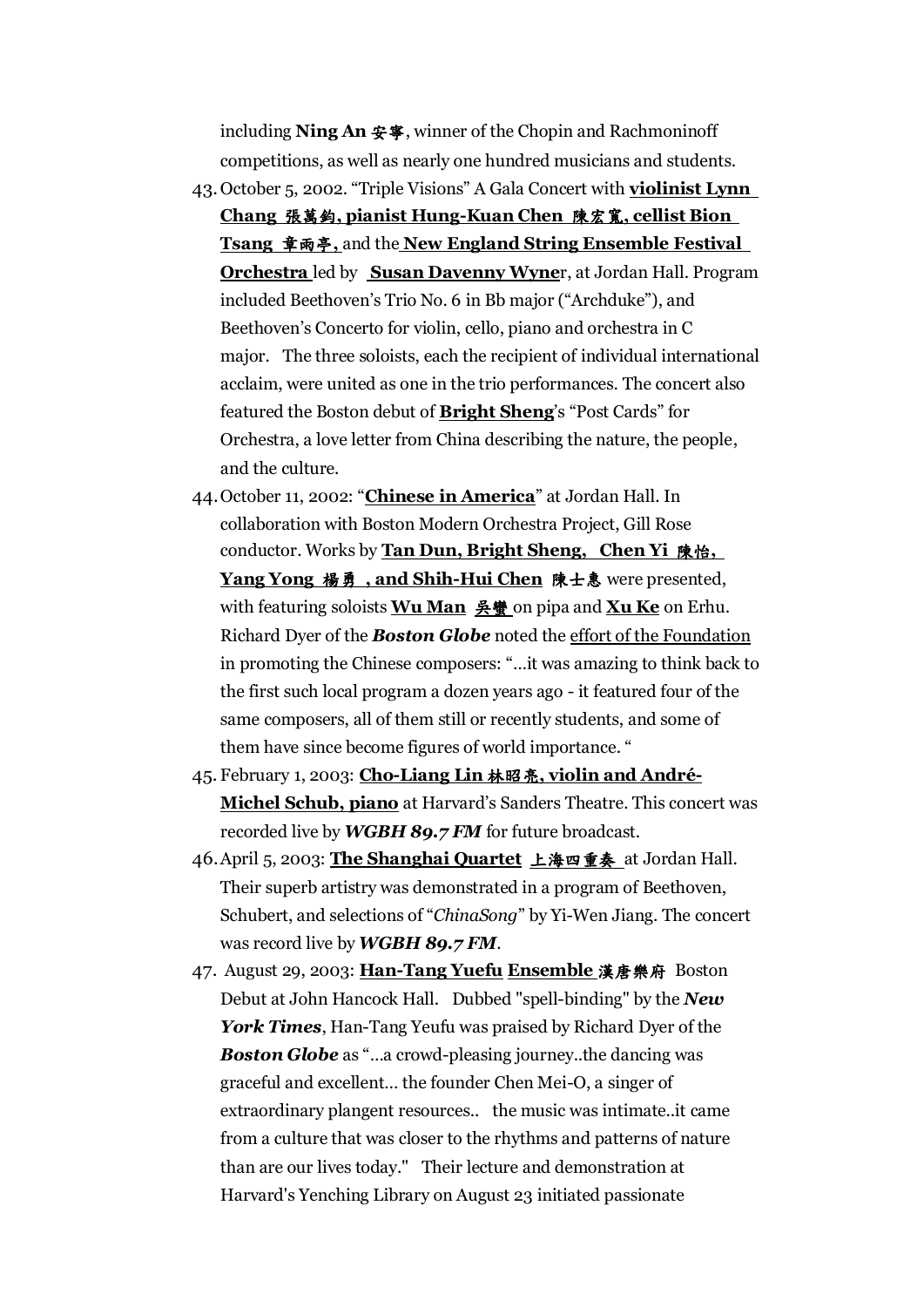discussions among the renowned scholars in attendance. This highly anticipated performance was featured in both the *Boston Globe's Critics' Picks* and *Calendar's Choice* sections.

- 48.October 4, 2003: **Pianist Meng-Chieh Liu** 劉孟捷 **Boston Debut** at Jordan Hall. After surviving life-threatening illness, Meng-Chieh Liu returned to the stage in his Boston debut with brilliance, depth, and maturity. The audience poured out their unreserved applause for this moving and inspirational performance. *WGBH 89.7 FM* invited Mr. Liu for a live performance before the concert. The *Boston Herald* published a full page story and photograph, and *Boston Globe* cited the concert as a "*Critic's Choice*."
- 49.January 29, 2004: **National Experimental Choral Group from Taiwan** at Sanders Theatre. The top professional choral group from Taiwan is celebrating their 18th season with this US-Canada tour. Soprano **Dang Gui-Ping** 鄧桂萍, of "Madame Butterfly" fame from Boston also joined the performance. It was listed on the "*Calender Choice*" of the **Boston Globe.**
- 50.February 28, 2004: **Pianist Dang Thai-Son** 鄧泰山 at Jordan Hall. The 1st prize winner of 1980 Chopin International Competition presented a challenging program including works by Debussy, César Franck*,* and Chopin. He brought the house down playing what *Boston Globe* has described as "First Class! A pianist of superb discipline and undeniable distinction." This concert was recorded live by *WGBH 89.7 FM* and was listed on *Boston Globe's Calendar's Choice.*
- 51. March 14, 2004: **Sumptuous Feast Chinese Music for Strings and More** at Forsyth Chapel of Forest Hills. Ching-San Cheung, Shin-Yi Yang, Elisa Cheung, Lucy Lu, and Chi-Sun Chan performed at a soldout concert with traditional Chinese music ranging from classical to morden arrangement.
- 52. April 17, 2004: **Three Rising Stars** at Jordan Hall. **Ning An** 安寧, piano; **Joseph Lin** 林以信 , violin; and **Wendy Law**, cello. Mr. Keith Powers of *Boston Herald* said "Virtuosity and musicianship of the highest order were on display all evening…" They were invited to perform live on *WGBH 89.7 FM* and was listed on *Boston Globe's Classical Picks.*
- 53. August 4, 2004: The **Ju Tzong-Ching** 朱宗慶 **Percussion Group** at Sanders Theatre. T.J. Medrek of *Boston Herald* called them " Terrific…Striking Performance…, the Ju Percussion Group positively dazzled in a performance combining the theatrical energy of the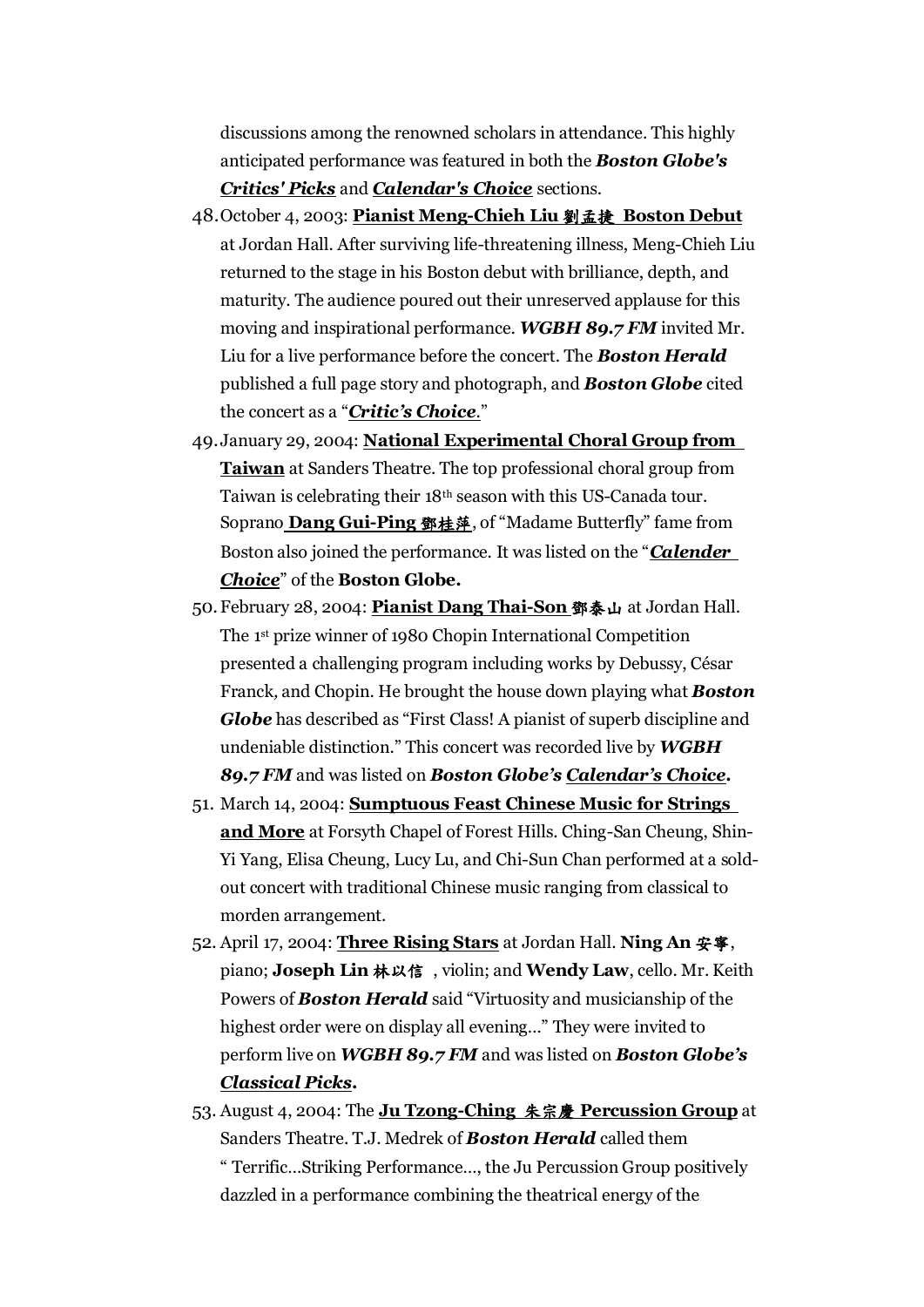"Stomp" with the sophistication of the finest contemporary classical ensemble."

- 54. October 2, 2004**: Pianist Fou Ts'ong** 傳聰 **70th Birthday Concert** at Jordan Hall.
- 55. October 9, 2004: **Pianist Fou Ts'ong 70th Birthday Concert** at Carnegie Hall Isaac Stern Auditorium. In the two sold-out concerts, Fou Ts'ong performed works by Haydn, Schubert, Chopin and Soong Fu-Yuan. In his master class October 3 at New England Conservatory, he shared many insights to a depth that only a few top masters could reach. About two hundred musicians and students attended. The concert on October 2 at Jordan Hall was recorded live by *WGBH 89.7 FM* and was listed as one of the "*Classical Picks*" by Richard Dyer of the *Boston Globe*.
- 56. January 8, 2005: **Distant Rhythm** 遠韻清音**: Musical Encounters with Lynn Chang** 張萬鈞**, Wu Man** 吳蠻**, and Xu Ke** 許可 at Jordan Hall. Through snow and ice, more than 700 enthusiastic listeners cheered the performance. The concert also included percussionist Robert Schulz and pianist Leslie Amper, and cellist Yo Yo Ma applauded from the audience. Richard Dyer of the *Boston Globe* called the performers "superb" and described the music as "enthralling". He mentioned Lynn Chang as "expert and indefatigable" and Leslie Amper as "warm-toned…The strongest impressions were left by **Chen Yi's** 陳怡 Ning' for violin (Lynn Chang), cello (Carol Ou), and pipa (Wu Man); and **Yang Yong's** 楊勇 Distant Rhythm' for the same instruments plus erhu (Xu Ke) and viola (Meng-Hsun Chuang)." Keith Powers of the *Boston Herald* wrote in his review entitled "Distant sounds come together harmoniously" that the "intelligent sonic explorations of gorgeous instruments…blended seamlessly with its Western counterparts, …and Bright Sheng's 'The Stream Flows' was gracefully interpreted by Lynn Chang and dancer Xiao-Lin Fan." He was impressed by erhu's "surprising volume and clarity." \$5,000 from the proceeds were donated to The Red Cross for the Tsunami Relief Fund The concert was recorded live by *WGBH 89.7 FM*.
- 57. April 9, 2005: **Beethoven's Complete Sonatas and Variations for piano and cello by pianist Anton Nel and cellist Bion Tsang** 章雨亭 at Jordan Hall. To an enthusiastic, captivated audience in two back-to-back concerts at 2 and 8 PM, the five sonatas and three variations, performed in chronological order, showcased Beethoven's dramatic stylistic development over his compositional career. The two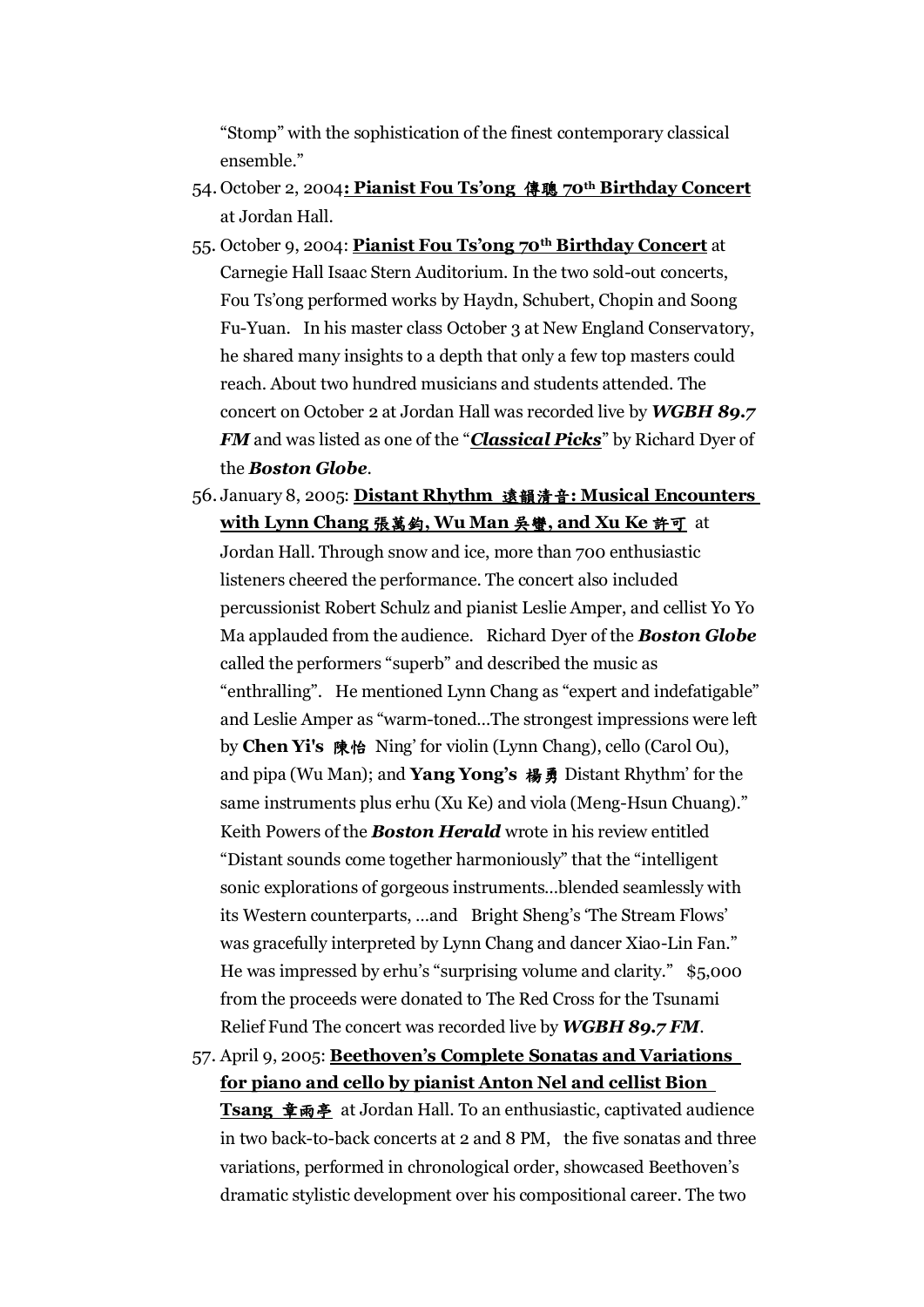acclaimed musicians dazzled the audience with their virtuosity and their thoughtful interpretations. The two concerts were recorded live by *WGBH 89.7 FM* and has been released by *Artek Recordings.*

- 58.May 28, 2005: Pianist **Ruei-Bin Chen** 陳瑞斌 at Boston Debut at Jordan Hall. Just as *Boston Globe* described before, his performance was "…powerful, with white-hot energy and virtuosity, can play with delicacy and imagination." This concert was listed on *Boston Globe's Classical Picks* by Richard Dyer.
- 59. June 11, 2005: Pianist **Larry Weng** 翕來 at NEC Willisams Hall. A fund raising event for this very gifted young musician and to celebrate the releasing of his first professional CD
- 60.
- 61. Sept. 23, 2005: **GuangZhou** 廣州 **Symphony Orchestra**'s North America Debut at Carnegie Hall Isaac Stern Auditorium; and Sept. 26, 2005 at Boston Symphony Hall. Over two thousand music lovers attended the two successful events. Music critics from *The New York Times* (James Oestreich) and *The Boston Globe* (Richard Dyer) and celebrities including pianist Lang Lang, composer **Tan Dun**, among others, were there cheering from the audience. Mr. Richard Dyer of The *Boston Globe* wrote in his review entitled: "In Chinese symphony's works, East vividly meets West." He praised conductor **Long Yu** 余隆 as "solid and sturdy", and the orchestra "played with discipline and panache." He gave **Chen Qigang's "Iris Devoilee**" (Iris Unveiled)" the highest remark of the program. Soprano **Huang Ying's** 黃音 lustrous tone in Western style and Peking Opera Qingyi **Ma Shuai 's** 馬帥 piercing, sliding, and eloquent voice made a vivid contrast and an elegant complementary presentation. French violinist **Augustin Dumay** played the popular Chinese piece "The Butterfly Lovers violin concerto" with his own interpretation. He added an encore in Boston, Revel's "Tzigane," that showcased his elegant virtuosity.
- 62.October 22, 2005: Pianist **Ning An** 安搴 at Harvard Sanders Theatre. The program included works by Haydn, Mozart, Mendelssohn and Chopin.
- 63.December 7, 2005: **Sounds of the Silk Road** at Boston Museum of Fine Arts, in conjunction with the exhibition "Sounds of the Silk Road: Musical Instruments of Asia." Traditional Chinese music performed by renowned musicians: Shin-Yi Yang 楊信宜, Ching-San Cheung 張正山,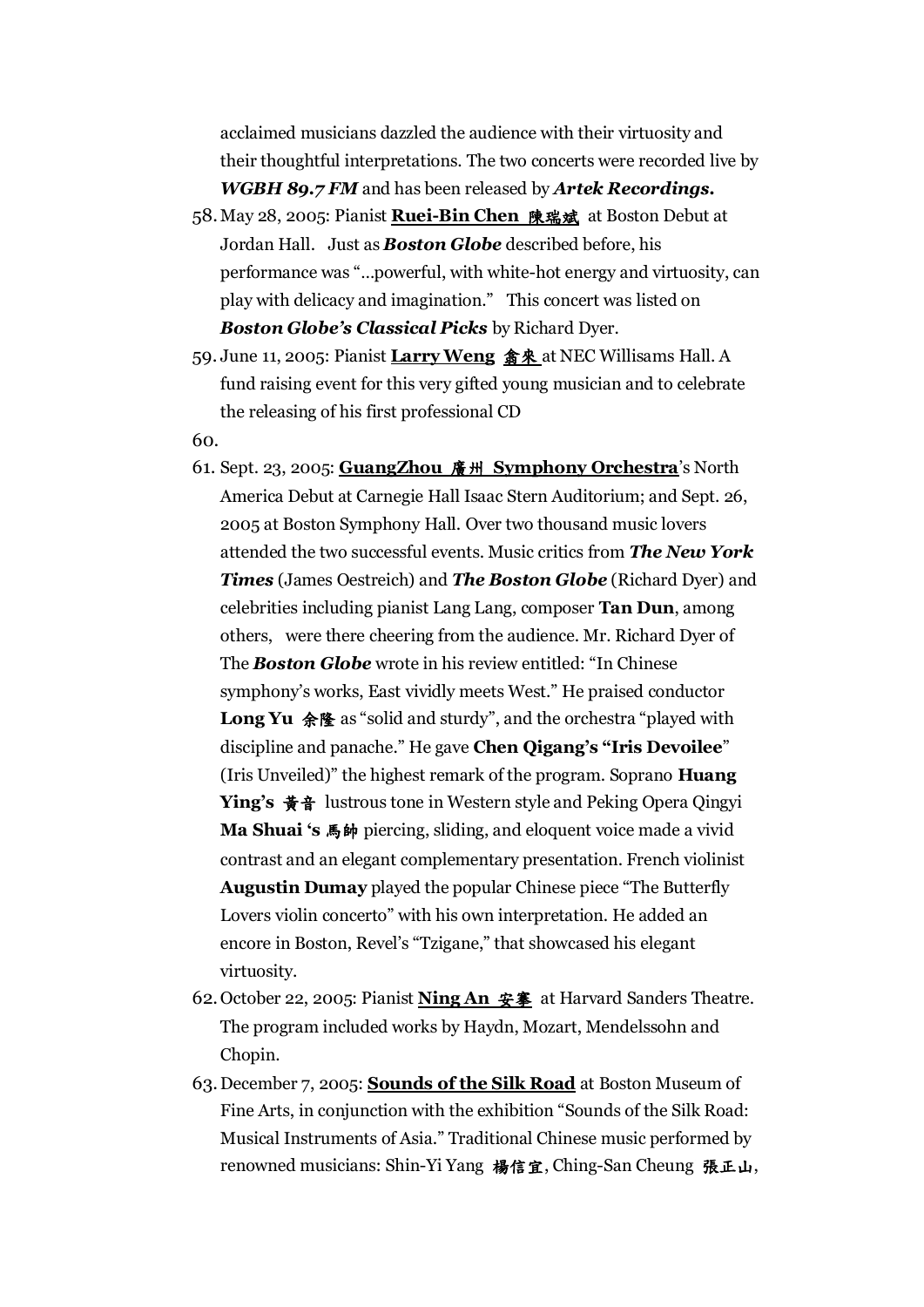Elisa Cheung 黃少堅, Kevin Zhen 甄若茅, on guzheng, dizi, xiao, xun, hulusi, yangqin, erhu, and pipa to a full-house enthusiasitic audiences. 64.January 28, 2006: Pianist **Hung-Kuan Chen** 陳宏寬 at Jordan Hall. He gave a stunning performance that lifted all the audience from their seats cheering and yelling non-stop. Many of them described themselves as "completely overwhelmed" by the performance. Chen presented a gigantic program: Mozart Rondo in A minor; Beethoven's sonata in Bb major Op.106 (*Hammerklavier*); Bartok's "Out of Doors Suite"; and Liszt's Sonata in B minor, yet another huge pieces. Few pianists dare to perform Beethoven's Bb major sonata live, and even fewer perform it well. Chen chose an extremely fast tempo, thrilling the audience with his risk-taking and virtuosity. Richard Dyer of *The* **Boston Globe** called his performance: "a stupendous display of power, speed, stamina, and color allied to an extraordinary depth of feeling and communicative urgency… Something significant was going on all the time." Dyer hailed his Bartok: "propulsive rhythms, terrifying power, and the sensitivity of a calligrapher", and his Liszt: "virtuoso élan and a flamboyant theatricality." Dyer praised Chen: "the playing of a master, a pianist transformed by his trials," that he "is back in prime form after years of struggle following an injury, but those years have made him a different pianist, and a better one." The concert was recorded live by *WGBH 89.7 FM*. Chen was interviewed and performed live at *WGBH* station one day before the concert.

- 65. March 18, 2006: Pianist **J.Y. Song** 宋如音 at Jordan Hall presented Taiwanese composer Chiang Wen-Yeh's 江文也 rarely performed Bagatelles (1-16), and Debussy's technically demanding Etude selections with ease, grace, and virtuosity. Guest violinist Tanja Becker-Bender was brilliant in Stravinsky's "Suite Italienne". The concert was recorded live by *WGBH 89.7 FM*.
- 66.April 1, 2006: Pianist **Cheng-Zong Yin** 殷承宗 at Jordan Hall. He presented Galuppi's rarely performed Sonata in C major as well as Beethoven's "Appassionata" and Schubert's Sonata in Bb major, D.960.
- 67. August 26, 2006: **"Tea and Music in Dialogue"** 茶與樂的對話 at Dorothy Quincy Suite, Back Bay Event Center, Boston. The "Trance Music Ensemble 忘樂小集" from Taiwan performed a unique combination of Chinese music, tea ceremony, chanting of poem, flower arrangement and exhibition of traditional Chinese arts and art objects. The performance involves two types of tea: Pao Chung 包種茶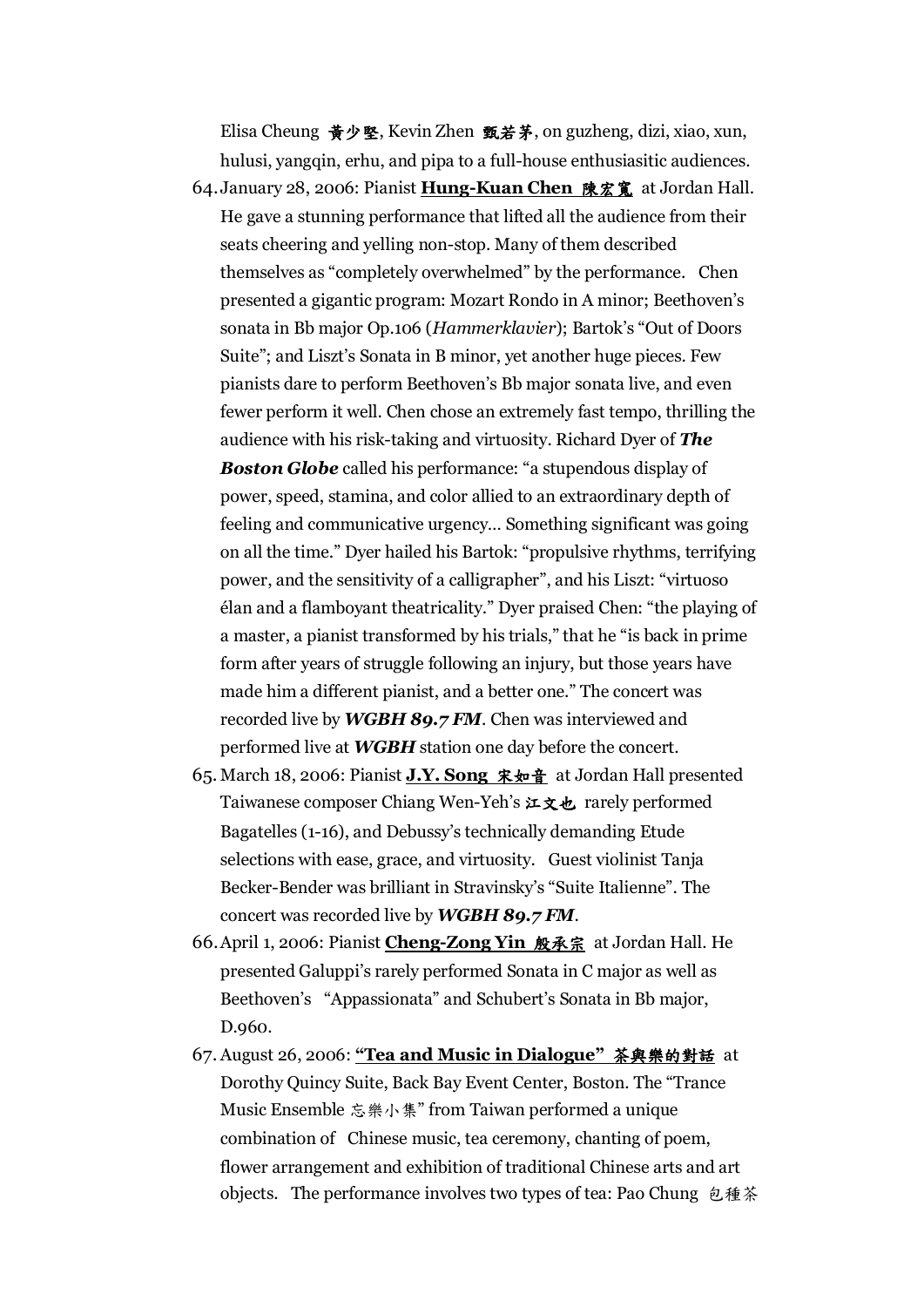and Tie Guan Yin 鐵觀音 or "Iron Goddess of Mercy". It was an unforgettable event.

68.

- 69.September 29 and 30, 2006: pianist **Meng-Chieh Liu** 劉孟捷 at Jordan Hall: Schubert piano sonata cycles 1 and 2. After surviving lifethreatening illness, Mr. Liu returned with two concerts entirely devoted to six Schubert sonatas: Eb major D568, C major "Relique" D840, A minor D845, A minor D537, G major D894, and C minor D958. The two concerts were recorded live by *WGBH 89.7 FM Boston*.
- 70. Jan. 6, 2007: "**Snow In June**" 六月雪 at Jordan Hall. Chosen by *The Boston Globe* as the classical "Choice" of the week, recommended as a "must-see event", accompanied by a photo of **Wu Man**, also listed as one of the *Boston Globe's* Classical Pick, the concert was a smashing success. The enthusiastic audience, including Yo Yo Ma and many other distinguished musicians, packed the hall cheering nonstop for the superb performance by an ensemble of internationally renowned musicians. Violinist **Lynn Chang** 張萬鈞 and pipa virtuoso **Wu Man** 吳蠻 were joined by violist **Hsin-Yun Huang** 黃心芸, cellist **Bion Tsang** 章雨亭 and Carol Ou, flutist Fenwick Smith, conductor Scott Yoo, percussionist Robert Schulz, clarinetist Thomas Hill, as well as Samuel Solomon, William Manley, Aaron Trant, Steve Kim and Jae Young Cosmos Lee in a provocative production of Chinese contemporary music. Highlights included two notable works by Tan Dun 譚盾, "Elegy: Snow In June" for percussion quartet and cello, and the rarely performed complete "Ghost Opera." for string quartet and pipa, with stone, water, paper, and metal. The concert also includes Zhou Long 周龍 and Wu Man's arrangement of Chinese folk tunes and the Boston premiere of Shih-Hui Chen's 陳士惠 new "Shu Shon Key (Remembrance)思想起". Part of the program was performed and aired on *WGBH* on Jan. 5. The entire concert was recorded live by *WGBH 89.7 FM* .
- 71. Feb. 3, 2007: **Cho-liang Lin** 林昭亮 **violin, Hei-Ye Ni** 倪海葉 **cello, and Helen Huang** 黃海倫**, piano** at Jordan Hall. The trio demonstrated its artistic excellence and flowing musical rapport in a program that included: Debussy's cello sonata, Mendelssohn's Piano trio in D minor, and works by renowned composer Zhou Long 周

龍. The concert was recorded live by *WGBH 89.7 FM Boston*

72. March 3, 2007: Pianist **Tian Ying** 應天峰 at Jordan Hall. Tian Ying preformed an musically challenging and technically demanding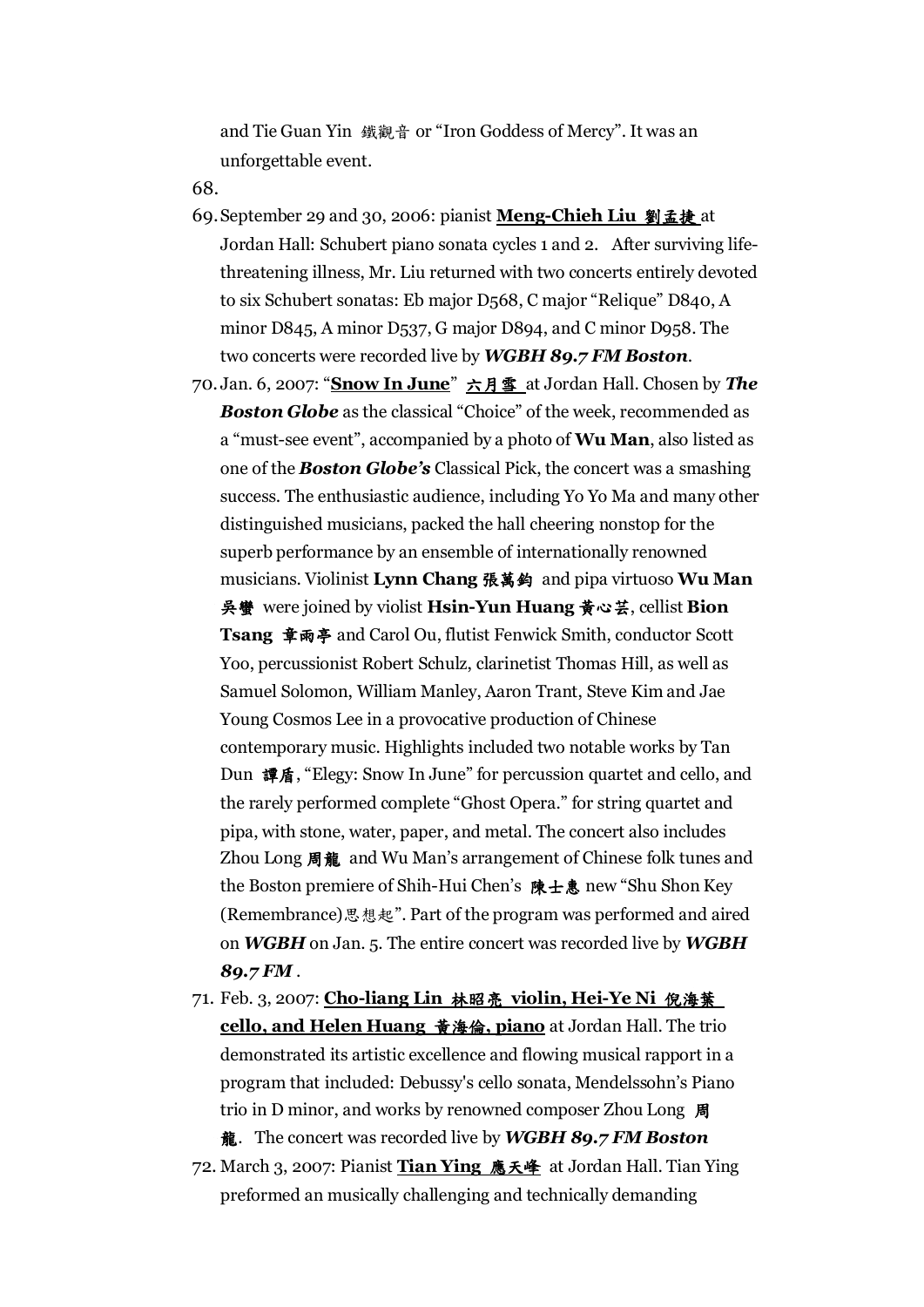program that including Rachmaninoff's Variations on a Theme of Corelli, Beethoven's Sonata Op 57 "Appassionata", Liszt's Sonata in B Minor, and Rigoletto Paraphrase. The concert was recorded live by *WGBH 89.7 FM Boston*.

- 73. Sept. 29, 2007: **Pianist Fou Ts'ong** 傳聰 at Jordan Hall. His lifelong devotion to music and the artistry of a great master was clearly demonstrated and appreciated by the house-full of enthusiastic music lovers. In his master class at NEC, he explained his music insight to two advanced graduate students, faculty members, and other musicians.
- 74. Nov. 3, 2007: **Pianist Peng Peng Gong** 龔天鵬 **and Marimba soloist Pius Cheung** at Jordan Hall. The 14-year old "Mozart of Aisa" Peng Peng performed works by Mozart, Rachmaninoff and his own transcription of Ravel's La Valse. Pius Cheung transformed the complete Bach's Goldberg variations on Marimba.
- 75. Jan. 12, 2008: **Three Sopranos: Guang Yang** 楊光**, Guiping Deng**  鄧桂萍**, and Mewas Lin** 林惠珍 **coached by pianist Timothy Steele** at Jordan Hall. The virtuoso sopranos performed operatic aria, art songs, and folk songs in solo, duet, and trio.
- 76. Feb. 5, 2008: Pianist **Hung-Kuan Chen** 陳宏寬 at Emmanuel Church, Boston.
- 77. Feb. 10, 2008: Pianist **Hung-Kuan Chen** 陳宏寬 at Stern Auditorium Perelman Stage at Carnegie Hall. Program included Messiaen "Le Baiser" from "Vingt Regards sur l'Enfant Jesus," Schubert "Sonata in Bb Major, D. 960," and Beethoven "Sonata in Fb Major, Op. 106 "Hammerklavier." What Richard Dyer of *Boston Globe* wrote in 2006 was once again reconfirmed: "the performance was a stupendous display of power, speed, stamina, and color…..the playing of a master." Mr. Chen also performed at Boston University on Feb. 3rd and gave master classes at New England Conservatory and Boston University.
- 78.April 5, 2008: **Cellist Bion Tsang** 章雨亭 **and pianist Anton Nel** at Jordan Hall. An Evening of Brahms Sonatas and Hungarian Dances, including E minor, Op. 38, F major, Op. 99 for piano and cello, and Hungarian Dances Nos. 1,2,4,5, arranged by Bion Tsang 章雨亭 based on Joseph Joachim's violin originals. *Boston Chinese News* called it "Master pieces played masterly." They were also invited to perform live on *WGBH 89.7 FM*. The live concert recordings has been released by *Artek Recordings.*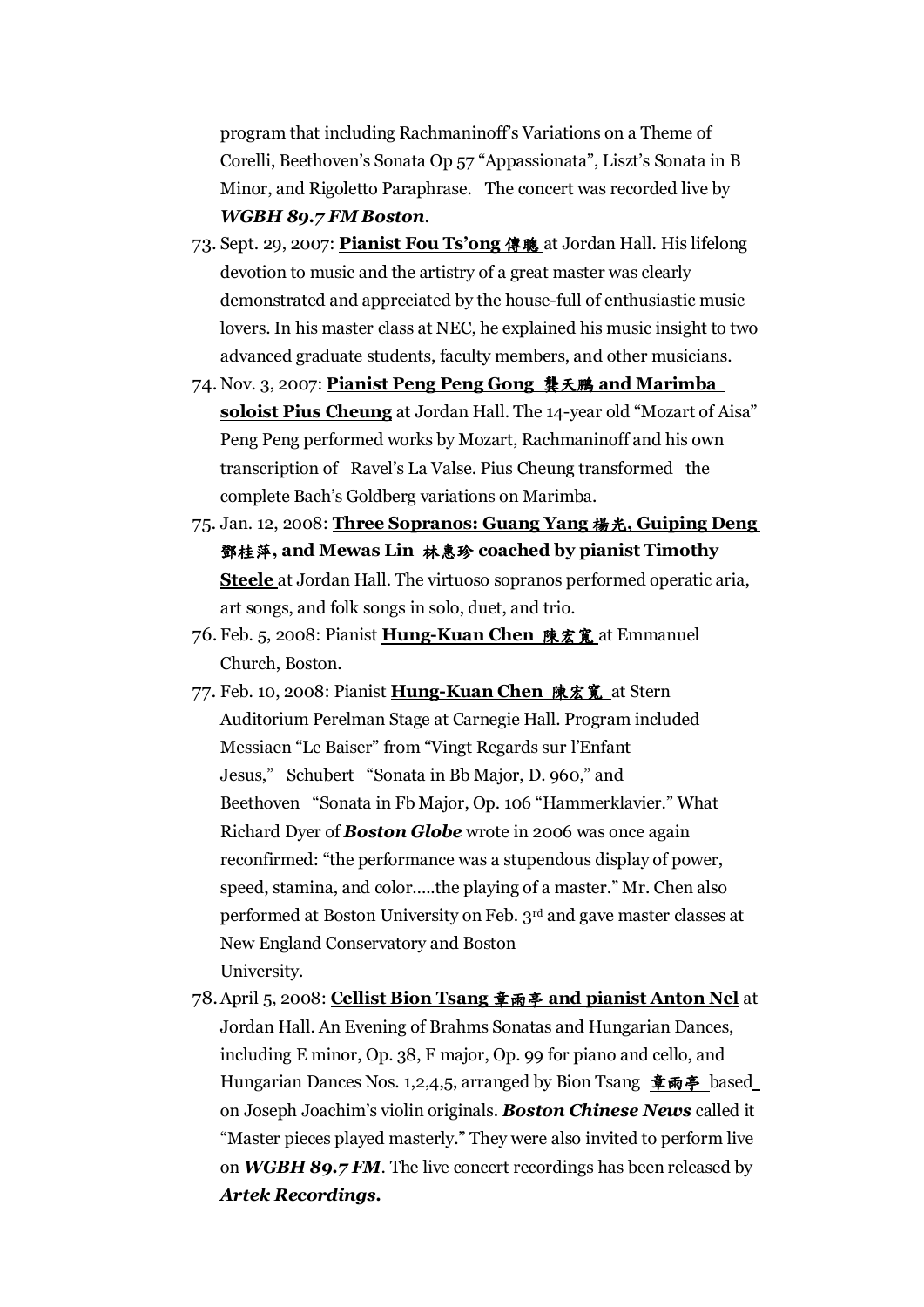- 79. May 10, 2008: **Nai Ni Chen** 陳乃霓 **Dance Company** at John Hancock Hall. Marcia Siegel of *Boston Phenoix* wrote after this fantastic show: "The program demonstrated how the traditions can nourish contemporary dance, with practical tools like movement and symbolic objects as well as philosophical and literary themes. With its quiet and mysterious moods, its visual spectacle and meticulous dancing, this beautifully produced program have induced reflection and calm."
- 80.Sept. 27, 2008: **Violinist Chuan-Yun Li** 李傳韻 **and pianist Robert Koenig** at Jordan Hall. Hundreds of enthusiastic followers of Li were rewarded with a performance of challenging program including Strauss, Bazzini, Sarasate, Waxman, and more. *Sino-American Times* and *Boston Chinese Report* called his performance "dazzling, incredible". The concert was recorded live by *WGBH 89.7 FM Boston*.
- 81. October 25, 2008: "Sound of the Ocean" by **U Theatre** 優人神鼓 at John Hancock Hall. More than 1000 packed the Hall cheering with lasting standing ovation and tears in their eyes . This sold-out compelling, performance with seamless work of theatre, percussion, martial arts and meditation will be remembered for a long time.
- 82.Jan. 10, 2009: Winners of Young Concert Artists International Audition: **Chu-Fang Huang** 黃楚芳**, piano and Daxun Zhang** 張 達尋**, double bass** at Jordan Hall. Program includes classics from both East and West. The audience were amazed by especially the virtuosity from a double bass in a solo performance.
- 83.March 21, 2009: **Meng-Chieh Liu** 劉孟捷, piano at Jordan Hall. "Schubert Sonata Cycle 3" Schubert Sonata in B major, D. 575, A minor, D. 784, and A major, D. 959.
- 84.Sept. 26, 2009: **Magic Strings: A Dialogue between Pipa and Violin** 弦幻:小提琴與琵琶的對話 at Jordan Hall. The 20th Anniversary Season opening was a huge success. A program designed by violinist **Lynn Chang** 張萬鈞 , contrasting the Chinese-American composer **Chen Yi** 陳怡 and the American but Asian-influenced composer **Lou Harrison**. performed by Lynn Chang, **Wu Man** 吳蠻 on pipa, **Robert Schulz's percussion and A Far Cry Chamber Orchestra.** *Boston Globe* selected this concert on their "Editors' Pick" of the week, a preconcert *Classical Notes* titled "From two traditions, one true sound" by David Weininger after intensive interviews with Lynn Chang and **Chen Yi** 陳怡. And a very positive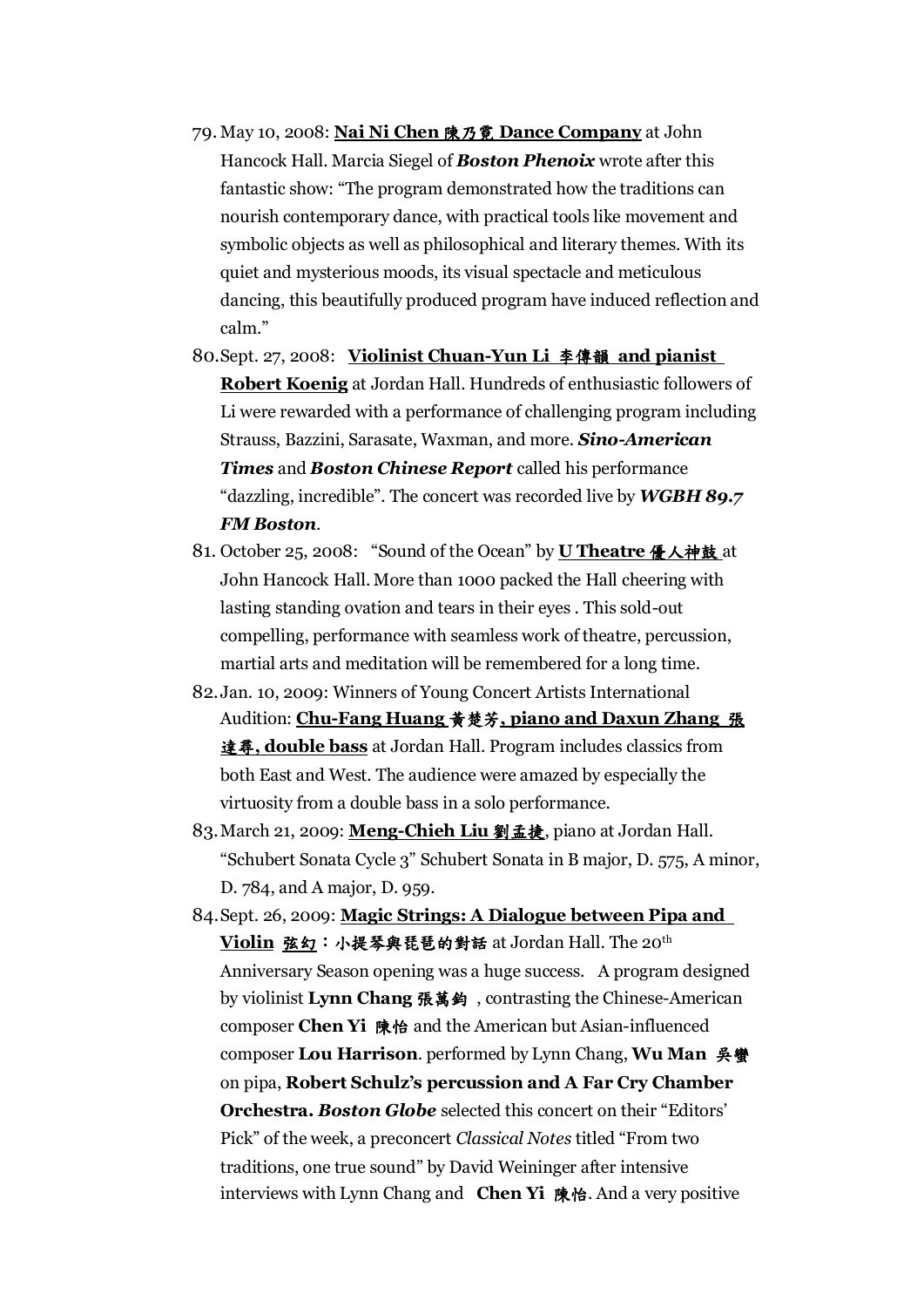*Boston Globe* review by Matthew Guerrieri "A study in contrasts at Jordan Hall". The performance was a huge success. It was a concert that will be long remembered.

- 85. Jan. 16, 2010: **Three Minds Meeting: Composer, Performers, Audience** 三心會**:** 作曲 、演奏、 聽眾之會心 at Jordan Hall.: *Bin Huang* 黃濱 *, violin,Wendy Law* 羅詠媞*, cello,Chu-Fang Huang* 黃楚芳*, piano.* The three outstanding classical laides charmed appreciative audience with works byHandel-Halverson, Cassado, Paganini, and Chopin in solo and duo, as well as a fantastic performance of Mendelssohn's Piani Trio in D minor, Op. 49. Ms. Chu-Fang Huang also gave a piano master class at Steinert Hall of M.Steinert & Sons of Boston.
- 86.March 12, 2010: pianist **Cheng –Zong Yin** 殷承宗 at Harvard Sanders Theatre, as well as a Master Class on March 10 at the Steinert Hall of the M.Steinert & Sons Boston. Celebrating his 60 years of piano performance, Yin performed an All-Schubert program to an enthusiastic audience that raised the roof at Sanders. Four advanced students, Derek Wang, Cun Mo Yin, Minjoo Choo, and Leonardo Hilsdorf played at his master class. The house at Steinway was completed full over its capacity.
- 87.March 27, 2010: "**Sound of the Ocean**" by **U Theatre** 優人神鼓 at Cutler Majestic Theatre. Another sold-out event with standing ovation. There were no dry-eyes in the audience for this moving performance. The lecture Demonstration on March 28 at Harvard Paine Hall was also a very successful event.
- 88.April 10, 2010: **"Palace in Desert"** 荒漠錦堂曲 at Jordan Hall. A traditional Chinese classical music concert performed by prize-winning virtuosos lead by **Bao Jian** 包键 and **Hu Jianbing** 胡建兵 . Three North America debuts including a rarely heard original ancient tune of the "Beijing Zhihua Temple" 北京智化寺古音乐 on sheng, guanzi, pipa, erhu, flute, xun, and other instruments. The old music preserved by this Temple carries a significant meaning to Buddhist music, ethnic music and Chinese musical history.
- 89.April 30, 2010: pianist **Minsoo Sohn**, at Jordan Hall. Program included Kirchner, Beethoven and Ravel to an enthuasiastic audience.
- 90.October 30, 2010: pianist **Dang Thai-Son** 鄧泰山 at Jordan Hall. Celebrating the Chopin 200 birthday year, with Chopin's Dances, including Waltzes, Bolero, Tarantella, Mazurkas, and Polonaise Fantasie to critical acclaim before an enthusiastic audience.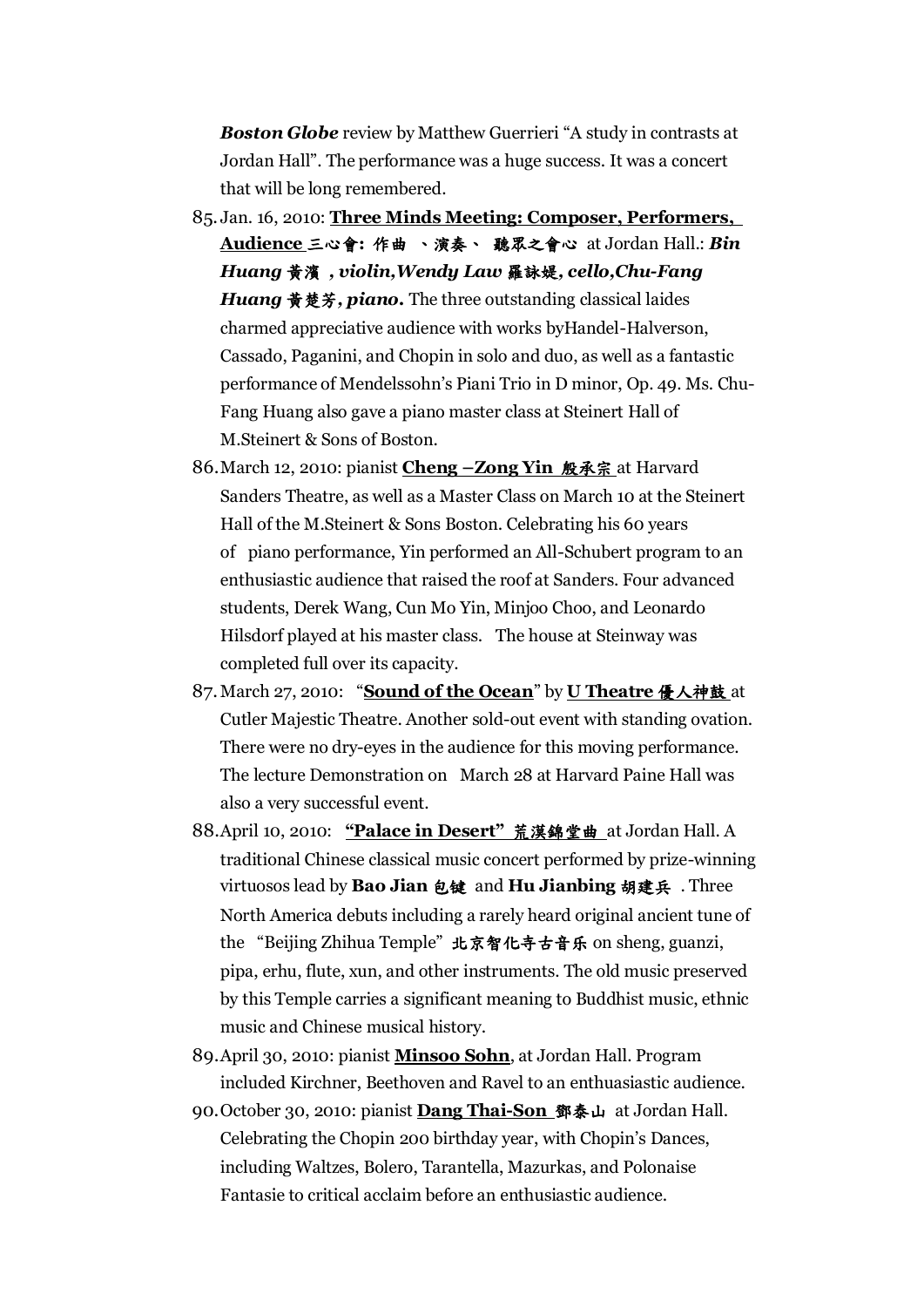- 91. Nov. 19, 2010: pianist **Hung-Kuan Chen** 陳宏寬 and students at Emmanuel Church Boston. Mr. Chen's top students from NEC (**Lukas Vondracek**), Yale (**Michael Namirovsky**), and NEC Prep program at Walnut Hill School (**Cun Mo Yin**) performed a challenging program to critical accalms.
- 92.Feb. 12, 2011: Instrumental Minds: violinist **NaiYuan Hu** 胡乃元, cellist **Bion Tsang** 章雨亭, pianist **Ning An** 安寧 at Jordan Hall. *The*  **Boston Globe** called them " technically solid, energetic, and sharply drawn," "the most high-spirited playing", *The Boston Musical Intelligencer* called the concert " a riveting recital."
- 93.April 9, 2011: pianist **Nobuyuki Tsujii** 辻井伸行 Boston Debut at Jordan Hall. A sold-out concert by the winner of 2009 Van Cliburn Piano Competition. *The Boston musical Intelligencer* gave "Nobo" who was blind at birth, very high remarks**.** He also gave a demo and Q/A session the day before monitored by Richard Dyer, and translated by Yukiko Sekino.
- 94.April 19, 2011: **New Asia Chamber Music Society** 新亞室內樂協會 Debut Performance at Weill Recital Hall of Carnegie Hall, NY. A soldout event by guest violist **Hsin-Yun Huang** 黃心芸, and violinists **Tien-Hsin Cindy Wu** 吳天心**, Kevin Shue** 許愷洋**, Paul Chun-Wen Huang** 黃俊文, **Daphne Su** 蘇子茵**, violist Wei-Yang Andy Lin** 林維洋**, cellists Nan-Cheng Chen** 陳南呈**, Yu-Wen Wang** 王 郁文, and pianists **Helen Huang** 黃海倫**, Yu-Chieh Kelly Lin** 林雨 潔. Program includes works by Brahms, Tchaikovsky, and **Jay Lin's**  林煒傑 world premiere "..as time flows, and eclipses.." (2011) for Piano and Cello Quintet.
- 95. October 29, 2011: pianist **George Li** 黎卓宇 Jordan Hall Recital Debut. At age 16, George Li is the winner of Gilmore Young Artist Award, Young Concert Artists International Auditions, and the Cooper International Piano Competition. He performed a challenging program before a houseful of enthusiastic audience and received high commends from Lloyd Schwartz of *The Boston Phoenix*, and Brian Jones of *The Boston Musical Intelligencer.*
- 96.Jan. 21, 2012: **The Shanghai Quartet** 上海四重奏 and pianist **Hung-Kuan Chen** 陳宏寬 at Jordan Hall. Program includes string quartets by Beethoven and Penderecki (Boston Premiere), and the Brahms' piano quintet in F minor. Cashman Kerr Prince of *The Boston Musical Intelligencer* gave rave review on the entire concert.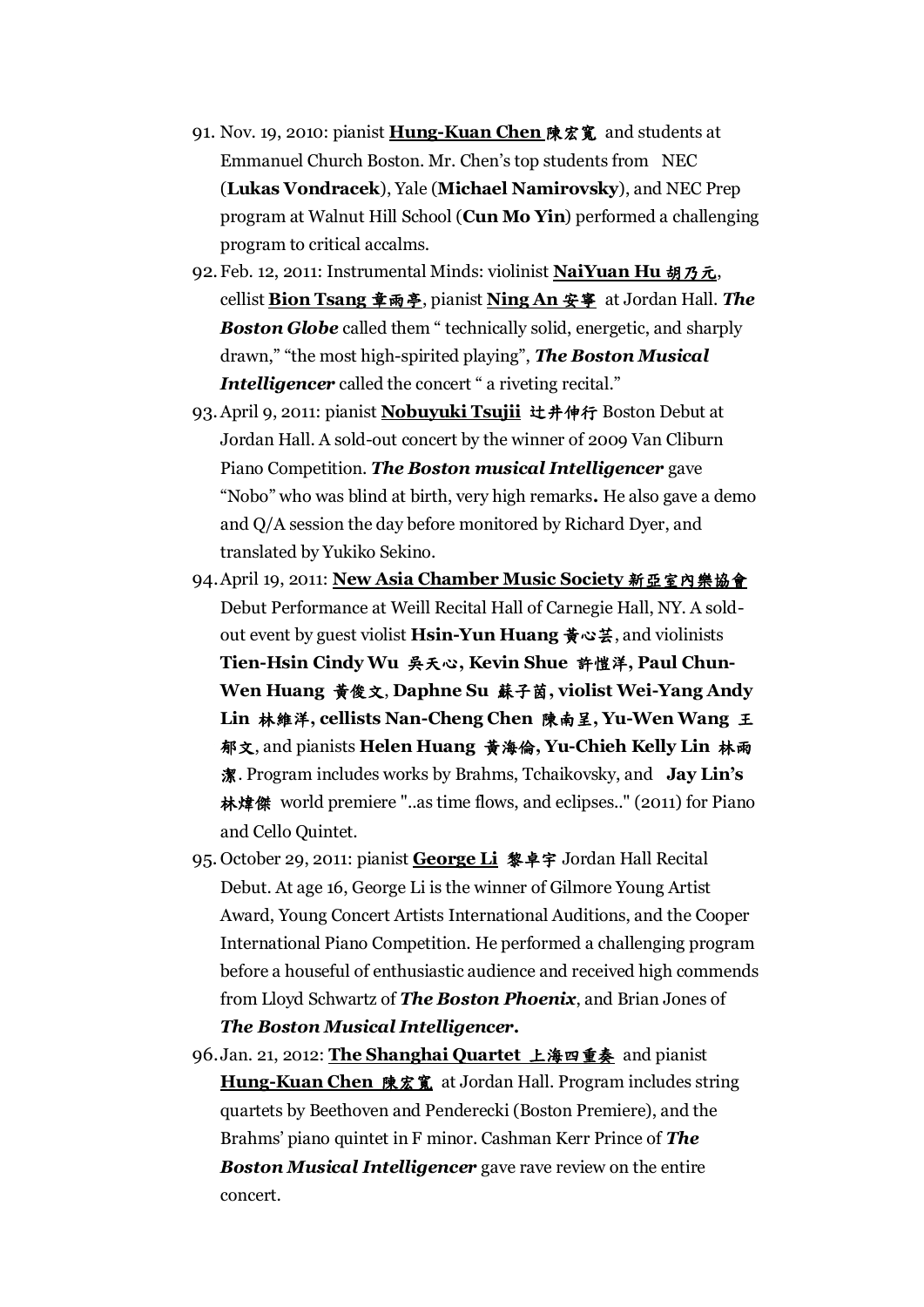- 97. Feb. 11, 2012: pianist **Sa Chen** 陳薩 and violinist **Ning Feng** 寧峰 at Jordan Hall. Sa Chen lost her passport two days before the concert. Their concert is postponed. Instead pianist **Hung-Kuan Chen** 陳宏寬 performed a solo recital featuring three late Beethoven piano sonatas: Nos. 27, 28, and 29 (Hammerklavier) to critical acclaim. *The Boston Musical Intelligencer* praised Chen's accomplishment, caliber, and refinement: "Hung-Kuan Chen is a masterful pianist. His meditative, introspective interpretations of Beethoven's late piano sonatas are both provocative and enlightening."
- 98.April 7, 2012: double bassist **DaXun Zhang** 張達尋 and pianist **Tomoko Kashiwagi** at Jordan Hall. Mr. Zhang also gave a master class at the Longy School of Music.
- 99.June 22, 2012: A "sold-out" Boston Debut. **Beijing Central Conservatory of Music Chorus** at Harvard Sanders Theatre, under the baton of conductor **Hongnian Yang** 杨鸿年 and assistant conductor **Li Yang 楊力**. A moving and powerful performance that left no dry-eyes in the concert hall.
- 100. November 3, 2012: **The Long Piano Duo** Boston Debut, **Beatrice and Christina Long** 隆信真與隆愛真雙鋼琴 at Jordan Hall. Accompanied by "**The St. Botolph Strings**", an ensemble consists of 18 top level players from the New England Conservatory of Music, coached by **Lynn Chang** 張萬鈞. This concert was selected as "*Editor's Pick"* by *Boston Globe.*
- 101. Feb. 2, 2013: **Empty Choreography** 玄門步虛 **Buddhism and Taoism Temple Music**, featuring the four virtorosos of Chinese wind instruments: **BaoJian** 包鍵、**Hu Jianbing** 胡建兵、**Chen Tao** 陳 濤、**and Guo Yazhi** 郭雅志, at Jordan Hall. Both the pre-concert lecture (**Waifong Loh** 陸惠風 English translation) and concert were attended by enthusiastic audience with warm reception.
- 102. March 30, 2013: violinist **Lynn Chang** 張萬鈞**, pianist Ya-Fei Chuang** 莊雅斐**, cellist Carol Ou** 歐逸青**, violist Jennifer Chang, violinist Amanda Wang, and the Grammy Awarded Ying Quartet** performing *"Music From Around The World*" at Jordan Hall. Works by Randall Thompson, Samuel Barber, **Shih-Hui Chen** 陳士惠, Joaquin Turina, and Felix Mendelssohn were performed to an enthusatic audience with standing ovation. Chen, composed the sound track for the award winning film "**Returning Souls** 讓靈魂回家", appeared on stage with the film director **Tai-Li Hu** 胡台麗 showing part of the film. The concert was one of the "Featured Events"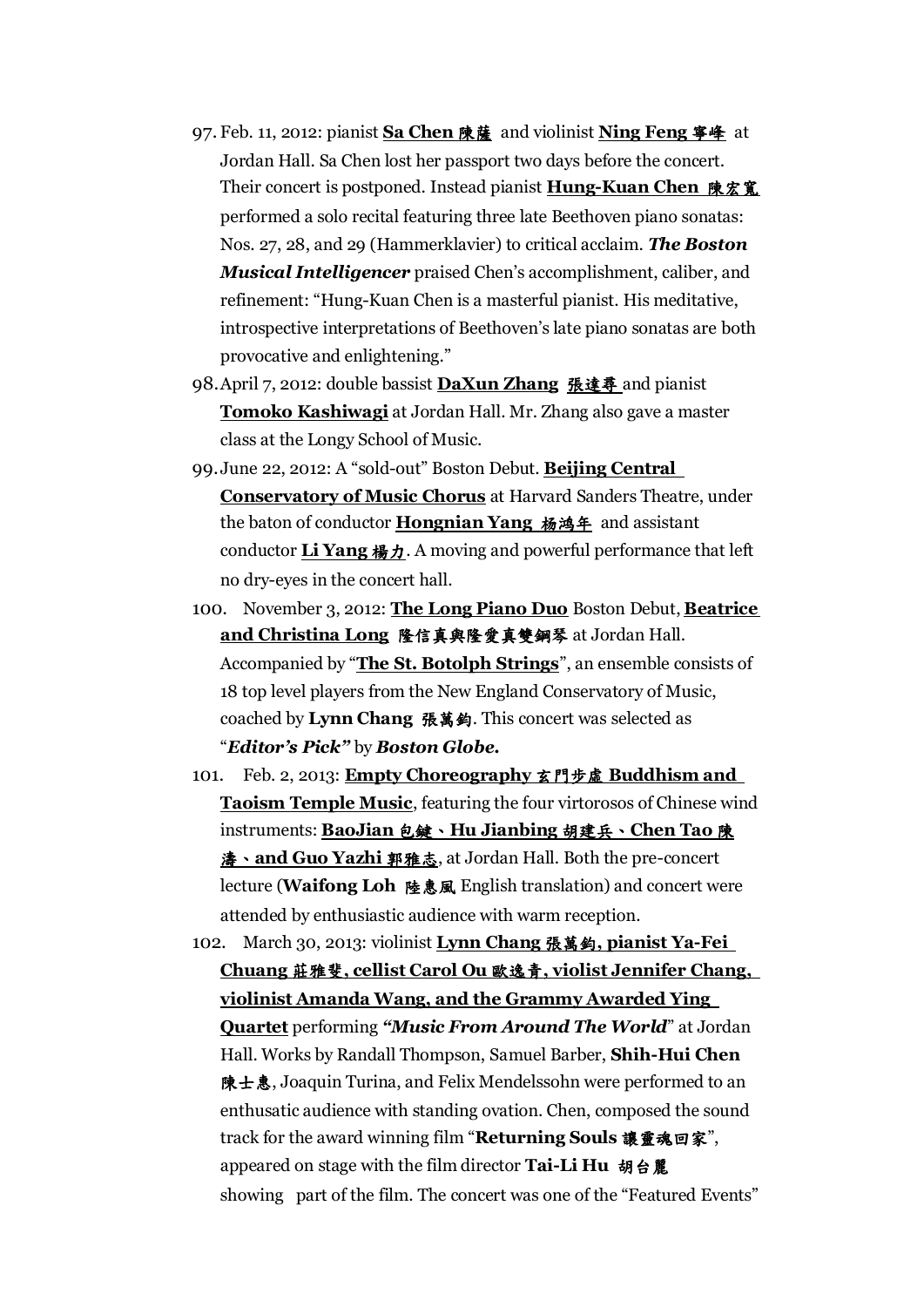on **Boston.com**, and received a rave review from *The Boston Musical Intelligencer*.

- 103. April 15, 2013: Pianist **Meng-Chieh Liu** 劉孟捷 at Jordan Hall,performing Schubert Sonata cycle 4: A Major, D 664, D Major, D 850, and B flat major, D 960. The concert was one of the "Featured Events" on **Boston.com.,** and received a rave review from *The Boston Musical Intelligencer***.**
- 104. Oct. 26, 2013: **Light and Shadow** 流光靜影 **featuring Nai-Yuan Hu** 胡乃元**, violin, Scott Lee** 李捷琦**, viola, Bion Tsang** 章雨 亭**, cello and Meng-Chieh Liu** 劉孟捷**, piano** at Jordan Hall, performing works by Mozart, Mendelssohn, and Faure. It was selected by *Boston Globe Calendar* as "*Editor's Pick*", and received a rave review from *The Boston Musical Intelligencer*.
- 105. Nov. 15, 2013: Pianist **Cheng-Zong Yin** 殷承宗 at Jordan Hall. Celebrating his 30th anniversary of Carnegie Hall Debut. It was listed among *Boston Globe's "Featured Events.*"
- 106. Nov. 21, 2013: **New Asia Chamber Music Society** 新亞室內樂協 會 at the Zankel Hall at Carnegie Hall. World Premier Gordon Chin's "Moon Night Sorrow".
- 107. Jan. 25, 2014: pianist **Sa Chen** 陳薩 and violinist **Feng Ning** 寧峰 at Jordan Hall. This concert was listed as one of *Boston Globe's "Featured Events."* Due to passport issues, **Sa Chen** cannot arrive Boston on time. The program was slightly changed. **Feng Ning** performed with pianist **Hung Kuan Chen** 陳宏寬 on Brahms Sonata in D minor No. 3, with **Niu Niu** 牛牛 on Waxman's Carmen Fantasie, and with **Peter Chuang Chuang Fang** 方壯壯 on Beethoven's Sonata No.9. Both Niu Niu and Fang are current students of Hung-Kuan Chen at New England Conservatory. Praised by the enthusiastic audience as the "Chinese Heifetz," Feng Ning gave a stunning performance with standing ovations .
- 108. March 1, 2014: violinist **Paul Huang** 黃俊文 and pianist **Helen Huang** 黃海倫 at Jordan Hall. This concert was listed as one of *Boston Globe's "Featured Events*." Program "Italian and Slavic Influences" with works by Vivaldi, Respighi, Stravinsky, Glazunov, and Sxymanowski.
- 109. May 24, 2014: pianist **Sean Chen** 陳宣堯**,** Boston Debut at Jordan Hall. This concert was listed as one of *Boston Globe's "Featured Events*." Crystal Award Winner of the Van Cliburn Competition, Sean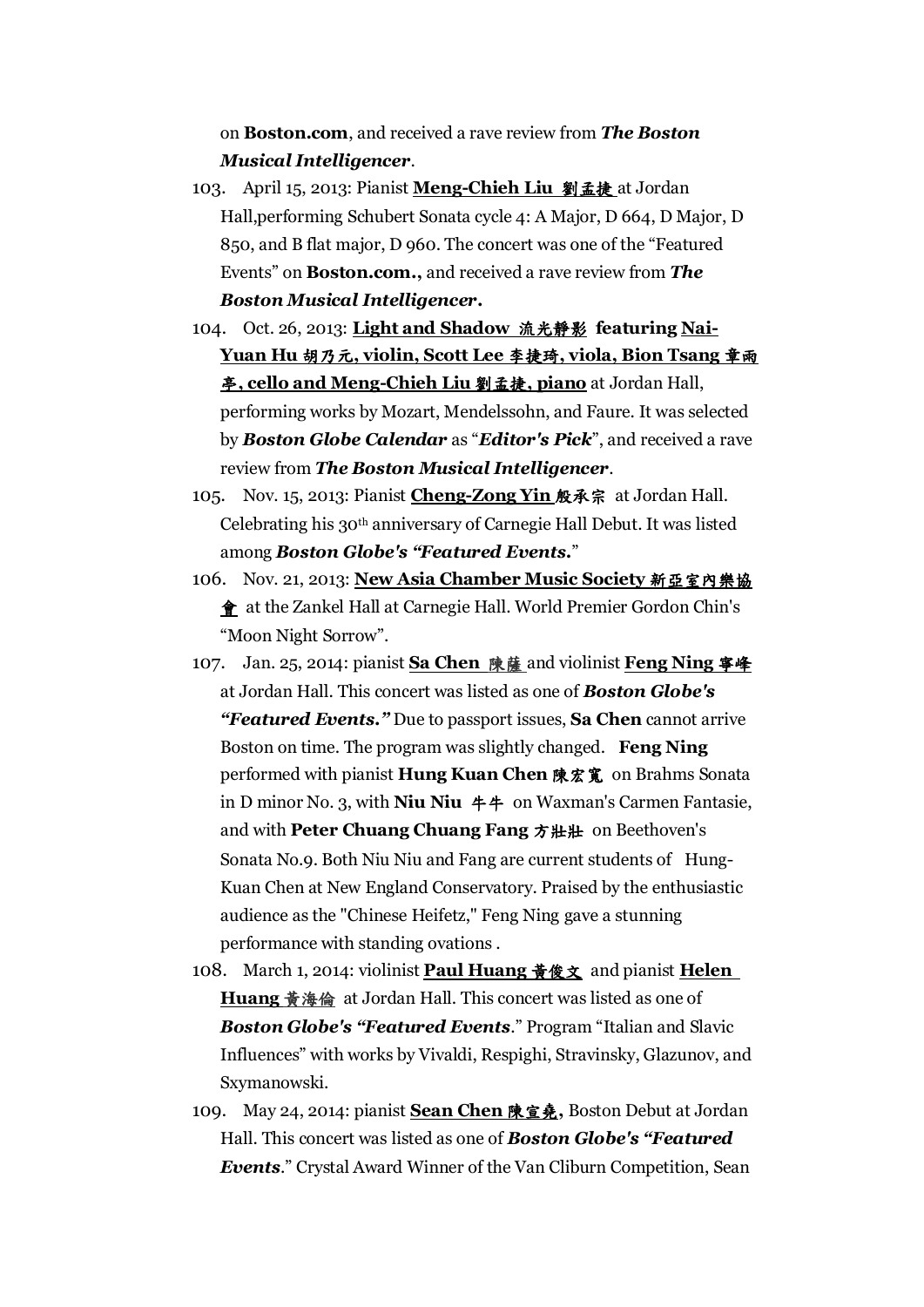Chen plays Bach, Debussy, Scriabin, Chopin, and his own arrangement of Ravel's La Valse.

- 110. September 27, 2014: pianist **Jue Wang** *LE* at Jordan Hall. This concert was listed as one of *Boston Globe's "Featured Events*." Program includes Chopin Ballade and Rachmaninov's Barcarolle and Sonata No. 2 in Bb minor.
- 111. January 17, 2015: violinist **Angelo Xiang Yu** 于翔 and pianist **Qing Jiang 蔣晴** at Jordan Hall. Program include world premier piece "**The Echo in the Sky** 天際鴻音" by **Ke Xu** 徐可. The stunning virtuosity of Angelo and Qing received rave reviews from *The Boston Musical Intelligencer* and major Chinese newspapers.
- 112. March 28, 2015: pianist **Ya-Fei Chuang** 莊雅斐 at Jordan Hall. The stunning virtuosity of her playing draw rave reviews from *The Boston Musical Intelligencer* and major Chinese newspapers.
- 113. May 2, 2015: **Fragrant Stream** 新泉香如故, at Jordan Hall. Chinese traditional music from the mid-16th century along with recent compositions including world premiere and US premiere, performed by virtuoso instrumentalists **Bao Jian** 包键**, Hu Jianbing** 胡建兵**,Chen Tao** 陳濤**,Liu Li** 劉麗**, Zhou Yi** 周懿 **, Weng Hui** 翁慧**, and Cai Zhenqi** 蔡振起**.**
- 114. May 22, 2015: pianist **Hung-Kuan Chen** 陳宏寬 at Carnegie Zankel Hall. Program included Bach, Liszt, Chopin and Scriabin. He rewarded two encores to the house-full enthusiastic audience after receiving several standing ovations and shower of bouquets. Distinguished pianists Gary Graffman, Phillip Kawin, among others were there in person. Renowned pianist Ruth Slenczynska , now in her 90's admired "...a thoughtful artist who expressed music in a careful and personal way. An extraordinary concert. "
- 115. Sept. 26, 2015: **Yazhi Guo** 郭雅志 **, suona "Desert River** 大漠長 河 "at Jordan Hall, accompanied by **Lin Lin** 林琳**, piano, Tao He**  何涛**, erhu, and Ping Li** 李平, dulcimer. This concert was selected by *The Boston Globe* as one of the "Critic Choice" of the week. Program includes Chinese classic and world premiere of works by renowned Chinese composers. The performance was warmly received with major media attention.
- 116. January 23, 2016: pianist **Dang Thai-Son** 鄧泰山 at Jordan Hall. Quote from *The Boston Musical Intelligencer* titled: "**Thai-Son in Knockout"** "During Saturday night's snow, those brave enough or wise enough—to venture out to Jordan Hall were warmed by real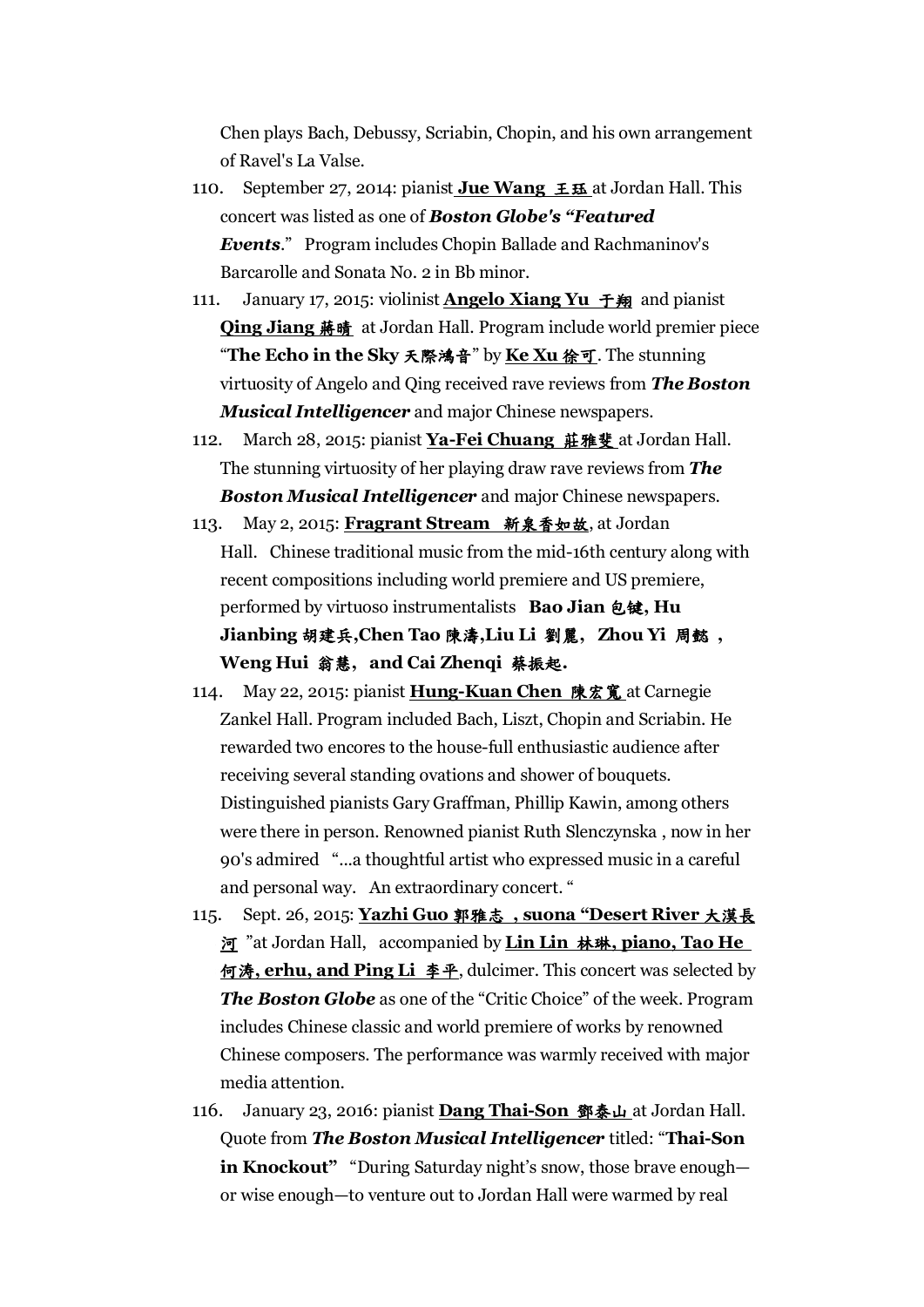artistry from Vietnamese pianist Dang Thai-Son. In this recital Dang showed why he was the 1980 first prizewinner at the International Chopin Competition, showcasing works by four composers—Schubert, Chopin, Fauré, and Debussy—each seemingly an old friend. "

- 117. March 26, 2016: **The Ying Quartet** 殷氏四重奏 at Jordan Hall presenting an All-Beethoven Program: Quartet in E-flat Major, Op. 127, and Quartet in F Major, Op. 59, No.1. *The Boston Globe* selected this concert as one of the "Classical Ticket of the Week." *The Boston Musical Intelligencer* praised The Ying Quartet "...delivered Beethoven quartets with great intensity and high-spirited energy."
- 118. May 14, 2016: pianist **Haochen Zhang** 張昊辰 at Jordan Hall. Program includes works by Chopin, Schubert, and Prokofiev. His stunning performance received standing ovation from a house full of enthusiastic audience. *The Boston Music Intelligencer* praised him: ".... from the opening notes the presentation sounded so probing and nuanced, the voicing so originally textured, the thoughtfulness so arresting, that you were seemingly hearing the works for the first time... among the most promising under-30 superhuman keyboard entrants, now include Zhang's name."
- 119. September 24, 2016: pianist **Sa Chen** 陳薩 at Jordan Hall, performed Chopin Barcarolle, 10 selections of Debussy Preludes books 1 and II, and Liszt Sonata in B minor, to a house of audience who were on their feet cheering nonstop. *The Boston Music Intelligencer* praised her: "… an honest, thoughtful artist ... Chen's performance showed immense power, foremost, being powerful as all get out yet also with a sameness of texture and dynamics..."
- 120. January 21, 2017: **Bion Tsang** 章雨亭 **cello and Adam Neiman piano** at Jordan Hall. To the amazing and unforgettable Bion Tsang and Adam Neiman performed works by Dohnanyi, Britten, and Grieg, *the Boston Musical Intelligencer* says: "... a wonderfully innovative program... It was wonderful to hear this ( Dohnányi) work which infrequently graces our concert halls... In (Grieg's) sonata, we hear the warmth, the comfort, the love of an amiable home and functional family... I applaud the **Foundation for Chinese Performing Arts** for bringing Bion Tsang to Boston, and pairing him with his frequent collaborator Adam Neiman."
- 121. March 25, 2017: **FOUR WINDS** 四面來風**- Music Dialogue and Cooperation (Series 5) with Meng-Chieh Liu** 劉孟捷**, piano, Borromeo String Quartet and Forbidden City Chamber**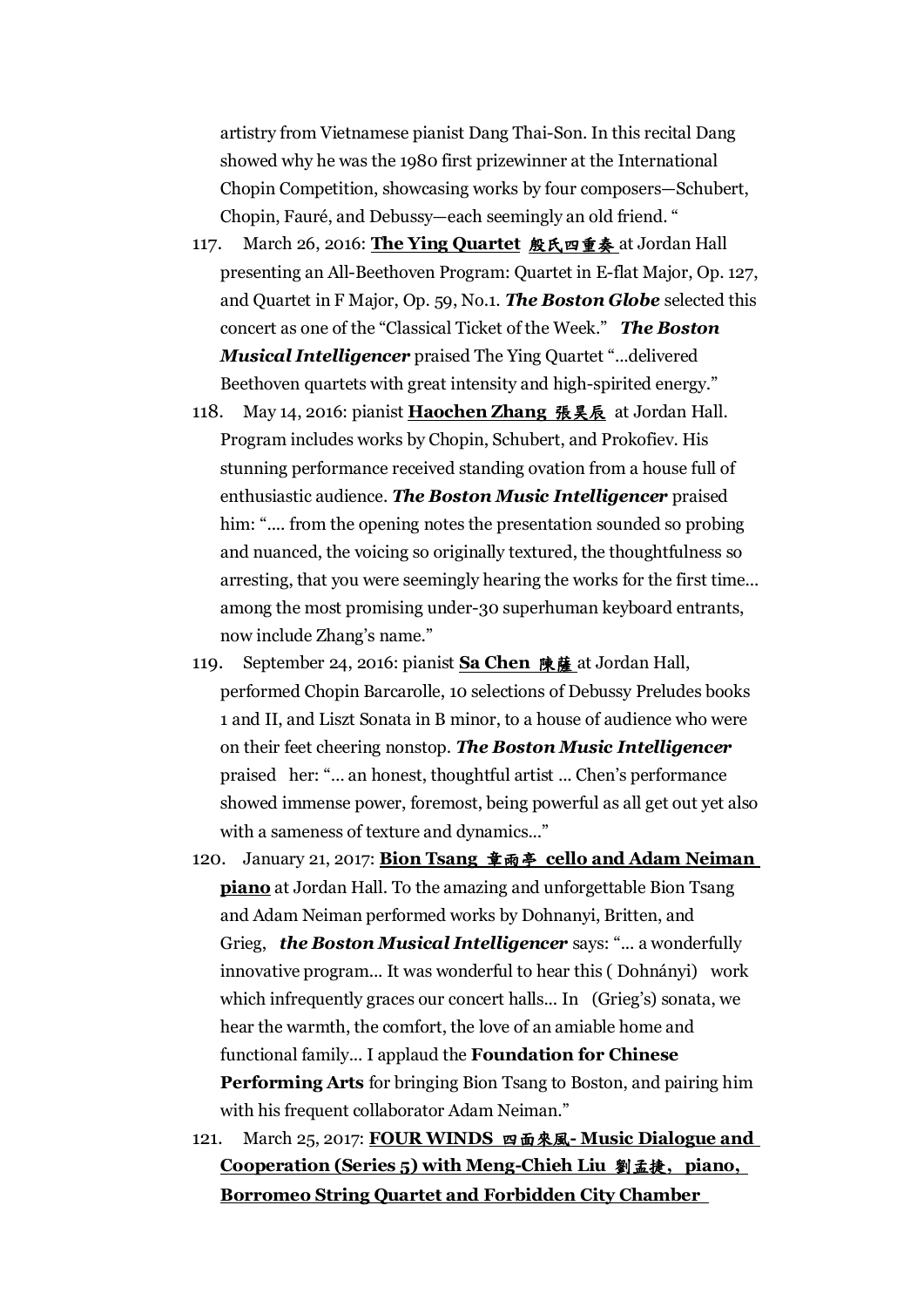**Orchestra** 紫禁城室內樂團 **at Jordan Hall.** Program include Chinese traditional tune from Han Dynasty to two world premiere works by Daniel Walker and Xiaogang Ye 葉小綱. *The Boston Music Intelligencer* said " .. A truly enlightening and satisfying evening. With such splendor on stage from every performer to an ever so fascinating range of traditional Chinese instruments mingling with the traditional European string quartet, the eye was as fulfilled as the ear. Dignity was everywhere on Jordan's stage, both sight- and soundwise... " Special credits were given to " Wang Hua 王華, bamboo flute, the xiao, with sensitive silk and satin tones. .. Shen Cheng 沈誠, Zhang Zunlian 張尊連, on huqin, or Chinese fiddle, masters of that instrument, voicing a pureness reaching all the way to the soul.... Meng-Chieh Liu 劉孟捷 magnificently captured the youthful extravaganza from the delicately shaded impressionistic opening to the virtuosic crashing close. "

- 122. May 13, 2017: Pianist **Eric Lu** 陸逸軒 at Jordan Hall. *The Boston Music Intelligencer* said: "By concert's end, little doubt remained as to Lu's extraordinary facility, his nearly flawless playing, power, and lightning speed. … with blinding technique and formidable energy such as that of a rock super star. ...for those who caught **Eric Lu** in concert at Jordan there was certainly more than enough from the 19 year-old to bring his audience to its feet, asking for more...."
- 123. September 23, 2017: **Reflections on Diaspora** 花果靈根集 at Jordan Hall. Renowned Chinese instrumentalists (**Bao Jian** 包鍵 **guanzi ,Hu Jianbing** 胡建兵 **sheng, Chen Tao** 陳濤 **dizi, Zhou Yi** 周懿 **pipa ,Xia Wenjie** 夏文傑 **erhu, Weng Hui** 翁惠 **guzheng, Liu Li** 劉麗 **qugin) and cellist Mike Block** performed Chinese traditional master pieces and contemporary improvisations. *The Boston Musical Intelligencer* praised the concert: " Chinese Banquet for Ear and Eye Alike" and " Almost without exception, the eight musicians reigned in sonic magnificence. "

124. November 4, 2017: **The Parker Quartet** and special guests **Jung-Ja Kim, piano** and **Charles Clements, double bass**, at Jordan Hall. Co-presenting with the **Korean Cultural Society of Boston**.This concert was recommended by *The Boston Globe* and listed on the "*Critic's Tips*". Program included the string quartets of Mozart, Prokofiev, and the Schubert Trout Quintet. Enthusiastic music lovers and renowned faculty members from NEC, Boston Conservatory, Boston University, Longy School were in the audience, cheering with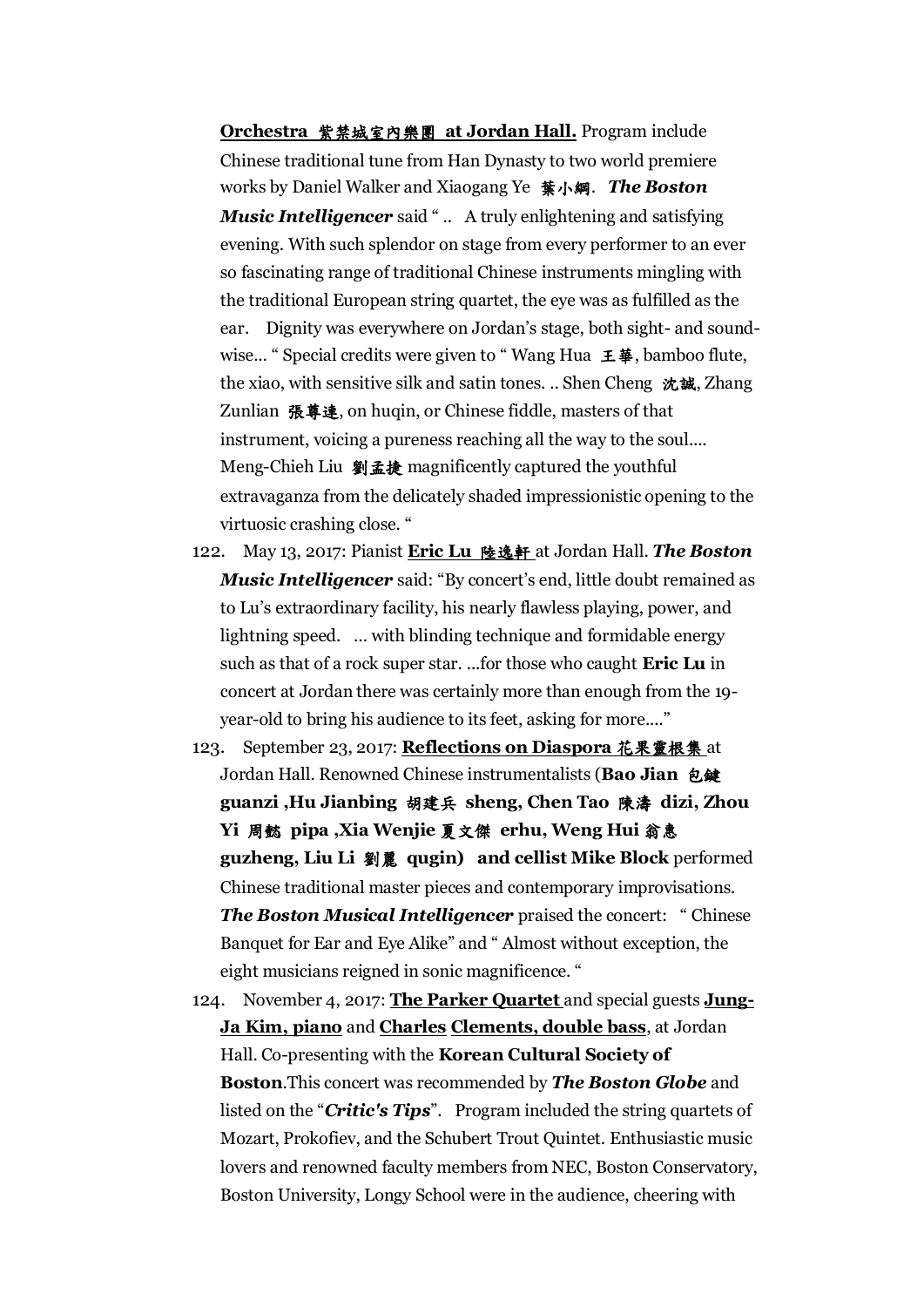pride for their former students, now achieved musicians. *The Boston Musical Intelligencer* said: "... [the Prokofiev Quartet No. 2] Adagio reposed with as much beauty as you can ever hear from four strings. (Even among today's topflight competition, these artists stand out individually.) "

- 125. January 27, 2018: Pianist **Pi-Hsien Chen** 陳必先 at Jordan Hall, performing Mozart, Schoenberg, Boules, Liang and Schubert For some this was their first experience hearing live performance of Boulez. *The Boston Musical Intelligencer* said "... her first offering, Mozart's dark Fantasia in C Minor KV475, completely surprised us with waves to terror as if from the Commendatore's burning hand. She grabbed us and would not let go." Many Boston musical celebraties among the enthusiastic audience were there cheering and giving her standing ovation.
- 126. March 31, 2018: **Violinist Angelo Xiang Yu** 于翔 and composer-pianist **Andrew Hsu 徐鴻** at Jordan Hall, performing Mozart, Brahms, Beethoven, Sarasate and **Andrew Hsu**'s world premiere: " *æther for solo violin*", dedicated to **Angelo Xiang Yu**  于翔**.** *The Boston Musical Intelligencer* praised the performance in a review titled " Duo That Can Melt Icebergs" and said: " Among the many excellent violin-piano recitals given in Boston this season, the concert by violinist Angelo Xiang Yu and composer /pianist Andrew Hsu at Jordan Hall Saturday night stands out as dazzlingly stellar." Many musical celebraties and the enthusiastic audience were there cheering and giving both musicians standing ovation.
- 127. May 12, 2018: **Pianist Dang Thai-Son** 鄧泰山 at Jordan Hall. *The Boston Musical Intelligencer* praised him: "Not since Shura Cherkassky played in Jordan Hall in 1990 have I heard piano tone as beautiful as Dang Thai Son's..." Many of his students who are also noted internationally, including Eric Lu, Tony Yang, among other musical celebrities were there cheering enthusiastically.
- 128. September 15, 2018: **Pianist Hung-Kuan Chen** 陳宏寬 at Jordan Hall performing the last 3 piano sonatas of Schubert, D958, 959, and 960. *The Boston Musical Intelligencer* praised him: " ... A remarkable musical performance is marked by subtlety, nuance, depth of sound with buoyancy and balance, not excess weight.... It demands, in the most polite manner, introspection... it offers up layers of hedonistic pleasure. It's missed when it's gone, but not so much, because the experience is encapsulated and remembered. It's a onetime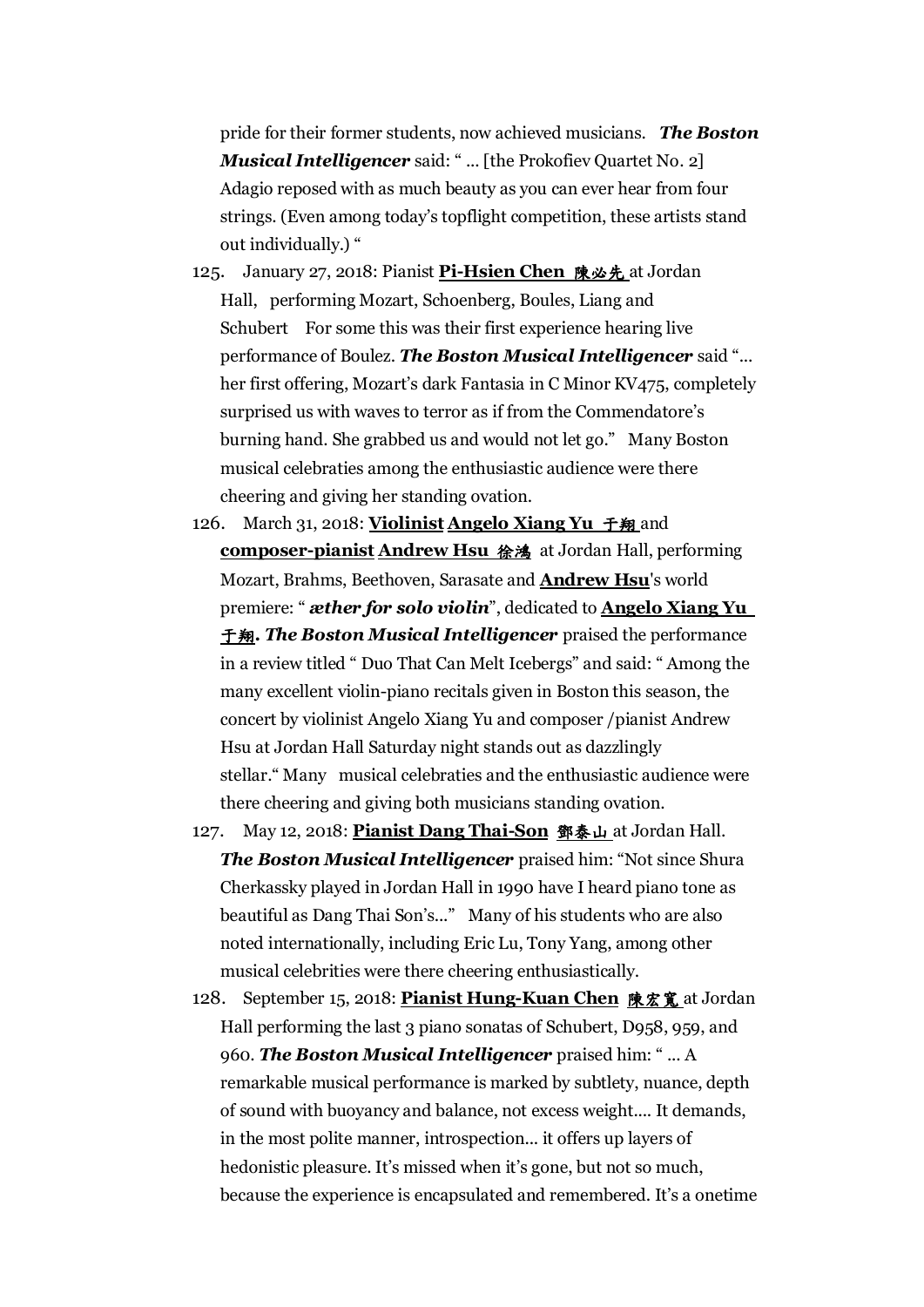deal, and you knew that going in." A house-full of enthusiastic audiences gave him standing ovation started from the intermission.

- 129. January 26, 2019: Violinist Paul Huang  $\frac{26}{5}$  &  $\frac{1}{2}$ , and pianist Helen Huang 黃海倫 at Jordan Hall performing Dvorak, Prokofiev, Ysaye, and Franck. *The Boston Musical Intelligencer* called: " Huang Teamwork in the Highest" ".... Paul with poised, noble, clean expression. Both players listened to each other attentively as they emphatically spun out the charming musical tales.." *Stephen Wigler* of the I*nternational Piano Magazine* wrote about **Helen Huang**: " ... it had been nearly 20 years since I had heard anything from or about her. As this recital demonstrated, Helen Huang is not only still an extravagantly talented pianist, but also one who has matured into genuine mastery. The Huangs's performance of the great Prokofiev sonata was good enough to compare to the live recordings made by David Oistrakh and Sviatoslav Richter in the early 70s. In the final movement, the pianist's huge, granite-like sonorities evoked the movement's tolling death knell and helped bring the piece, along with the violinist's haunting, menacing scales, to its chilling conclusion. The performance.... made the music's final moments, which end in joyous delirium and celebration, seem utterly inevitable."
- 130. March 30, 2019: **Pianist Daniel Hsu** 徐翔 at Jordan Hall. The 2017 Van Cliburn Bronze medalist gave an amazing Jordan Hall debut, performed works by Bach, Rachmaninov, Tchaikovsky, Chopin, Liszt, and Mussorgsky. Leon Golub of the *Boston Musical Intelligencer* wrote entitled "Daniel Hsu Masterful in Musical Pictures", that "Hsu delivered a powerful, thoughtful, and sensitive program connected by strong imagery and an enigmatic French-Russian dimension, as part of the first-rate concerts sponsored by the Foundation for Chinese Performing Arts. This deeply inquisitive artist's inner probing brought fresh meaning to great warhorses, reaching well beyond his stunning mastery of technical difficulties." Stephen Wigler of *International*  **Piano Magazine London** wrote: "His performance of Bach C-sharp Minor Prelude and Fugue was beautiful and thoughtful. Rachmaninov's Etude-Tableau in E-flat Minor emerged in all its passionate turbulence and led inexorably to its climax. Tchaikovsky's Dumka in C Minor showed remarkable comprehension of a piece that eludes most Western pianists. Mussorgsky's "Pictures at an Exhibition" was among the best and most authentically Russian-sounding performances of the piece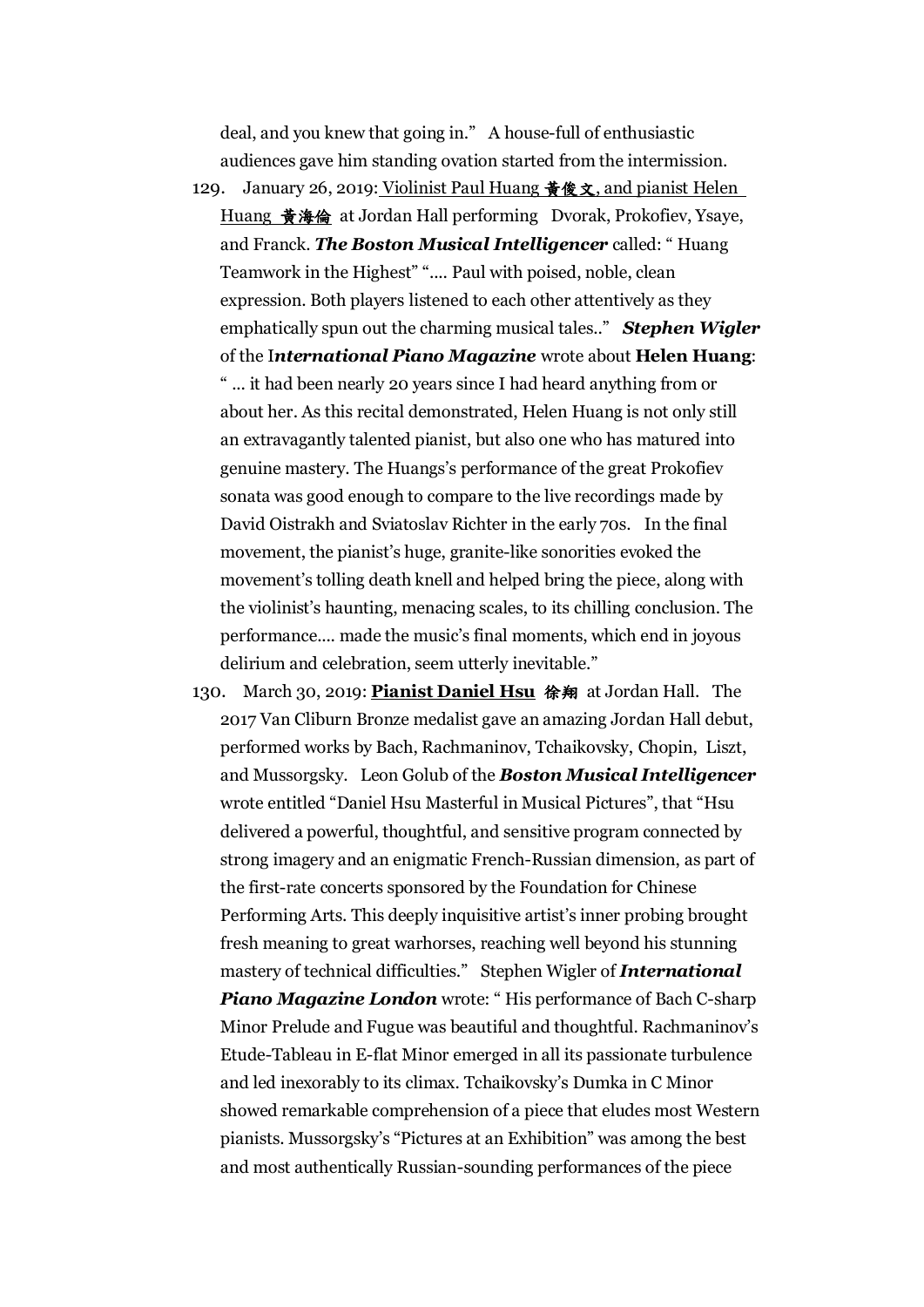I've ever heard.... " Music celebrities including Dan Thai-Son among others were in the audience.

- 131. May 11, 2019: **Violinist Soovin Kim and pianist Gloria Chien** 簡佩盈 at Jordan Hall. Program included works by Ravel, Webern, Szymanowski, Prokofiev, and Strauss. Susan Miron of *The Boston Musical Intelligencer*: "Duo Exceeds High Expectations" "Violinist Soovin Kim and pianist Gloria Chien, both well-known to Boston audiences as soloists and chamber musicians, played a thoughtfully conceived program with passion and a passionate attention to detail at Jordan Hall Saturday night with many distinguished NEC faculty in attendance...The Foundation for Chinese Performing Arts has been presenting some extraordinary musicians in first-class concerts for 30 years. My high expectations were actually exceeded … I can think of no higher compliment. ..."
- 132. September 28, 2019: **Pianist Hong Xu** 徐洪 at Jordan Hall Debut. Program includes Mozart, Liszt, and Scriabin. Students and friends came from San Francisco, New York, including his former teacher from Juilliard, 90 yrs Mr. Jerome Lowenthal. Jim McDonald of *The Boston Musical Intelligencer:* " Only a few seconds into his program, we realized that something special was unfolding. … it was one of the finest musical performances and piano recitals I have had the privilege to witness."
- 133. January 31, 2020: **Violinist Joseph Lin** 林以信 at Jordan Hall performing JS Bach's complete Sonatas and Partitas for solo violin (BWV 1001-1006). Susan Miron of *The Boston Musical Intelligencer* wrote "The amazing Joseph Lin honored the 300thanniversary of Bach's six sonatas and partitas for violin solo by playing them all in a single evening; he delivered with superb taste and crystalline musicality... little had prepared me for this extraordinarily powerful Bach recital." Video recording of this amazing performance is on Foundation's YouTube Channel.
- 134. February 29, 2020: **Pianist Dang Thai Son** 鄧泰山 at Jordan Hall performing Debussy, Schubert, and Chopin. For his 6th appearance at NEC's Jordan Hall, Dang Thai-Son's enchanting performance in front of a packed house of the most enthusiastic audience was unforgettable. Jim McDonald of *The Boston Musical Intelligencer* said: "He demonstrated extraordinary control of sound, keyboard, and pedaling. Rubinstein would have been envious, had he been there to witness." Stephen Wigler of *International Piano Magazine UK* wrote: " …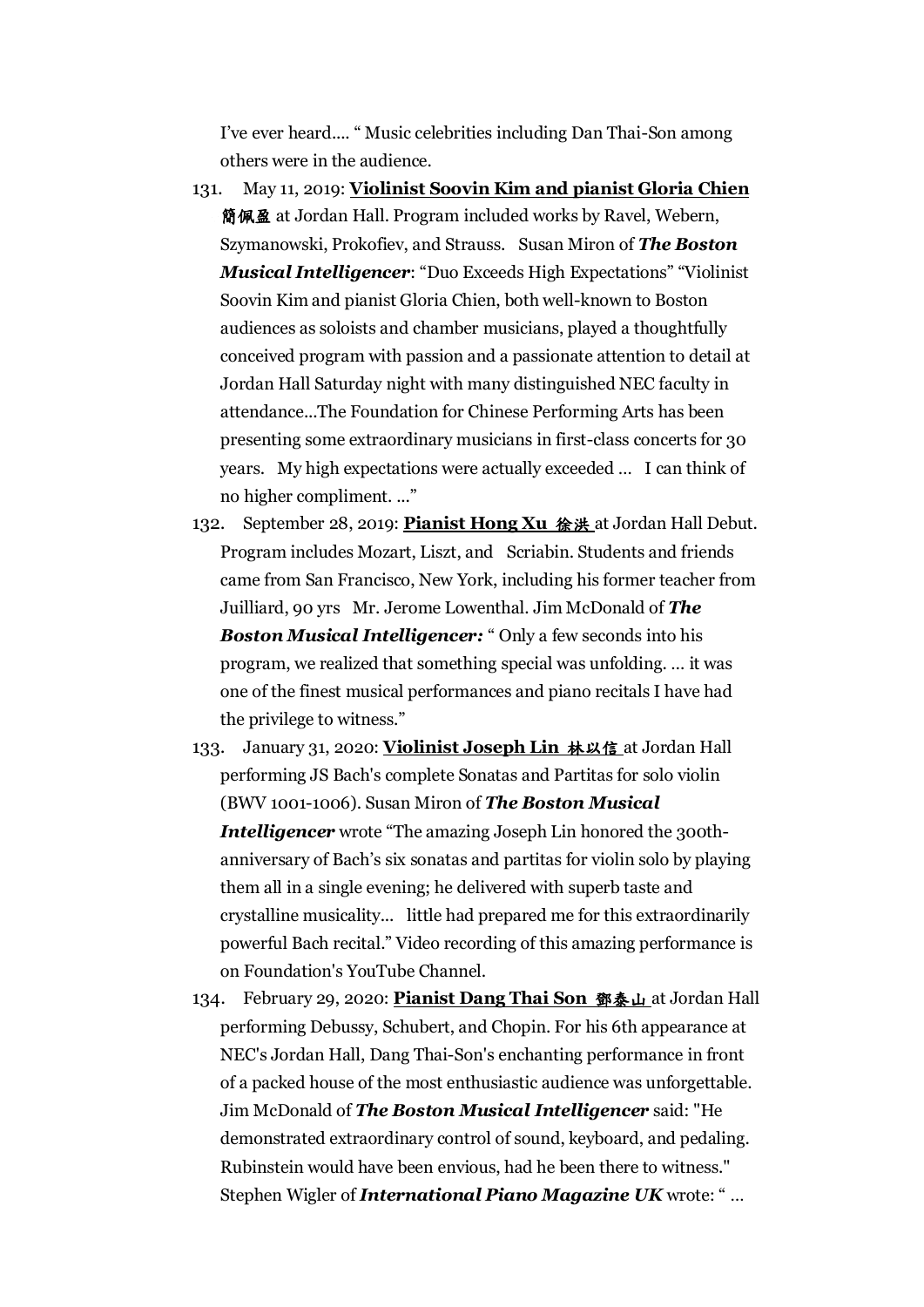this Vietnamese-born and Russian-trained musician is one of the best pianists alive. The authenticity of Dang's Chopin playing easily made one understand why this pianist, forty years after his first-prize victory in Warsaw's International Chopin Competition, is regarded in Poland with something of the veneration usually reserved for national heroes. " Video recording of a portion of this amazing performance is on Foundation's YouTube Channel.

- 135. November 29, 2020: **Pianist Evren Ozel** at Isabella Stewart Gardner Museum's Calderwood Hall. Celebrating Mr. Russell Sherman's 90th birthday. The first live concert since March. Under Covid-19 guidance only 19 attendants allowed.
- 136. March 13, 2021: **Pianist George Li** at Isabella Stewart Gardner Museum's Calderwood Hall. Celebrating Mr. Russell Sherman's 90th birthday.
- 137. March 20, 2021: **Pianist Kate Liu** at Isabella Steward Gardner Museum's Calderwood Hall.
- 138. April 17, 2021: Cellist **Brannon Cho** and **pianist Eric Lu** at Isabella Steward Gardner Museum's Calderwood Hall.
- 139. May 14, 2021: **Pianist Xiaopei Xu** 徐小培 at Isabella Stewart Gardner Museum's Calderwood Hall.
- 140. June 5, 2021: **Violinist Angelo Xiang Yu** 于翔 and pianist Feng Nu 牛豐 at Isabella Stewart Gardner Museum's Calderwood Hall.
- 141. June 12, 2021: **Pianist Marc Ponthus** at Isabella Stewart Gardner Museum's Calderwood Hall. Celebrating Mr. Russell Sherman's 91st birthday.
- 142. July 24, 2021: **Pianist Larry Weng** 翕來 at Isabella Stewart Gardner Museum's Calderwood Hall.
- 143. August 28, 2021: **Pianist Daniel Hsu** 徐翔 at Isabella Stewart Gardner Museum's Calderwood Hall.
- 144. October 2, 2021: **Pianist Hung-Kuan Chen** 陳宏寬 at NEC's Jordan Hall.
- 145. November 6, 2021: **Violinist Stella Chen** and **Pianist Henry Kramer** at NEC's Jordan Hall.
- 146. March 12, 2022: **Pianist Haochen Zhang** 張昊辰 at NEC's Jordan Hall
- 147. May 7, 2022: Violinist **Cho-Liang Lin** 林昭亮, **cellist Clive Greensmith**, **pianist Juho Pohjonen** at NEC's Jordan Hall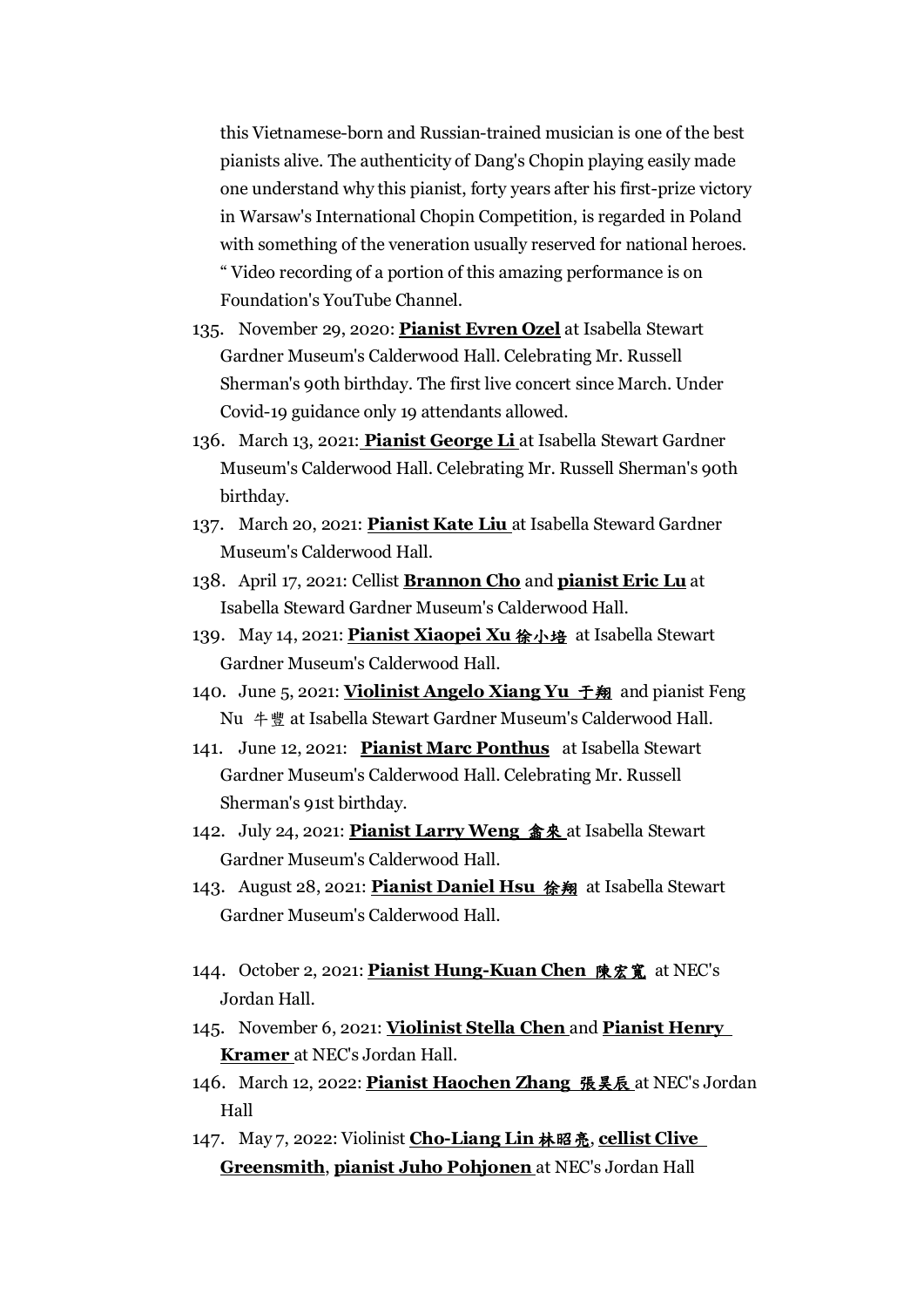## **SUMMER FREE CONCERTS @ NEC 2019** 夏日系列音樂會 **and the INTERNATIONAL CONCERTO COMPETITION 2019.**

From August 7 to 24, 2019, the FOUNDATION presented 15 successful free concerts at NEC including an International Concerto Competition. This concert series was recommended by *The Boston Globe* "The Ticket" and *The Boston Globe/Magazine* "Five things to do". *The Boston Musical Intelligencer* published 9 reviews from 5 critics. The following musicians (in order of appearance) performed at NEC's Jordan Hall, Brown Hall, Burnes Hall, and Williams Hall. Hsiang John Tu 涂祥, piano, The Formosa Duo (Sam Ou 歐維聖, cello and Chi-Chen Wu 吳紀禛, piano), Chi Wei Lo 駱奇偉, piano, Jiyoung Lee, cello, and Victor Cayres, piano, Hung-Kuan Chen 陳宏寬, piano, Han Chen 陳涵, piano, X+YZ Ensemble (Quan Yuan 袁泉, violin; Wanzhe Zhang 張婉哲, soprano; Jia Shi 施珈, piano; Sue-Ellen Tcherepnin, flute; and Vladimir Andrić,baritone), Larry Weng, piano, Angelo Xiang Yu 于 翔,violin and Feng Niu 牛豐, piano, Andrew Li, piano, Peter Fang 方壯壯, piano, Ji Yong Kim, piano, and Mercury Orchestra, Channing Yu, conductor.

The concerto competition is opened for anyone age 30 and under. The 2019 piece was Brahms Piano Concerto No. 1 in D Minor, Op. 15. Applicants were from USA, China, Taiwan, United Kingdom, and Indonesia. After video evaluation, the Semi-Final and the Final rounds, **Zhiye Lin** 林之燁 from China won the first prize. He received \$3000 cash, performance at Jordan Hall on August 24 with Mercury Orchestra, and a returning solo recital for the Summer concert series at NEC 2020. The second prize was Sam Sahun Hong of USA. He was also invited back for a solo recital at Summer Concert Series 2020. The concerto piece for 2020 is Beethoven Piano Concerto No. 5 (Emperor)

### **MUSIC FESTIVAL at Walnut Hill** 胡桃山音樂營 **and SUMMER FREE CONCERTS @ NEC** 夏日系列音樂會 **.**

Since July 1990 to August 2018, the Foundation has organized a successful summer music festival at the Walnut Hill School in Natick, MA. Each year about 50 talented young musicians, chosen by auditions, come from Taiwan, China, Hong Kong, Korea, Canada, and the United States to an intensive musical program with world renowned masters on an one-on-one basis. The faculty of the festival who has taught at the festival were: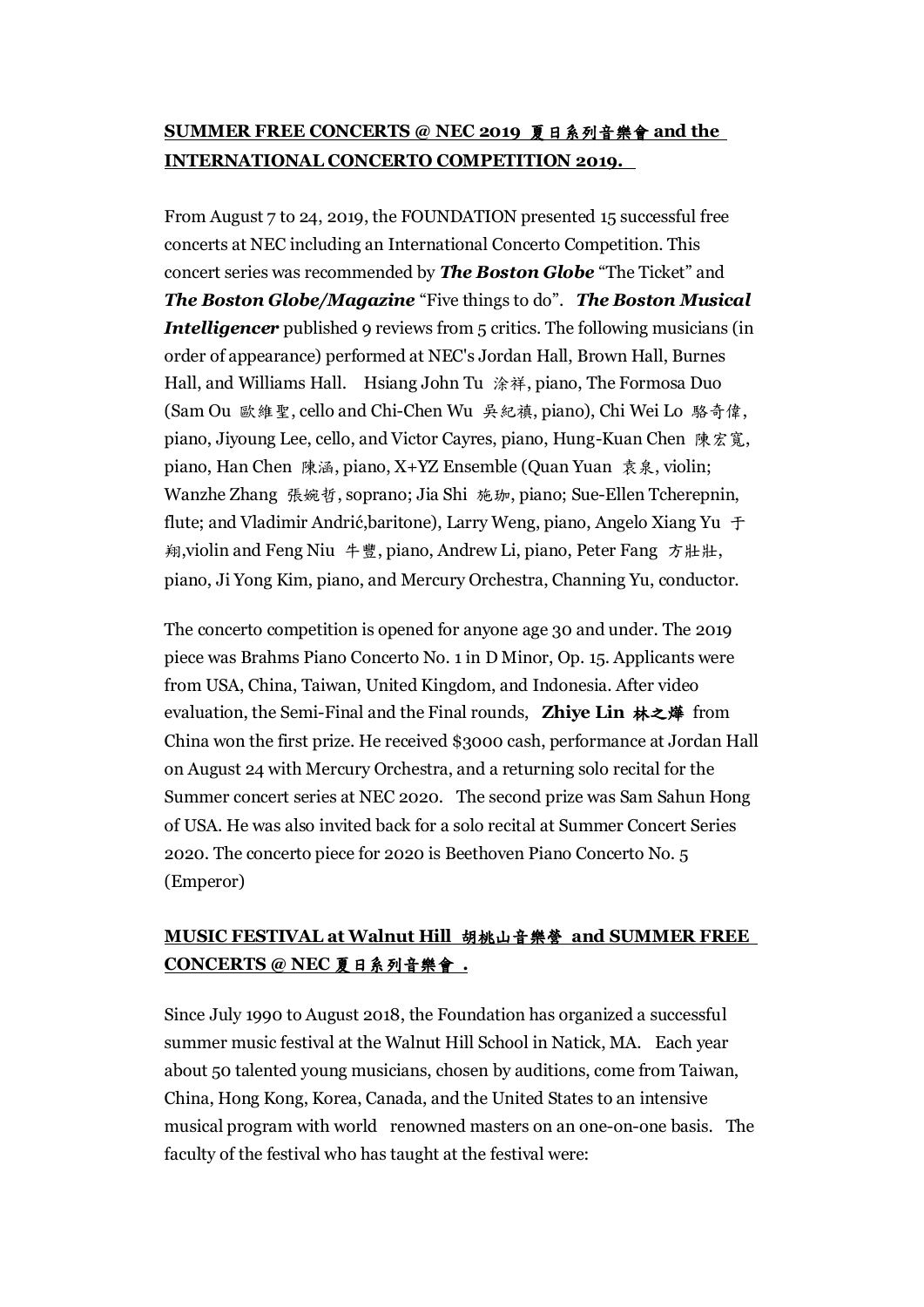**PIANO**: Russell Sherman, Robert Levin , (late) Luise Vosgerchian, (late) T. Krafchenko, Hung-Kuan Chen 陳宏寬 , Pi-Hsien Chen 陳必先 , Yin Cheng-Zong 殷承宗, (late) Anthony di Bonaventura, Wha Kyung Byun, David Deveau, Meng-Chieh Liu 劉孟捷, Ilya Itin, Minsoo Sohn, Ya-Fei Chuang 莊雅 斐**,** Alexander Korsantia, Vivian Weilerstein, Bruce Brubaker, Victor Rosenbaum, Sylvia Chambless, Tema Blackstone, Jonathan Bass, Mana Tokuno**.**

**VIOLIN**: Lynn Chang 張萬鈞, (late) Marylou Speaker Churchill, (late) Masuko Ushioda, James Buswell, Nai-Yuan Hu 胡乃元, Nicholas Kitchen, Magdalena Richter, Donald Weilerstein, Kristopher Tong, Amy Galluzzo. **VIOLA**: Scott Lee, Mai Motobuchi, Gillion Rogell, Hsin-Yun Huang 黃心芸**,**  Jessica Bodner.

**CELLO**: Laurence Lesser, Mark Churchill, Bion Tsang 章雨亭, Michael Bonner, Carol Ou, Sam Ou. Yeesun Kim**,** Paul Katz. **DOUBLE BASS**: Edwin Barker, DaXun Zhang, Pascale Delache-Feldman.

**COMPOSITION:** Yuhudi Wyner, Samuel Headrick, Yong Yang 楊勇 , Shih-Hui Chen 陳士惠.

**FLUTE**: (late) Doriot Dwyer, Jean DeMart, Sue-Ellen Tcherepnin. **OBOE:** Kathy Lord. Joyce Alper.

**VOICE:** Guiping Deng 鄧桂萍, Ree-Ven Wang, Patty Thom, Maxwell Li. **PERCUSSION:** Robert Schulz, Pius Cheung. **CLARINET:** Thomas Hill, David Samour.

**FRENCH HORN:** Neil De Land. **BASSOON:** Tracy McGinnis.

**TROMBOME:** Brian Diehl.

**SAXOPHONE:** Kenneth Radnofsky. **INTERPRETATIONS OF MUSIC:**  Benjamin Zander

**OTHERS:** Erhu: Zhan-Tao Lin, Dulcimer: Ping Li, Tai-Chi: Tai-Chun Pan.

Along with private lessons, chamber ensembles, master classes and work shops, the students were taken to Tanglewood, concerts, musical performances, museums, piano factory, and many historical sites in the greater Boston area. Pianist **Lang Lang** 郎朗 (1996),**Yeol Eum Son** (2nd prize of 2009 Van Cliburn competition), **Kate Liu** (3rd prize 2015 Chopin International Competition in Warsaw), **Eric Lu** ( First prize of 2015 US National Chopin Competition, and 4th prize 2015 Chopin International Competition in Warsaw), and many other talents were students of this program.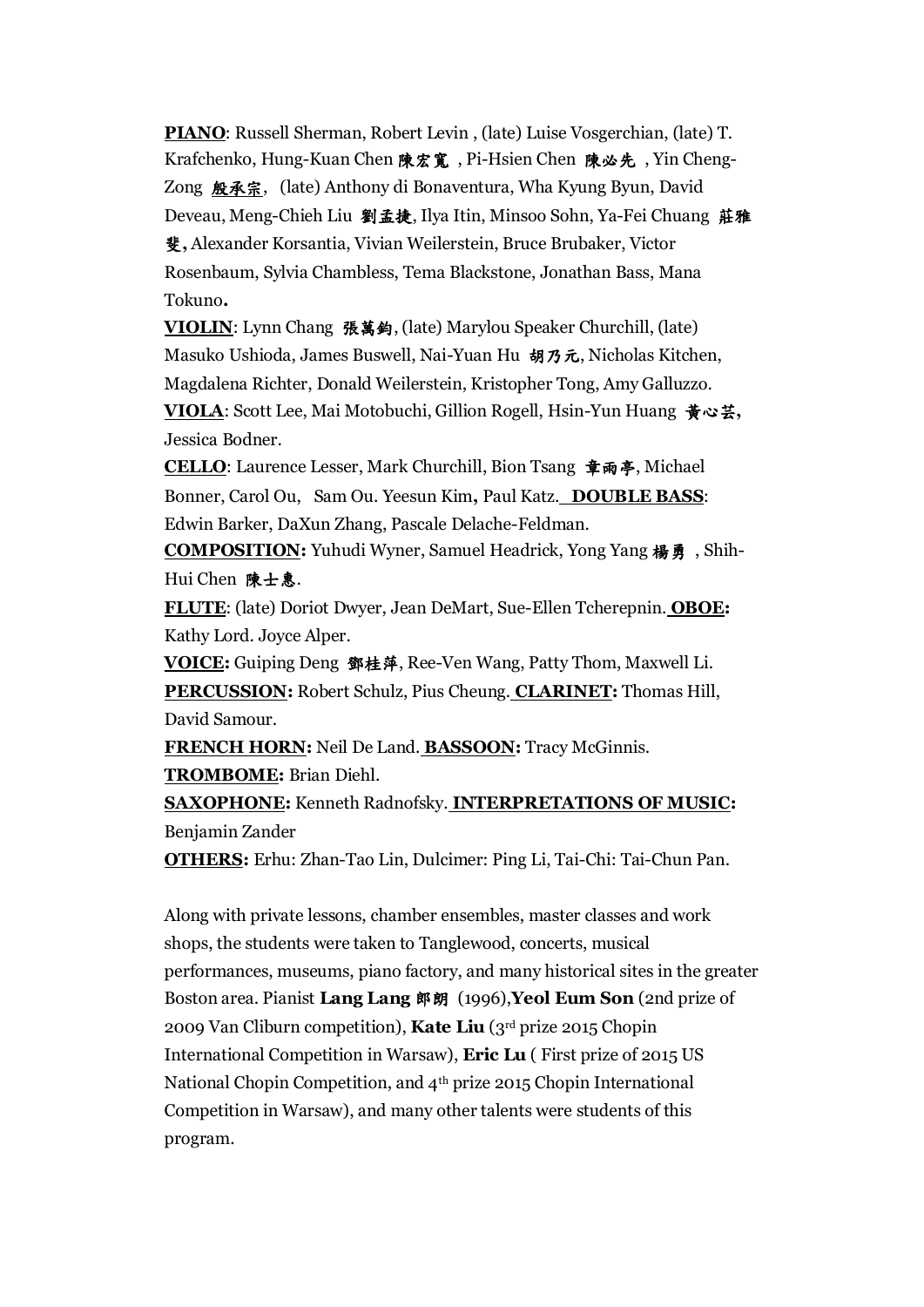Each year, the faculty members and the students of the music festival perform about 25 concerts/master classes/lectures. The **Longwood Symphony Orchestra**, participated in the program from 1996 - 2013, to perform with the festival participants at the Boston Esplanade to an audience of over 8000. Starting from 2014, **Mercury Orchestra** under music director **Channing**  Yu collaborated with the Festival and performed at Harvard Sanders Theatre, MIT Kresge to a full-house with standing ovations. The festival concert series are of top quality and captured media attentions. Great reviews were given by *The Boston Globe* **and** *the Boston Musical Intelligencer,* among others.

After nearly 30 years of successful operation, this program had to concluded in 2019 due to venue issues. The concert performances and the concerto competition part of the Music Festival have moved to New England Conservatory, become the **"Summer FREE Concerts @ NEC** 夏日系列音樂 會 **"** including the **International Concerto Competition** in August, 2019. The transformation was a success, and will be continued.

### **ALL-AMERICAN YOUTH CHINESE BRUSH PAINTING AND CALLIGRAPHY COMPETITION**

Since 1991, the Foundation organized the **All-American Youth Chinese Brush Painting and Calligraphy Competition** annually in April. Each year nearly 250 entries from about 25 different Chinese Schools in 10 different States are submitted. Winners receive cash awards, certificates, and also posted on the Foundation's website. The panel of judges is made up of renowned scholars and artists. Details on [www.ChinesePerformingArts.net.](http://www.chineseperformingarts.net/)

### **YOUTH POETRY IN SILK AND BAMBOO**

From 2008-2017, the Foundation successfully organized the Annual Chinese Music Instrument Audition and Concert, 絲竹春吟青少年中國器樂賽及音樂 會**,** at the First Church of Boston . Students from New England and special guess artists participated annually. Details on [www.ChinesePerformingArts.net.](http://www.chineseperformingarts.net/)

#### **SPONSORS (2019-2020):**

#### **\$3,000+**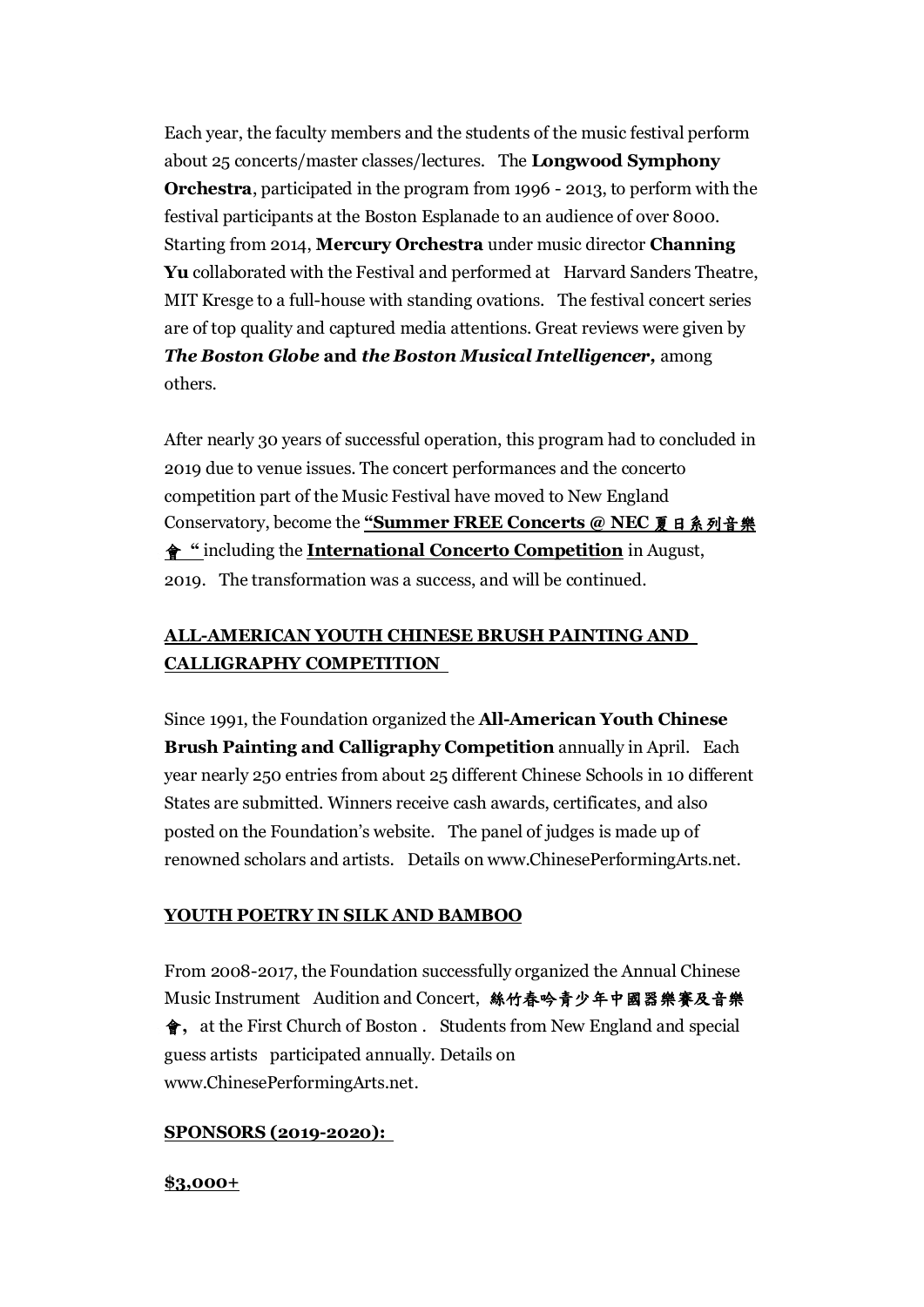Catherine Tan Chan Bi Yun Chen Kathleen Mclsaac and Robert Goldsmith William Hawes Anna Yinfei Hu Yu-Sing and Lena Jung The TAN Family Culture Fund

#### **\$1,000+**

G. Stewart Barns Ellen and Ronald Brown Bi Yun Chen Kathleen Mclsaac and Robert Goldsmith William Hawes Yu-Sing and Lena Jung Nai Nan Ko Ching-Shu Lin Ernest Tsai Christine Shi Chuei Wang Tu Richard Yee Xiaohua Zhang and Quan Zhou

#### **\$500+**

Anonymous Rumiko M. Adamowicz Lily Chen Chung-Ming Ho Eugene Kuo James Lai Laurence Lesser Renne Chen Lu Hung-Chang Hubert and Susan Su Shih Huei Wang Shawn Weng Wanzhe Zhang and Quan Yuan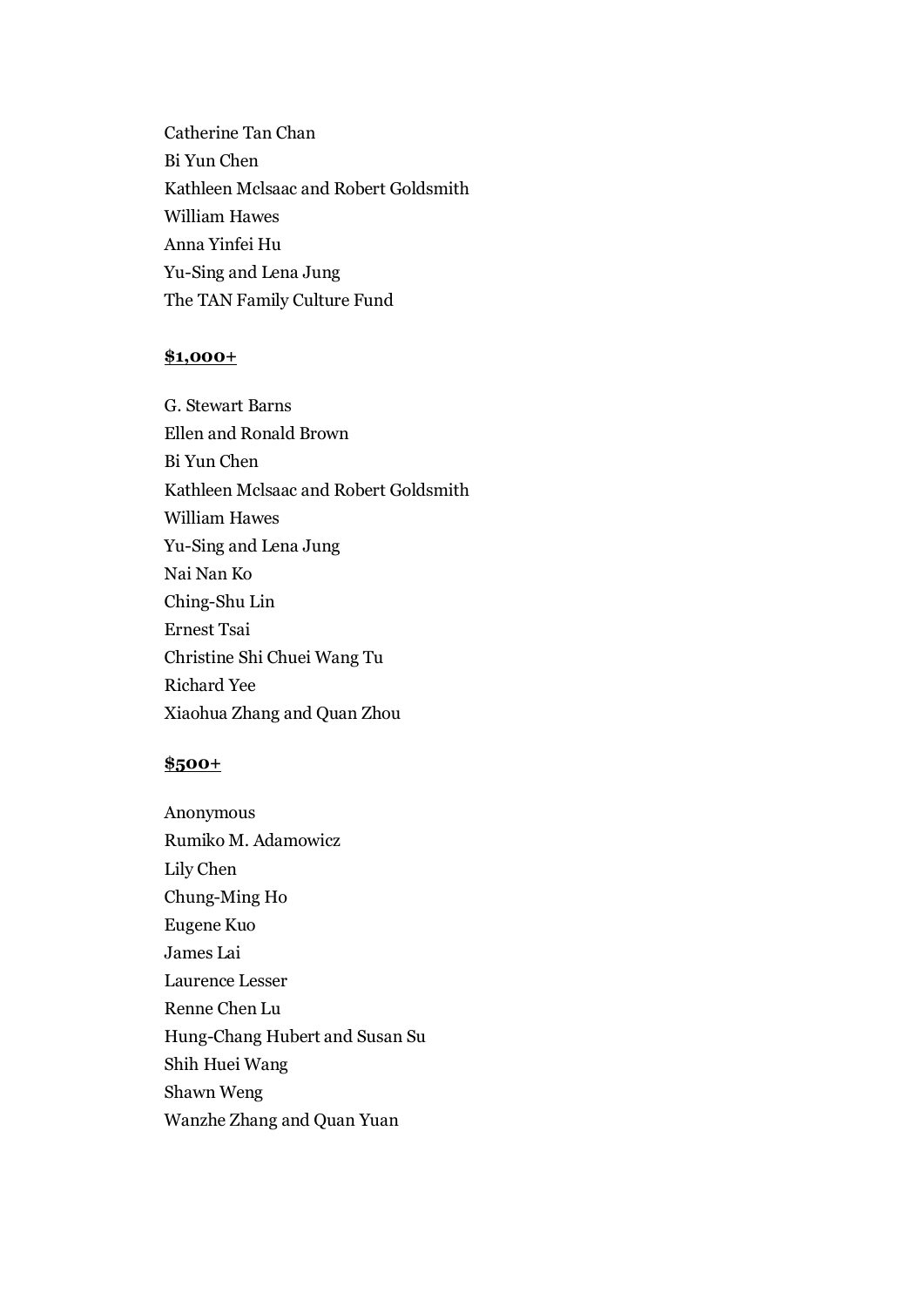### **\$100+**

Anonymous Paul K. Chan Irene N. Chang Vickie Chang Stanley Chen Yueqing Chen Hong-Ming and Betty Cheng Kevin Chiang Lijian L. Chiang Wanchin W. Chou Michael Chu Mark Churchill Suefen Wang Cuti Paul Demakis David Deveau Keh-Ping Dunn Sheryl Fay Fermata Music Yanlong Zhang and Hong Guo Yidan Guo Larry and Sophia Ho Anne and Spencer Hu Mei Hung Winnie Ip Daisy Jao Song Jin Jared and Song-Mei Keyes Byung Kim Linda Law Paul K. Lee Shiao-Yu Lee Huimin Li May and David Li Meei H. Li Qun Li Xiabin Li Xiao Jian and Katie Li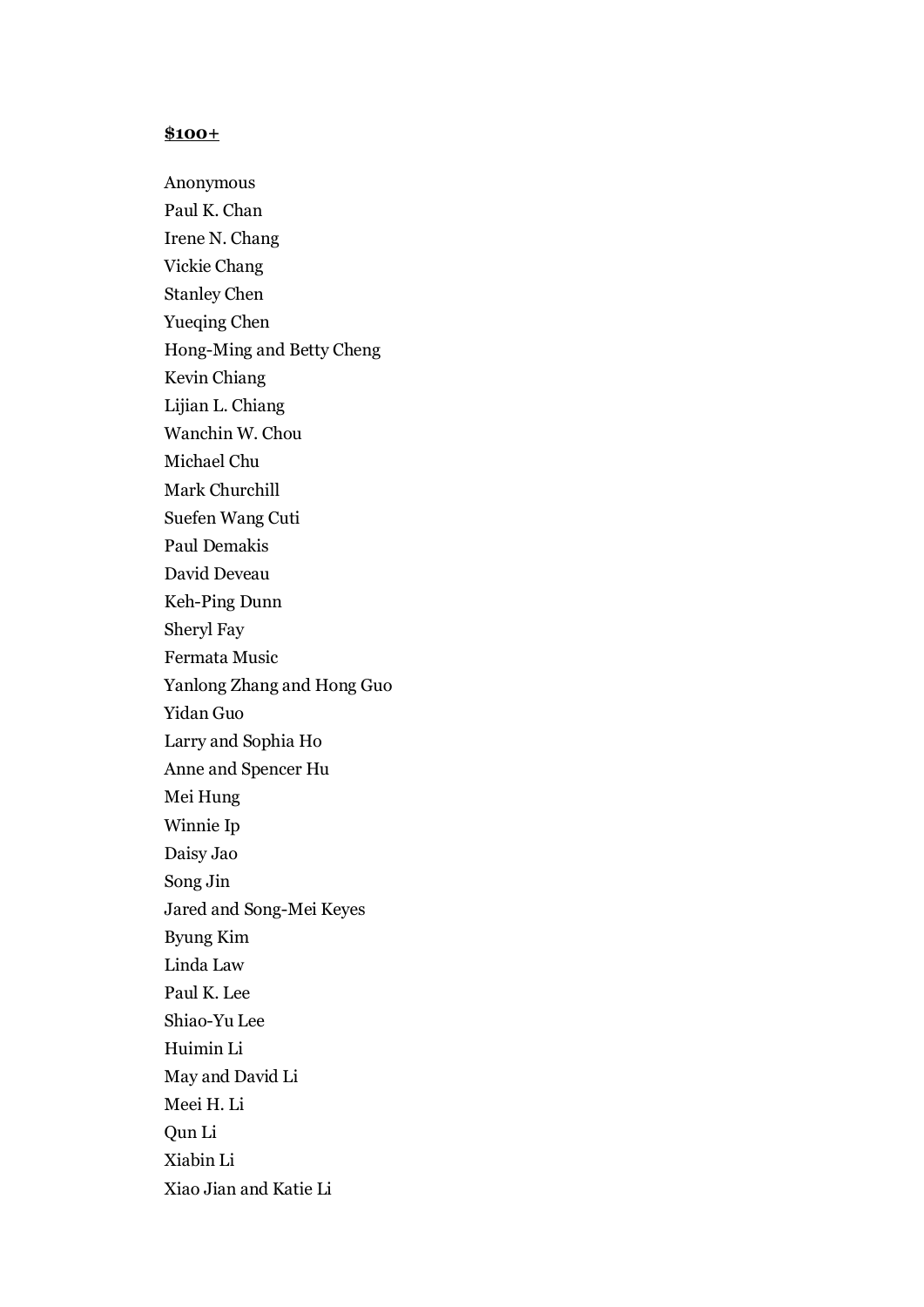Der-Hua Lin Li-Hua Lin Linda Lin Shuwan Lin Richard Linden Chung-Li Ling Bing Liu Chien Liu Joshua and Chinhui Liu Carolyn Lueders Georg Bernhardt-Miller Nick and Tomie Nichols Wanda Paik Palotec Products Tai-Chun and Tong-Mei Pan A. Ramon Rivera Shih Nam Sak Doris Sasson David and Katharine Shaw Linda and T.Y. Shen Wenhua Shi Grendy Shih Janice Tilson Huei-Ling Tsai Ming-Chi Tsai Lily Lawn-Tsao Yuan-Shion Tung Reichi Torbert Qing Charles Wang Robert Wang Martin Stephen Wigler June Chen and Mark Witinski Carolyn Wong Chang-Ning Wu F.Y. And Jane Wu Hung Ha Wu Sing-Yung Wu Kuang Xu Albert Yang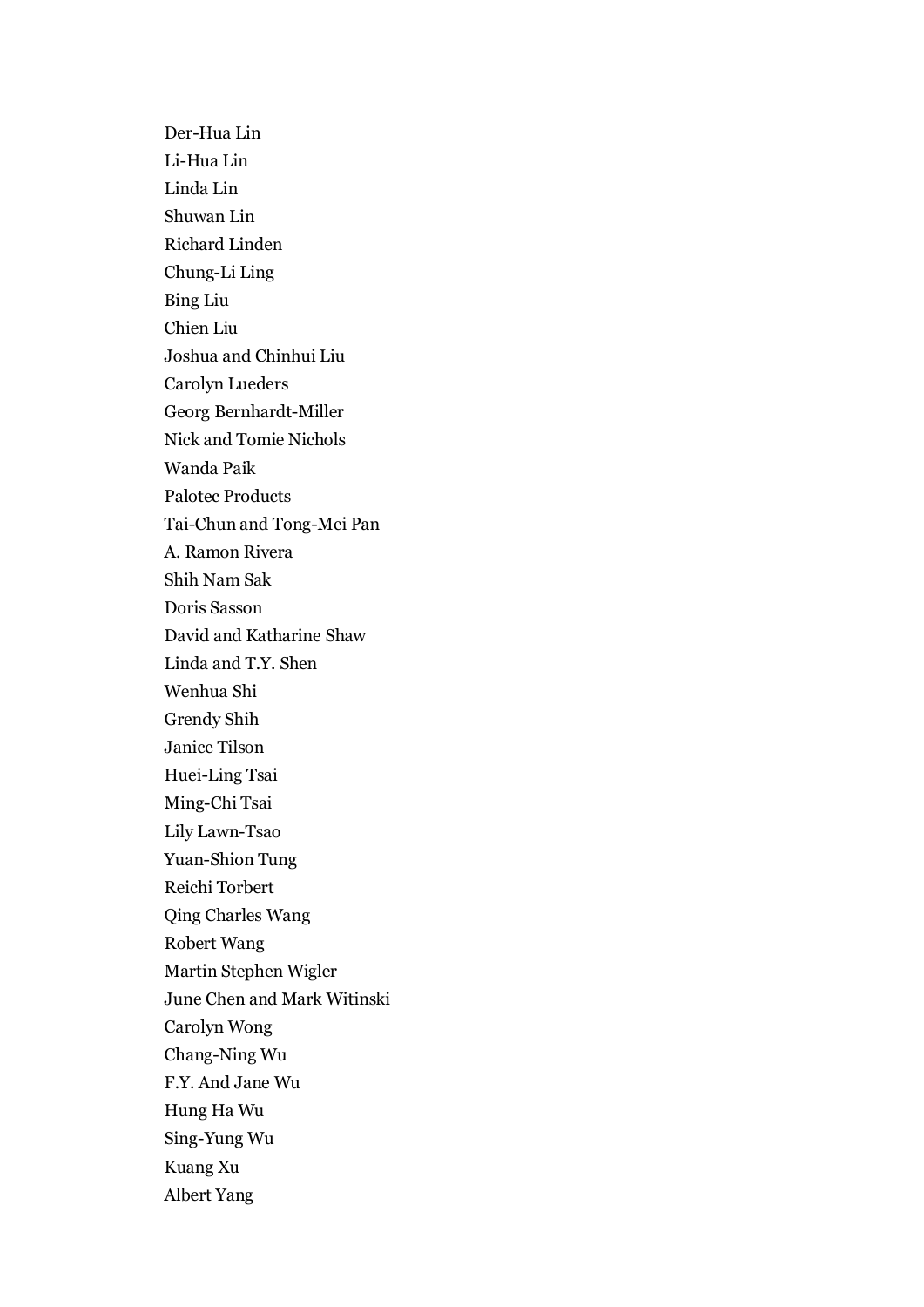Sze Cheng Yang Cynthia Ying Robert Yuan Sun Shine Yuan Yueqing and Ziming Xuan Wen Liu and Ligang Zhang

### **\$50**+

Anonymous Peter Chan Peter and Shirley Chen Liz Diamond Laura Freid Hsing-Yi Huang Yeong-Chang Hwang Hong Ngo Christopher Pandiscio Helen Routh Ching-Mi Li Sun Barbara Trachtenberg David Wooddell

#### **MEMBERSHIP**

The membership is open to any individual who supports the objectives. To become a member, email your name and address to: Foundation@ChinesePerformingArts.net, 3 Partridge Lane, Lincoln, MA 01773. There is no membership fee. Tax-deduction donations are greatly appreciated. Donation can be made online at www.ChinesePerformingArts.net.

(September, 2020)

*The Boston Musical Intelligencer*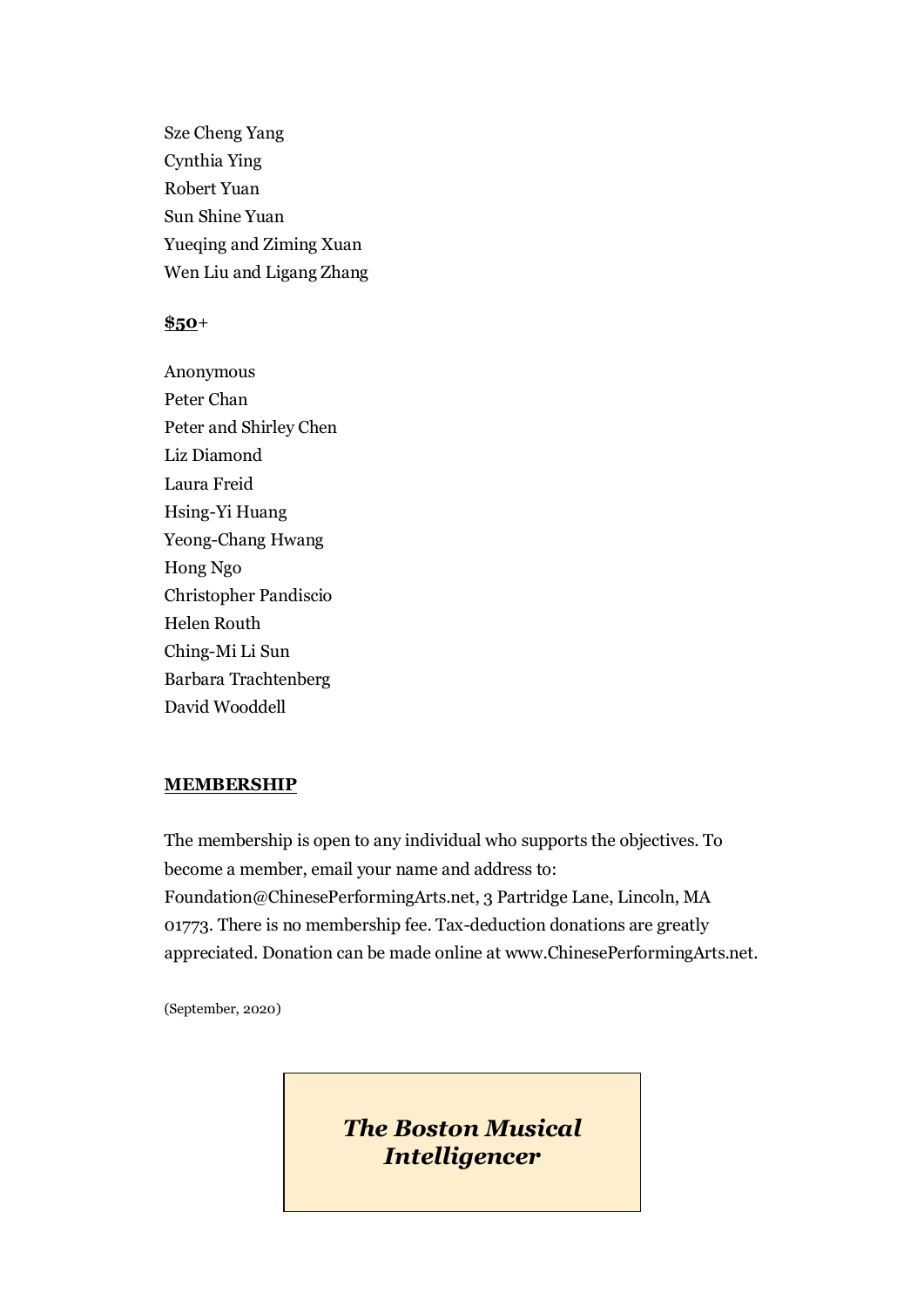*the go-to site for a focused calendar, reviews, and articles about classical music in greater Boston Lee Eiseman, PUBLISHER Robert Levin, ADVISOR David Moran, ASSISTING EDITOR Bettina A. Norton, EMERITA EDITOR WWW. CLASSICAL- SCENE. COM "One of the year's Ten Best", Boston Phoenix* 

## Support Us - Make A Donation



## **www.ChinesePerformingArts.net**

Your tax-deductible donation enables us to continue presenting the best artists, maintaining low admission fees and free student tickets. Please support us especially at this time.

現今社會動盪,人們生活中充滿不安與恐懼, 文化藝術安定人心的重要性,在此時更為明顯。 但經費來源卻更艱難。

您的免税捐款,

可使我們繼續舉行高水準音樂會,提供最低票價,

及免費學生票。

並鼓勵青年才俊在古典音樂、傳統中國書畫、 及民族國樂樂器各方面學習傳承。